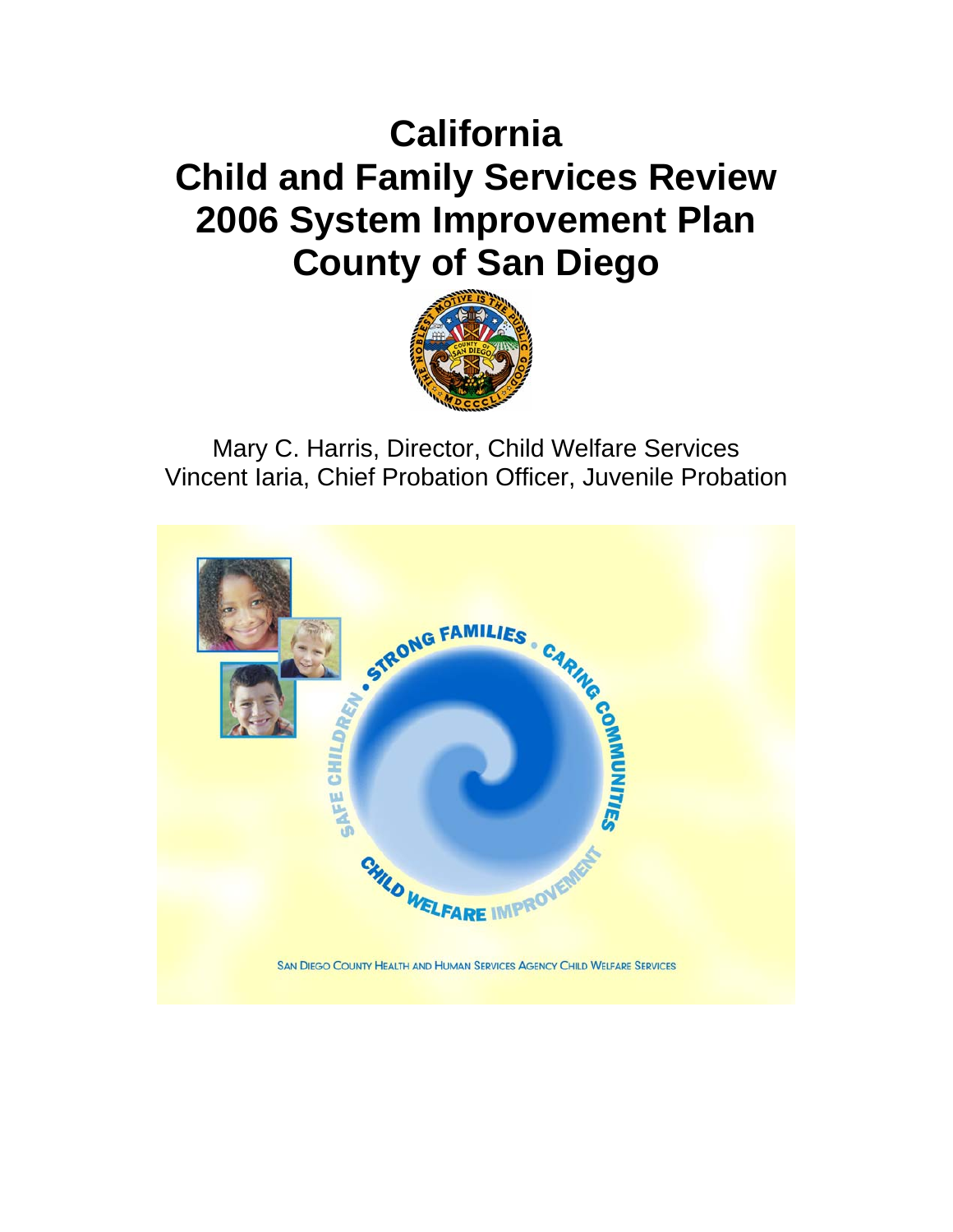| <b>California's Child and Family Services Review (C-CFSR)</b><br><b>System Improvement Plan (SIP)</b> |                                                                                           |  |  |  |  |  |  |  |
|-------------------------------------------------------------------------------------------------------|-------------------------------------------------------------------------------------------|--|--|--|--|--|--|--|
| <b>County:</b>                                                                                        | San Diego                                                                                 |  |  |  |  |  |  |  |
| <b>Responsible County</b><br><b>Child Welfare Agency:</b>                                             | Health and Human Services Agency (HHSA) Child Welfare<br>Services (CWS)                   |  |  |  |  |  |  |  |
| <b>Period of</b><br><b>Assessment:</b>                                                                | July 2004 to December 2005                                                                |  |  |  |  |  |  |  |
| <b>Period of Outcomes</b><br>Data:                                                                    | January 1998 through December 2004 via UC Berkley Child<br><b>Welfare Research Center</b> |  |  |  |  |  |  |  |
| <b>Date Submitted:</b>                                                                                | July 31, 2006                                                                             |  |  |  |  |  |  |  |
|                                                                                                       | <b>County Contacts for County Self-Assessment (CSA)</b>                                   |  |  |  |  |  |  |  |
| Name:                                                                                                 | Leesa Rosenberg                                                                           |  |  |  |  |  |  |  |
| Title:                                                                                                | <b>Health and Human Services Administrator III</b>                                        |  |  |  |  |  |  |  |
| <b>Address:</b>                                                                                       | 6950 Levant Street, San Diego, CA 92111                                                   |  |  |  |  |  |  |  |
| <b>Phone:</b>                                                                                         | (858) 694-5396                                                                            |  |  |  |  |  |  |  |
| Email:                                                                                                | Leesa.Rosenberg@sdcounty.ca.gov                                                           |  |  |  |  |  |  |  |
| Name:                                                                                                 | Diane Ferreira                                                                            |  |  |  |  |  |  |  |
| Title:                                                                                                | <b>Health and Human Services Administrator III</b>                                        |  |  |  |  |  |  |  |
| <b>Address:</b>                                                                                       | 6950 Levant Street, San Diego, CA 92111                                                   |  |  |  |  |  |  |  |
| <b>Phone:</b>                                                                                         | (858) 694-5272                                                                            |  |  |  |  |  |  |  |
| Email:                                                                                                | Diane.Ferreira@sdcounty.ca.gov                                                            |  |  |  |  |  |  |  |
|                                                                                                       | Submitted by each agency for the children under its care                                  |  |  |  |  |  |  |  |
| <b>Submitted by:</b>                                                                                  | <b>County Child Welfare Services Director (Lead Agency)</b>                               |  |  |  |  |  |  |  |
| Name:                                                                                                 | <b>Mary C. Harris</b>                                                                     |  |  |  |  |  |  |  |
| Signature:                                                                                            | Original signed by Renee Smylie for Mary C. Harris                                        |  |  |  |  |  |  |  |
| <b>Submitted by</b>                                                                                   | <b>County Chief Probation Officer</b>                                                     |  |  |  |  |  |  |  |
| Name:                                                                                                 | <b>Vincent laria</b>                                                                      |  |  |  |  |  |  |  |
| Signature:                                                                                            | Original signed by Vincent laria                                                          |  |  |  |  |  |  |  |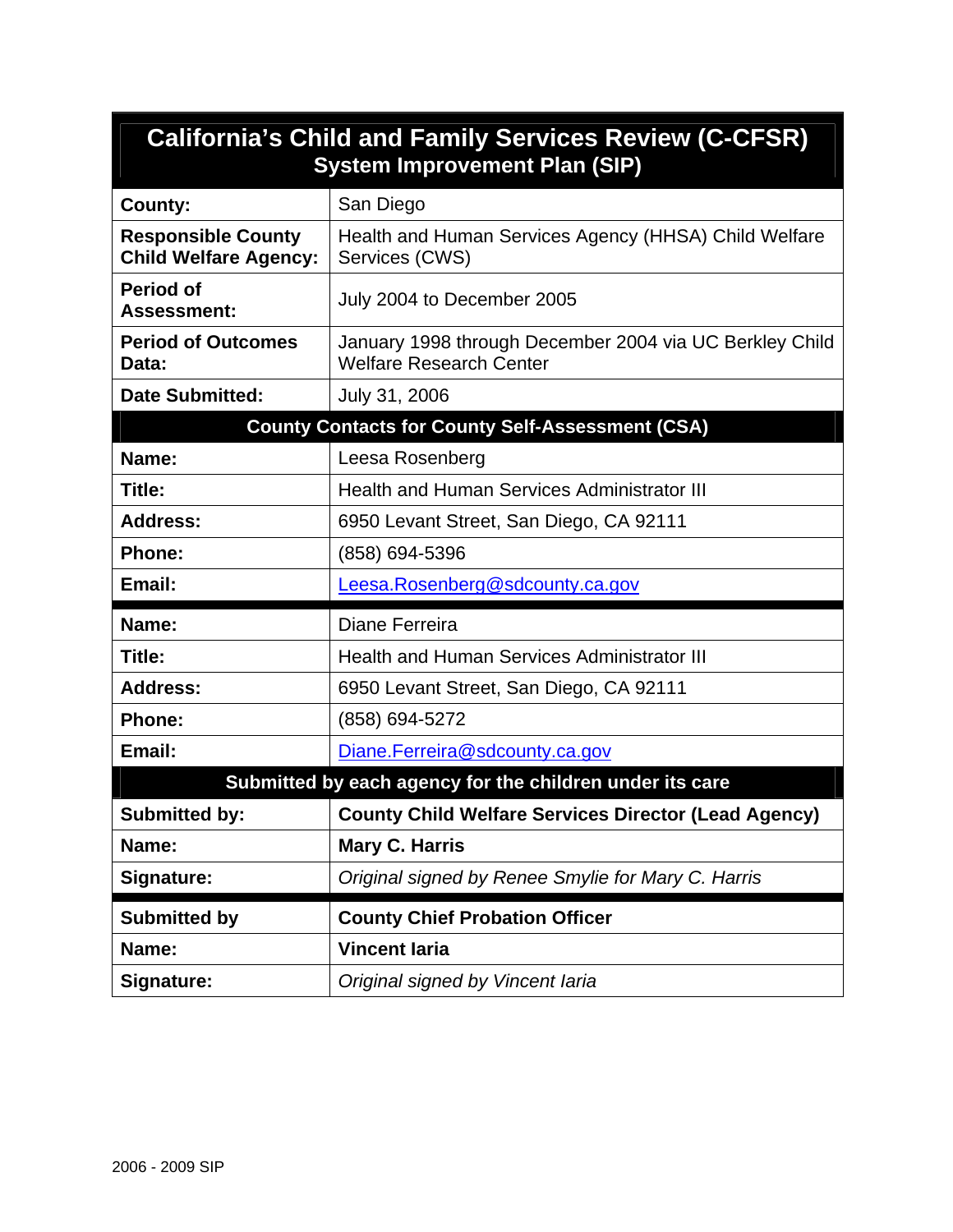## **TABLE OF CONTENTS**

| <b>System Improvement Plan (SIP) Report</b>                                                                       |                |  |  |  |  |  |
|-------------------------------------------------------------------------------------------------------------------|----------------|--|--|--|--|--|
|                                                                                                                   | 1              |  |  |  |  |  |
|                                                                                                                   |                |  |  |  |  |  |
|                                                                                                                   | 2              |  |  |  |  |  |
|                                                                                                                   | 5              |  |  |  |  |  |
| 2006 SYSTEM IMPROVEMENT PLAN (SIP) OVERVIEW                                                                       | $\overline{7}$ |  |  |  |  |  |
| 2006 – 2009 System Improvement Plan (SIP) Report                                                                  |                |  |  |  |  |  |
| <b>Outcomes Measures</b>                                                                                          |                |  |  |  |  |  |
| <b>Safety Outcome</b>                                                                                             | 9              |  |  |  |  |  |
| <b>Permanency Outcome</b><br>Decrease Length of Time to Exit Foster Care to Reunification                         | 12             |  |  |  |  |  |
|                                                                                                                   | 22             |  |  |  |  |  |
|                                                                                                                   | 26             |  |  |  |  |  |
| <b>Family Relationships and Community Connections Outcome</b><br>Increase Siblings Placed Together in Foster Care | 30             |  |  |  |  |  |
| <b>Systemic Factors</b>                                                                                           |                |  |  |  |  |  |
|                                                                                                                   | 35             |  |  |  |  |  |

| 44 |
|----|
|    |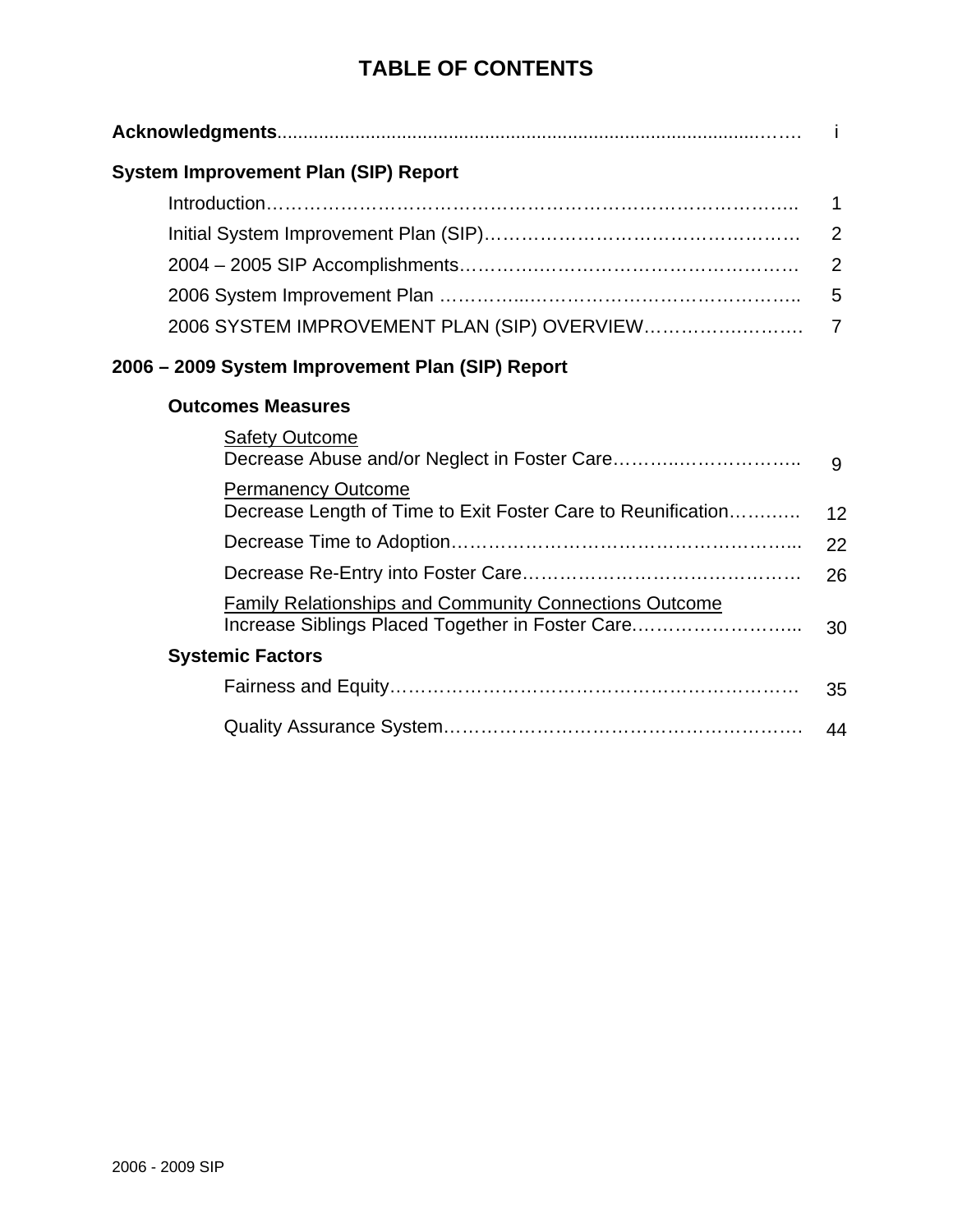## **ACKNOWLEDGEMENTS**

The County of San Diego Child Welfare Services would like to thank all of the County System Improvement Plan (SIP) Committee members listed below for their hard work, commitment and contributions to this effort. This report would not have been possible without their expertise and dedication.

| <b>COMMUNITY PARTNERS</b>                                            |                                               |  |  |  |  |  |  |
|----------------------------------------------------------------------|-----------------------------------------------|--|--|--|--|--|--|
| Academy for Professional                                             | Anita Aldrich, Program Coordinator            |  |  |  |  |  |  |
| Excellence, SDSU School of<br><b>Social Work</b>                     | Elizabeth Quinnett, PCWTA Program Coordinator |  |  |  |  |  |  |
| <b>Casey Family Programs</b>                                         | Jorge Cabrera, Project Coordinator            |  |  |  |  |  |  |
|                                                                      | Becky Leib Kennedy, Project Coordinator       |  |  |  |  |  |  |
| <b>Chadwick Center for Children</b>                                  | <b>Charles Wilson, Executive Director</b>     |  |  |  |  |  |  |
| and Families                                                         | <b>Shelly Turner, Administrator</b>           |  |  |  |  |  |  |
| Family and Youth Round Table                                         | Donna Marto, Director and Parent Partner      |  |  |  |  |  |  |
|                                                                      | Diana Ochoa, Parent Partner                   |  |  |  |  |  |  |
| Home Start, Inc.<br><b>Community Services for</b><br><b>Families</b> | Joyce Dickau, Program Manager                 |  |  |  |  |  |  |
| North County Lifeline                                                | Jeanne Marshall, Program Supervisor           |  |  |  |  |  |  |
| <b>Community Services for</b><br><b>Families</b>                     | Pamela Trunell, Director of Social Services   |  |  |  |  |  |  |
| San Diego Regional Center                                            | Sue Cavanagh, Administrator                   |  |  |  |  |  |  |
| SAY San Diego, Inc.                                                  | Laurie Rennie, Program Coordinator            |  |  |  |  |  |  |
| <b>Community Services for</b><br><b>Families</b>                     | Cristofina Willson, Program Coordinator       |  |  |  |  |  |  |
| South Bay Community Services                                         | Kathie Lembo, Executive Director              |  |  |  |  |  |  |
| <b>Voices for Children</b>                                           | Jane Wehrmeister, Administrator               |  |  |  |  |  |  |
| <b>Walden Family Org</b>                                             | <b>Bruce Wexler, Administrator</b>            |  |  |  |  |  |  |

| <b>LOCAL BARGAINING UNIT</b>   |                                                  |  |  |  |  |  |  |
|--------------------------------|--------------------------------------------------|--|--|--|--|--|--|
| Service Employees              | Sandra Fowler, Senior Protective Services Worker |  |  |  |  |  |  |
| International Union (SEIU 535) |                                                  |  |  |  |  |  |  |

| <b>COUNTY OF SAN DIEGO</b>                                    |                                                 |  |  |  |  |  |  |  |
|---------------------------------------------------------------|-------------------------------------------------|--|--|--|--|--|--|--|
| HEALTH AND HUMAN SERVICES AGENCY CHILD WELFARE SERVICES (CWS) |                                                 |  |  |  |  |  |  |  |
| Administration                                                | Mary C. Harris, CWS Director                    |  |  |  |  |  |  |  |
| Adoptions                                                     | Lorel Davidson, Protective Services Supervisor  |  |  |  |  |  |  |  |
| Budget/Fiscal                                                 | Dana Ochoa, Administrative Analyst I            |  |  |  |  |  |  |  |
|                                                               | Barbara Wiener, Analyst III                     |  |  |  |  |  |  |  |
| <b>Foster Home Licensing</b>                                  | Walfredo Don, Senior Protective Services Worker |  |  |  |  |  |  |  |
|                                                               | Diane Kaelin, Senior Protective Services Worker |  |  |  |  |  |  |  |
| Intensive Family Preservation                                 | Becki Debont, Protective Services Supervisor    |  |  |  |  |  |  |  |
| Program                                                       |                                                 |  |  |  |  |  |  |  |
| Operations - Family to Family                                 | Anita Lonzo, Program Specialist II              |  |  |  |  |  |  |  |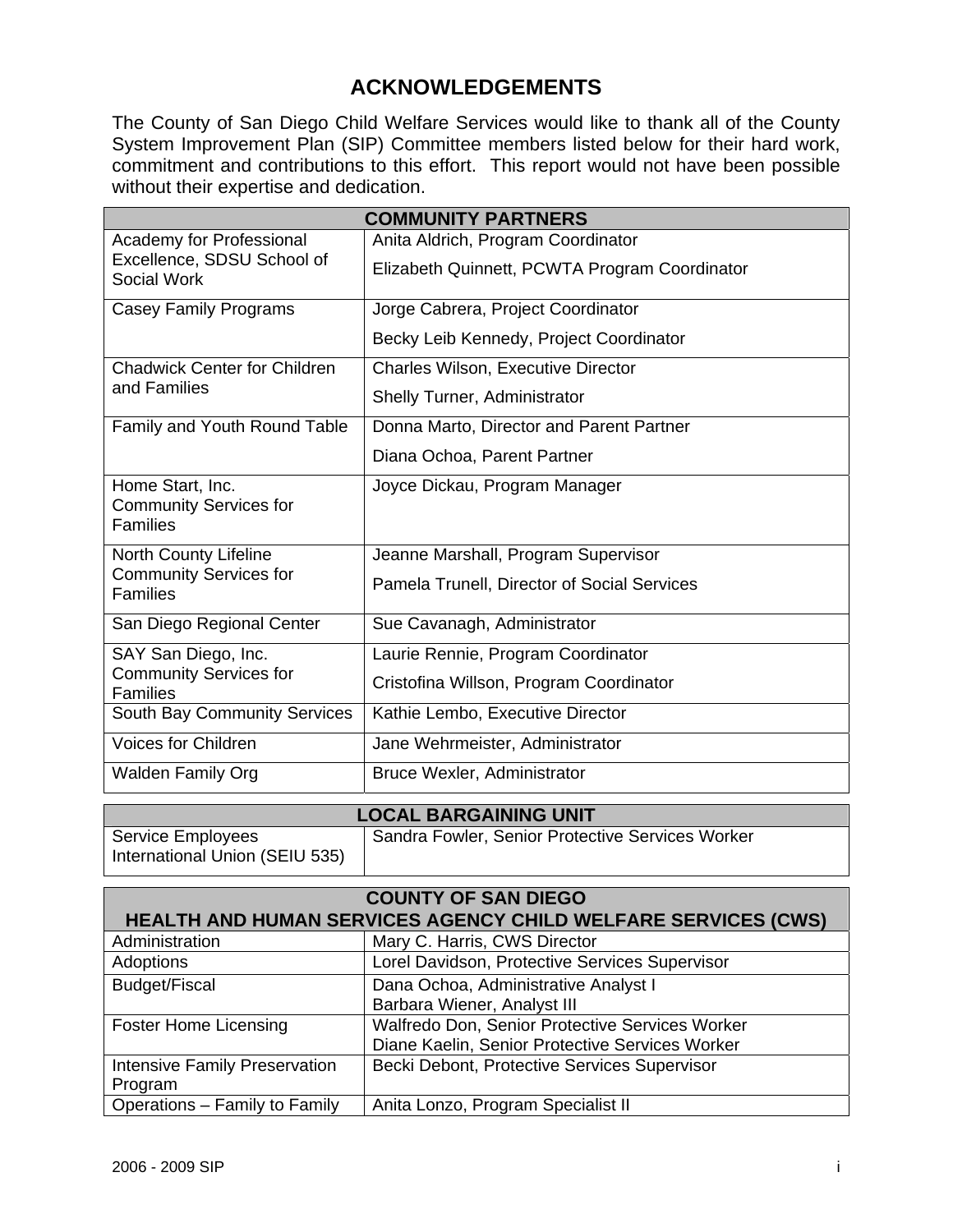|                                                       | <b>COUNTY OF SAN DIEGO</b>                                                                                   |  |  |  |  |  |  |  |
|-------------------------------------------------------|--------------------------------------------------------------------------------------------------------------|--|--|--|--|--|--|--|
|                                                       | <b>HEALTH AND HUMAN SERVICES AGENCY CHILD WELFARE SERVICES (CWS)</b>                                         |  |  |  |  |  |  |  |
| Policy and Program Support                            | Diane Ferreira, Health & Human Services Administrator III                                                    |  |  |  |  |  |  |  |
|                                                       | Lauren Lee, Program Specialist II                                                                            |  |  |  |  |  |  |  |
|                                                       | Elizabeth Locano, Program Specialist II                                                                      |  |  |  |  |  |  |  |
|                                                       | Nilanie Ramos, Program Specialist II                                                                         |  |  |  |  |  |  |  |
|                                                       | Leesa Rosenberg, Health & Human Services Administrator III                                                   |  |  |  |  |  |  |  |
|                                                       | Renee Smylie, Assistant Deputy Director                                                                      |  |  |  |  |  |  |  |
| Polinsky Children's Center                            | Larry Sweet, Program Specialist II                                                                           |  |  |  |  |  |  |  |
|                                                       | Jeanne Wilcox, Protective Services Supervisor                                                                |  |  |  |  |  |  |  |
| <b>Quality Assurance Unit</b>                         | Donna Goyer, Health & Human Services Administrator III                                                       |  |  |  |  |  |  |  |
| <b>Residential Services</b>                           | Debbie Powell, Administrative Analyst II                                                                     |  |  |  |  |  |  |  |
|                                                       | <b>COUNTY OF SAN DIEGO</b>                                                                                   |  |  |  |  |  |  |  |
|                                                       | <b>HEALTH AND HUMAN SERVICES AGENCY CHILD WELFARE SERVICES (CWS)</b>                                         |  |  |  |  |  |  |  |
| <b>Regional Offices</b>                               | <b>Central</b>                                                                                               |  |  |  |  |  |  |  |
|                                                       | Gigi Burns, Protective Services Supervisor                                                                   |  |  |  |  |  |  |  |
|                                                       | Phyllis Castillo-McMahon, Health & Human Serv.Admin. III                                                     |  |  |  |  |  |  |  |
|                                                       | Andrea Jackson, Protective Services Supervisor<br>Yolanda Valdez, Heath Services Special Project Coordinator |  |  |  |  |  |  |  |
|                                                       |                                                                                                              |  |  |  |  |  |  |  |
|                                                       | <b>East</b>                                                                                                  |  |  |  |  |  |  |  |
|                                                       | Lynn Falvey, Protective Services Supervisor                                                                  |  |  |  |  |  |  |  |
|                                                       | <b>North Central</b>                                                                                         |  |  |  |  |  |  |  |
|                                                       | Jennifer Fightlin, Protective Services Worker                                                                |  |  |  |  |  |  |  |
|                                                       | Karen Richter, Protective Services Supervisor                                                                |  |  |  |  |  |  |  |
|                                                       | <b>North Coastal</b>                                                                                         |  |  |  |  |  |  |  |
|                                                       |                                                                                                              |  |  |  |  |  |  |  |
|                                                       | Leah Kahn, Protective Services Supervisor                                                                    |  |  |  |  |  |  |  |
|                                                       | <b>North Inland</b>                                                                                          |  |  |  |  |  |  |  |
|                                                       | Ron Dailey, Protective Services Supervisor                                                                   |  |  |  |  |  |  |  |
|                                                       | Margo Fudge, Protective Services Supervisor                                                                  |  |  |  |  |  |  |  |
|                                                       | <b>South</b>                                                                                                 |  |  |  |  |  |  |  |
|                                                       | Emma Soto, Senior Protective Services Worker                                                                 |  |  |  |  |  |  |  |
|                                                       |                                                                                                              |  |  |  |  |  |  |  |
| <b>Other Health and Human Services Agency Offices</b> |                                                                                                              |  |  |  |  |  |  |  |
| <b>Alcohol and Drug Services</b>                      | John Oldenkamp, Alcohol & Drug Program Specialist III<br>$\bullet$                                           |  |  |  |  |  |  |  |
| Commission on Children, Youth                         | Roseann Myers, Coordinator, Commission on Children,<br>$\bullet$                                             |  |  |  |  |  |  |  |
| and Families                                          | Youth & Families                                                                                             |  |  |  |  |  |  |  |
| <b>Public Health Services</b>                         | Judith Quinn, Public Health Nurse IV<br>$\bullet$                                                            |  |  |  |  |  |  |  |
|                                                       |                                                                                                              |  |  |  |  |  |  |  |
| <b>Other County Departments</b>                       |                                                                                                              |  |  |  |  |  |  |  |
| <b>County Counsel</b>                                 | John E. Phillips, Chief Deputy County Counsel<br>$\bullet$                                                   |  |  |  |  |  |  |  |
|                                                       | Gary C Seiser, Senior Deputy County Counsel<br>$\bullet$                                                     |  |  |  |  |  |  |  |
| <b>Probation Department</b>                           |                                                                                                              |  |  |  |  |  |  |  |
|                                                       | Pablo Carrillo, Supervising Probation Officer<br>$\bullet$                                                   |  |  |  |  |  |  |  |
|                                                       | Denise Gentle, Senior Probation Officer<br>$\bullet$                                                         |  |  |  |  |  |  |  |
| <b>Public Defender's Office</b>                       | Ana Espana, Deputy Public Defender V<br>$\bullet$                                                            |  |  |  |  |  |  |  |
|                                                       | Curt Gosney, Child Advocacy Investigator<br>$\bullet$                                                        |  |  |  |  |  |  |  |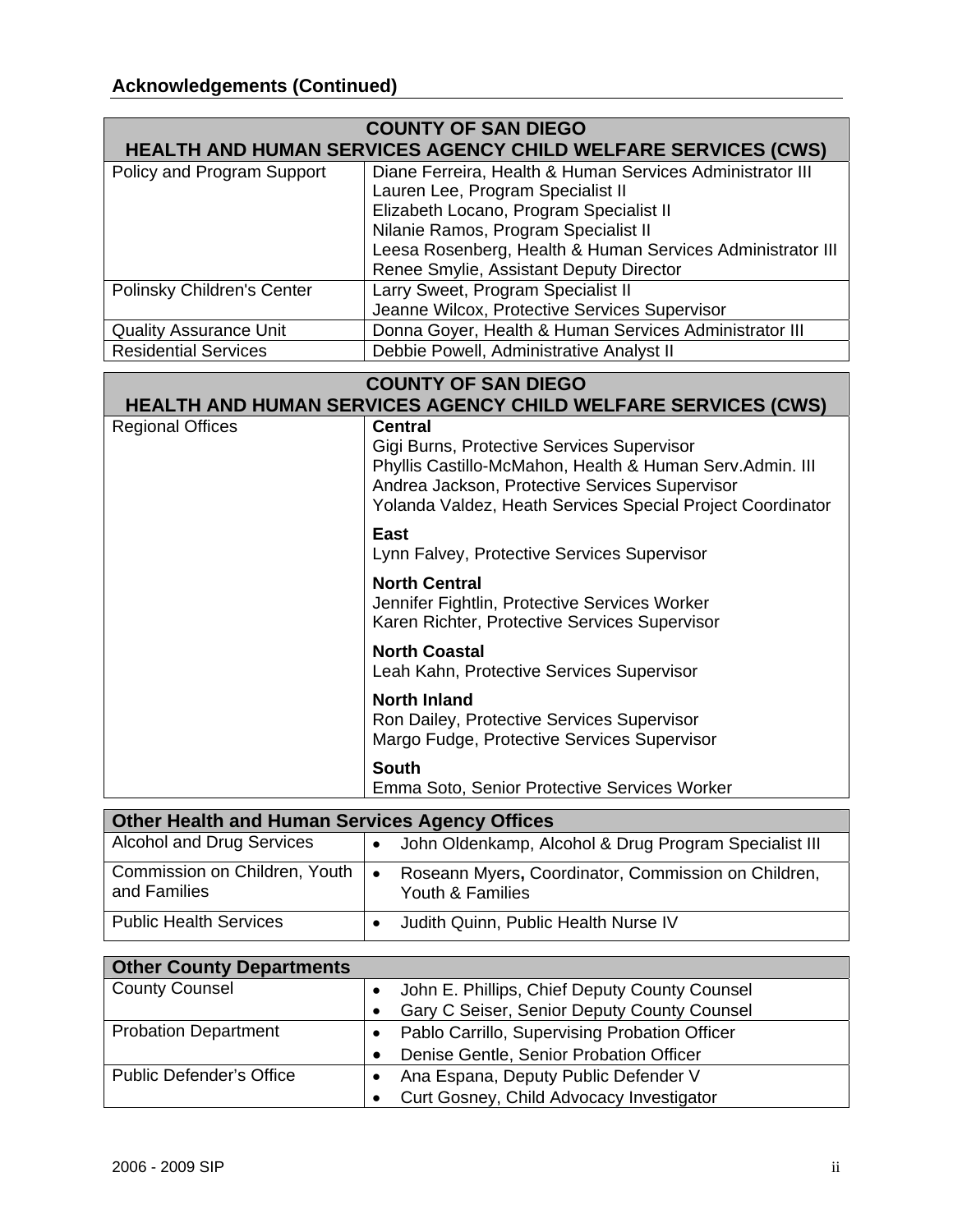## **Acknowledgements (Continued)**

| <b>Other County Departments</b>                                                 |                                                    |
|---------------------------------------------------------------------------------|----------------------------------------------------|
| San Diego County Office of<br><b>Education, Foster Youth</b><br><b>Services</b> | Michelle Lustig, Foster Youth Services Coordinator |
| <b>Superior Court</b>                                                           | Lyn Angene, Special Projects Manager               |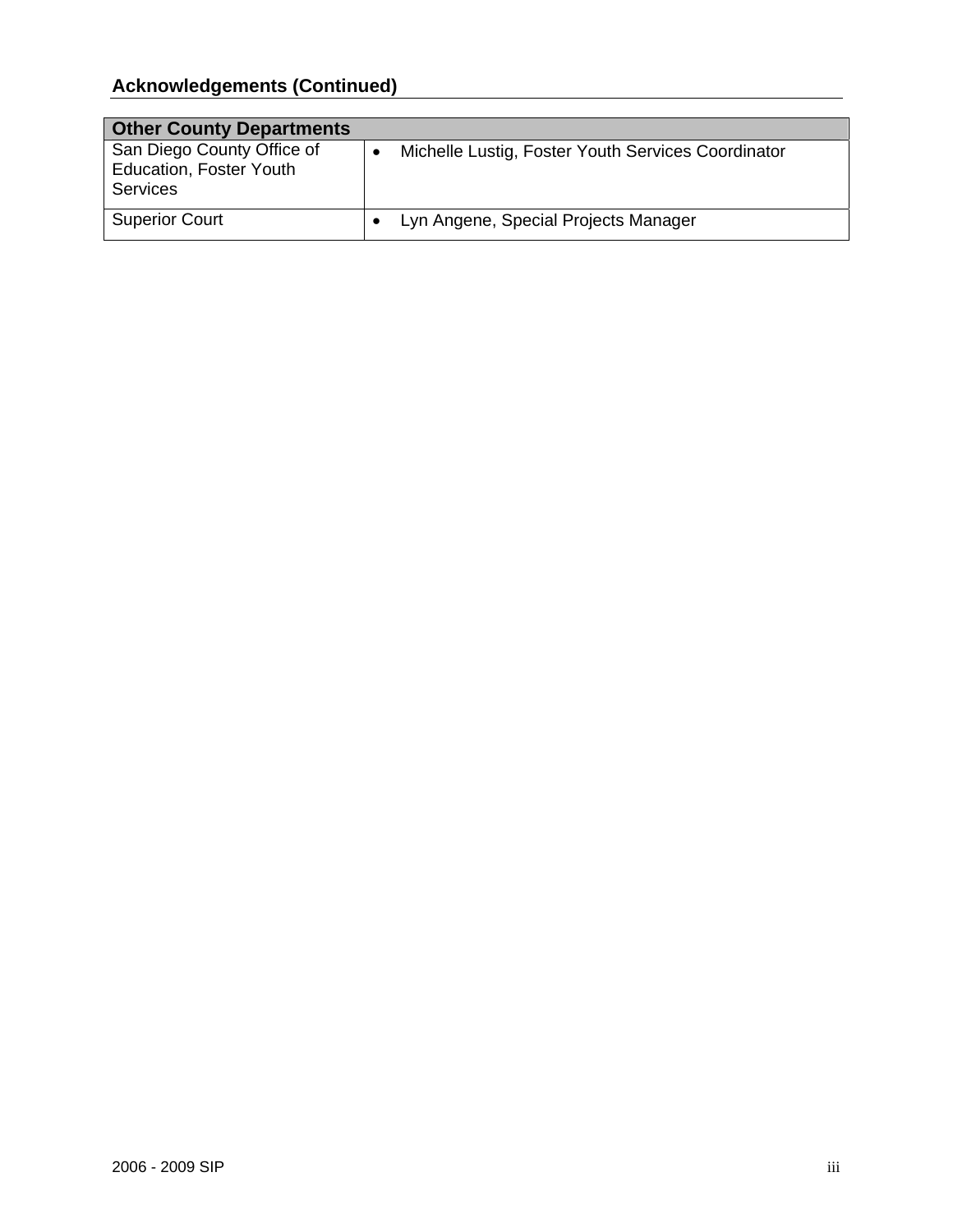## **SYSTEM IMPROVEMENT PLAN (SIP) REPORT**

### **Introduction**

In January 2004, the California Department of Social Services (CDSS) began the California-Child and Family Services Review (C-CFSR). CDSS identified four child welfare outcomes and seven systemic factors for each county to use to assess the effectiveness of its child welfare system. These outcomes are: Safety, Permanency and Stability, Family Relationships and Community Connections, and Well-Being. Associated with each of these outcomes are indicators to measure the County's performance. The systemic factors are: Relevant Management Information System, Case Review System, Foster/Adoptive Parent Licensing, Recruitment and Retention, Quality Assurance System, Service Array, Staff/Provider training, and Agency Collaborations.

In San Diego County, Child Welfare Services (CWS) is the primary County entity responsible for providing child welfare services to families experiencing child abuse and neglect. Juvenile Probation is the department responsible for providing child welfare services to children involved in the County's juvenile delinquency system. Because CWS and Juvenile Probation play an important role in providing child welfare services to children and families, both work together to complete the C-CFSR process.

#### C-CFSR Process

The first step in the C-CFSR process was for each county to conduct a County Self-Assessment (CSA) of its child welfare system strengths and areas of need. On June 30, 2004, San Diego County completed its initial CSA.

The second step in the C-CFSR process was for each county to develop a System Improvement Plan (SIP). The State directed each County to develop strategies for improvement on outcomes and systemic factors identified in the CSA. On October 19, 2004, the County's Board of Supervisors approved the County's first SIP. This SIP was a one-year plan dating from October 1, 2004 through September 30, 2005.

The third step in the C-CFSR process was for each county to conduct a Peer Quality Case Review (PQCR). The PQCR is an intensive examination of a selected social work and probation officer practice area aimed at improving the provision of child welfare services. CWS focused on the permanency indicator; length of time to exit foster care to reunification and Juvenile Probation focused on the safety indicator; Probation Officer visits with children and parents. The PQCR process resulted in recommendations for improvement, which were incorporated into the County's SIP. The County completed its PQCR in April 2005.

In August 2005, San Diego County timelines were modified when the California Department of Social Services (CDSS) proposed a C-CFSR triennial cycle so they could stagger reports due to them for all 58 counties. As a result, the Health and Human Services Agency, Child Welfare Services (CWS) division, completed a modified CSA and develop a new SIP with representatives from multiple public, private, and community agencies involved in the child welfare system.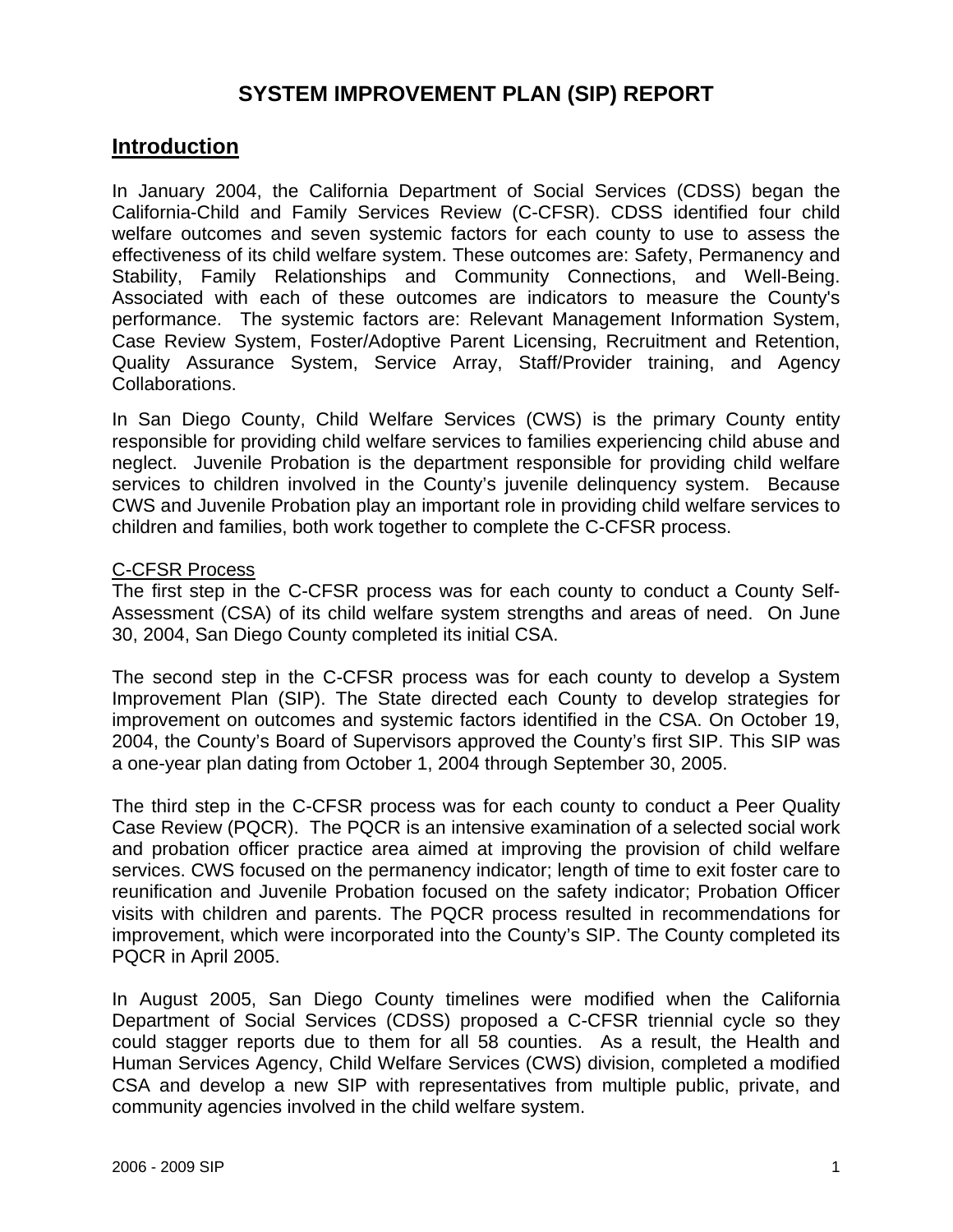## **Initial System Improvement Plan (SIP)**

The initial SIP was a one-year plan that covered the period from October 1, 2004 through September 30, 2005. CWS' Policy and Program Support section was responsible for guiding and overseeing the completion of the activities for the 2004- 2005 SIP. The County's Implementation Team (CIT) facilitated the completion of the regional and program activities. The CIT was comprised of representatives from the County's CWS Regions and Programs listed in the Acknowledgment Section of this report. The County's review of its child welfare system via the CSA and SIP process indicated that the County needed to focus on the following outcome indicators and systemic factors:

Outcome Indicators

- Safety: The rate of child abuse and/or neglect in foster care
- Permanency: The length of time to exit foster care to reunification
- **Family Relationships:** The number of siblings placed together in foster care

#### Systemic Factors

- Fairness and Equity: Understand and develop strategies that address overrepresentation of certain ethnic and cultural groups in the child welfare system, which is a nationwide problem.
- Quality Assurance System: Evaluate current social work practices and provide technical assistance to social work staff that will improve accountability and promote continuous improvement.

## **2004 - 2005 SIP Accomplishments**

#### **Safety - Reduce Child Abuse and/or Neglect in Foster Care**

- Conducted regional focus groups to gather information regarding current practices and existing policies and procedures.
- Updated existing policy and procedures in Child Welfare Services Program Guide.
- Evaluated and updated the Social Worker Initial and CORE training curriculums.
- Developed an action plan to focus on: 1) developing a system of rewards/recognition for foster parents, 2) enhance respite care services and 3) provide training for Social Workers for strengthening the relationship between foster parents and Social Workers.
- Identified for out-of-home caregivers the support services available through the Family-to-Family Program.
- Expanded the support services provided to out-of-home caregivers through the Community Services for Families (CSF) contract.
- Published an article in "Our Child" newsletter to foster parents that informed foster parents of the CSF support services.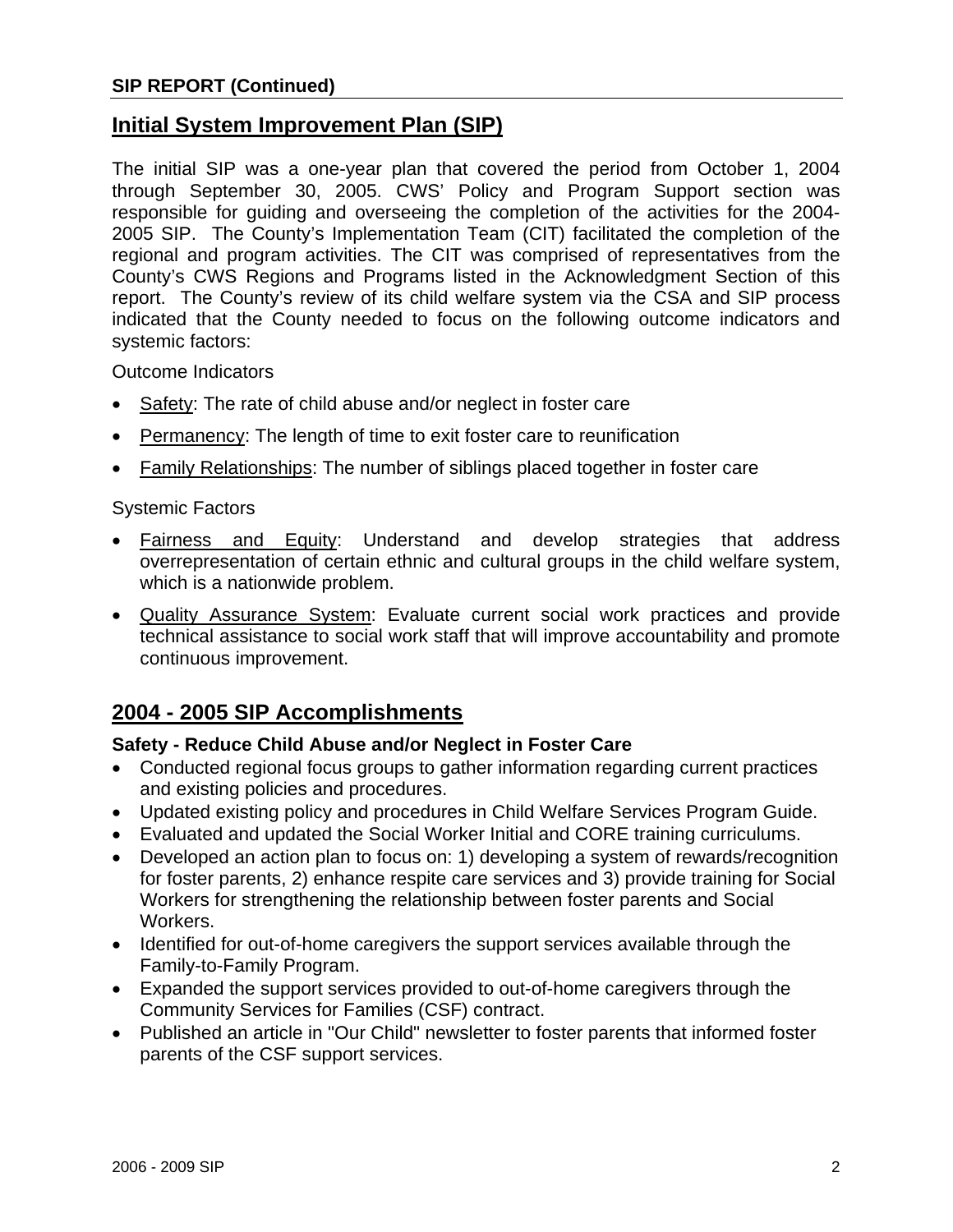#### **Permanency - Decrease Length of Time to Exit Foster Care to Reunification**

- Convened Regional focus groups to gather information about graduated visitation plans, trial home visits and how families are involved in the development of their case plan.
- Updated the Case Consultation form to include questions about graduated visitation plans and updated the policies and procedures addressing case plans.
- Reviewed current policies and procedures on family engagement in the case planning process and Family Unity Meetings.
- Identified reunification services provided through the CSF contracts.
- Surveyed families regarding satisfaction with reunification services they received through the CSF contracts.
- Collaborated with Juvenile Court to expand the dependency drug court program to provide more services that will aid in timely reunification.
- Updated current policies and procedures on the Intensive Family Preservation Program.
- Identified social work, Probation, Juvenile Court and lawyer practices that necessitate the use of continuances. These practices are: 1) Indian Child Welfare Act (ICWA) notice requirements, 2) time to produce parents who are in custody, 3) time to obtain a psychological evaluation, 4) lack of staff (attorneys, social workers, and court personnel) and 5) pending residential placement packets.
- Gathered information and identified strategies for decreasing Juvenile Court continuances. These strategies include: 1) improve notice to parties by providing social work staff with tools and training (with special focus on ICWA notice requirements), 2) improve content of court reports submitted by social workers, 3) improve how to produce parents that are in custody or create videoconferencing for these parents and 4) increase attorneys' ability to see their clients prior to a hearing.

#### **Family Relationships and Community Connections - Increase Number of Siblings Placed Together in Foster Care**

- Reviewed out-of-home placement characteristics to determine barriers to placing siblings together. These barriers are: 1) foster home capacity limit, 2) foster parents' financial limitations, 3) number of adults in the home available to provide care, 4) low number of new foster parents, 5) working foster parents, 6) cost and lack of childcare, 7) needs of the foster parents' biological children and 8) lack of respite care.
- Identified strategies for recruitment of more homes for sibling placements. These strategies are: 1) targeted media advertisements in English and Spanish (newsprint, radio, television), 2) emphasis on the need for sibling placements during the orientations conducted by Foster Home Licensing for prospective foster parents, 3) regional outreach activities, and 4) exploring non-traditional groups where foster parents could be recruited (e.g. retired County employees, teachers' associations).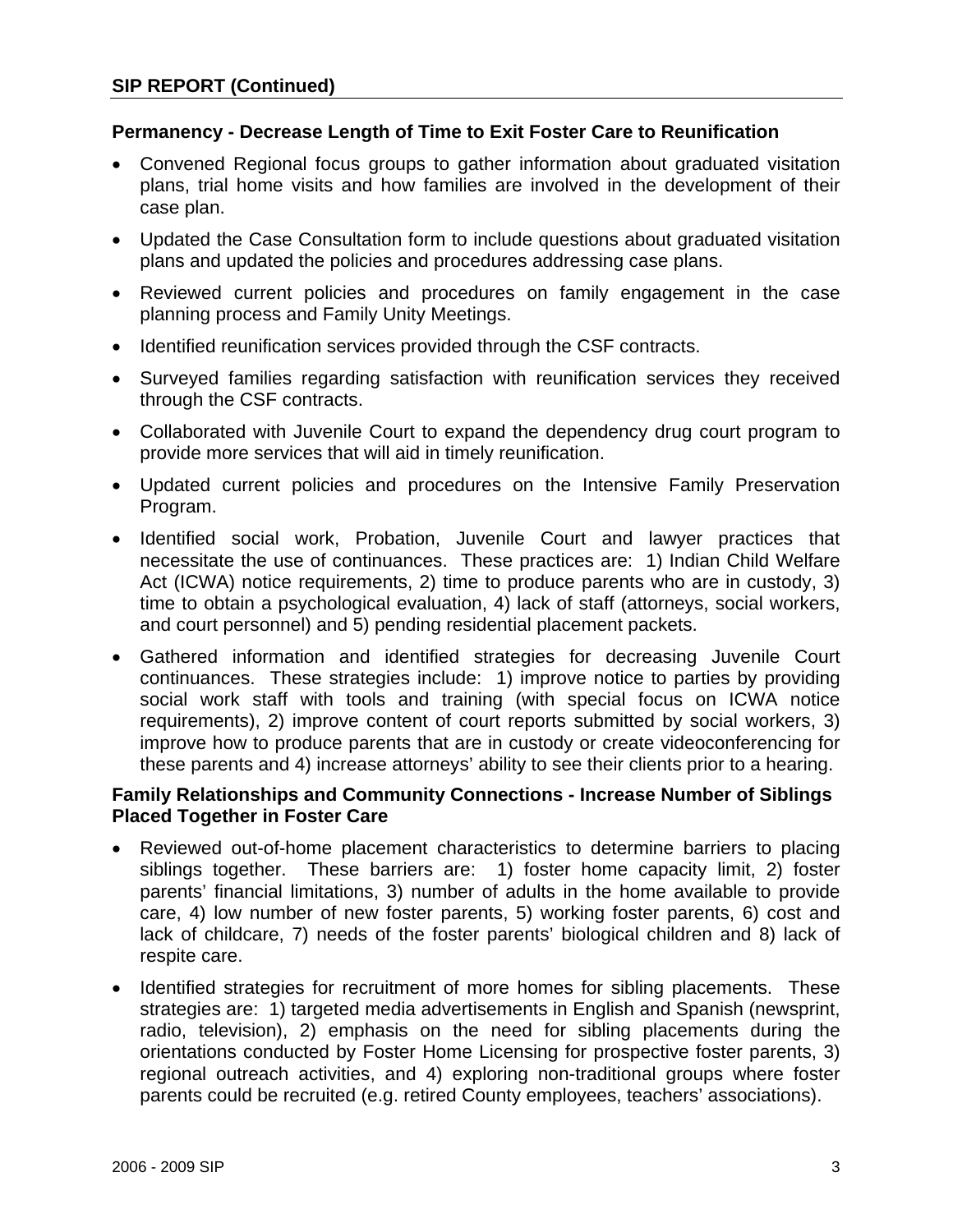#### **SIP REPORT (Continued)**

- Developed a recruitment and support program targeted at caregivers for siblings groups to: 1) address issues related to caring for sibling groups and 2) develop and provide on-going training on caring for sibling groups.
- Collaborated with Indian Health Council to develop strategies for recruitment of foster homes for Native American children. These strategies include: 1) work with the Indian Health Council to recruit families to become licensed foster parents, 2) Foster Home Licensing will collaborate with the Recruiter Coordinator for the "Recruiting Rural Parents for Indian Children Project" to recruit placement families for Native American children and 3) work with the CWS Indian Specialty Unit to recruit and support placements for Native American children.

#### **Systemic Factor - Fairness and Equity**

- Identified the racial composition for each SIP outcome, removals, out-of-home placements and dependency cases.
- Conducted regional focus groups to review policies and procedures to identify how fairness and equity is addressed.
- Chose Structured Decision Making (SDM) to replace our current risk assessment model and began implementation process.

#### **Systemic Factor - Quality Assurance System**

- Convened a workgroup that assessed the CWS Quality Assurance System (QAS), and determined or clarified the QAS purpose, goals, roles, staffing qualifications and staffing levels.
- Established CWS Quality Assurance Unit. Data Unit staff (including student workers) are being hired and trained to assist with this process.
- Convened focus groups to identify the data entry needs for the community, CWS Regions and Special Programs.
- Created Communication packets and existing data packets will be revised and streamlined by the Data Unit.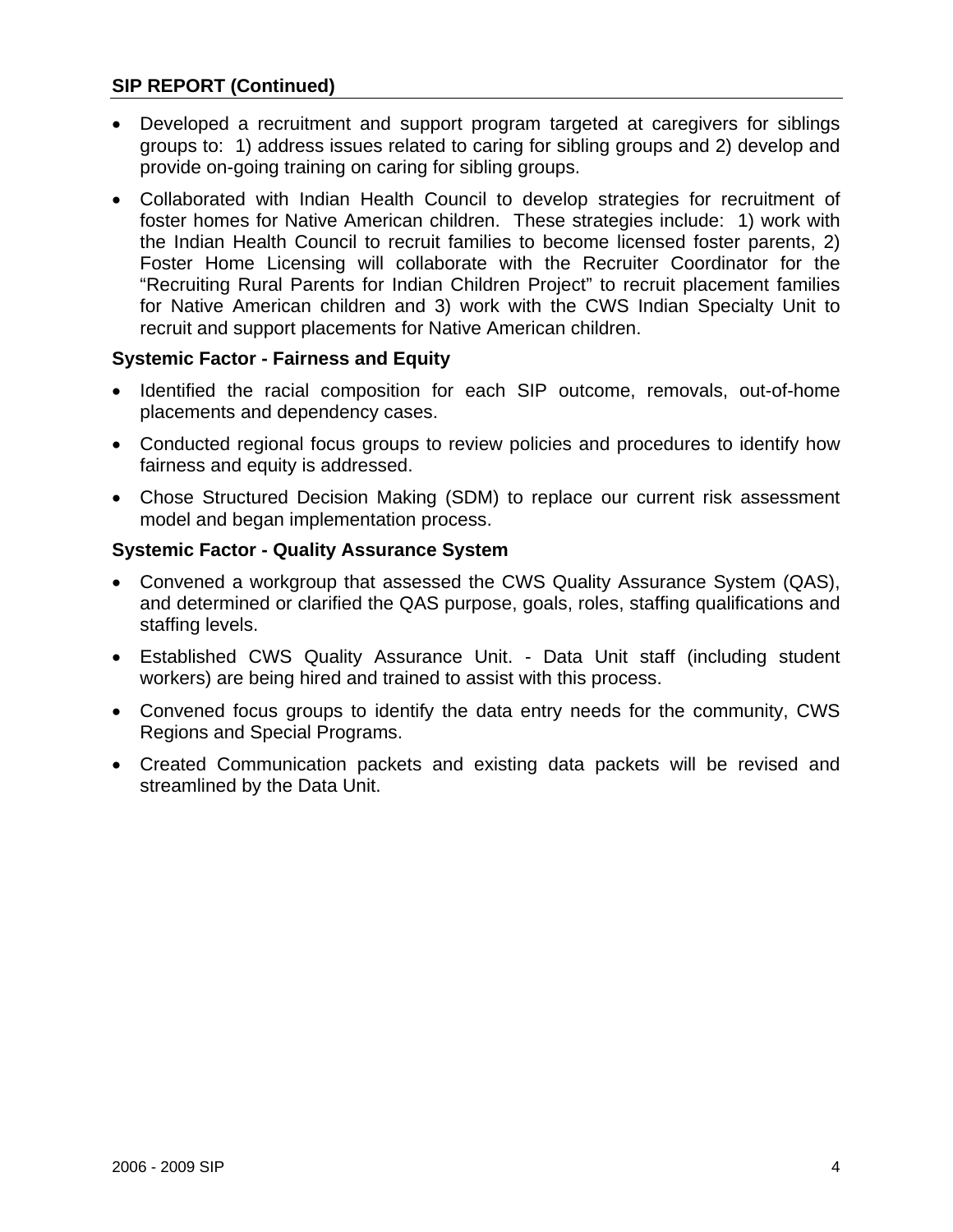## **2006 System Improvement Plan**

In August 2005, San Diego County timelines were modified when the State proposed a California - Child and Family Services Review triennial cycle so they could stagger reports due to them from counties. Health and Human Services Agency, Child Welfare Services, completed a modified County Self Assessment and developed a new System Improvement Plan with representatives from multiple public, private and community agencies involved in the child welfare system.

In January 2006, the County's Health and Human Services Agency, Child Welfare Services (CWS) division, began a new C-CFSR process with assistance from the Probation Department. To ensure the County obtained input from all participants in the child welfare system, CWS invited representatives from all segments of the system to participate on the County Self-Assessment (CSA) and System Improvement Plan (SIP) Committee. The CSA and SIP Committees were comprised of members from various public and private agencies representing multiple disciplines including, consumers, community stakeholders, education, Juvenile Court, tribes, and Alcohol and Drug Services. The Commission on Children, Youth and Families was also involved.

The CSA Committee held 3 meetings in January 2006. The committee reviewed child welfare services performance trends and developed recommendations for the SIP Committee. On March 30, 2006, the County submitted the CSA report to the State. The CSA process for the County indicated that the County's new SIP needed to focus on outcomes that will continue to enhance the County's efforts to improve its child welfare system. The five outcomes are:

#### **Safety:**

• Decrease Child Abuse and/or Neglect in Foster Care

#### **Permanency and Stability:**

- Decrease Length of Time to Exit Foster Care to Reunification
- Decrease Time to Adoption
- Decrease Re-entry into Foster Care

#### **Family Relationships and Community Connections:**

• Increase Siblings Placed Together in Foster Care

In addition, the CSA indicated the County's needed to continue improvement efforts on two systemic factors:

#### **Fairness and Equity:**

• Understand and develop strategies that address overrepresentation of certain ethnic and cultural groups in the child welfare system, a nationwide problem.

#### **Quality Assurance System:**

• Evaluate current social work practices and provide technical assistance to social work staff that will improve accountability and promote continuous improvement.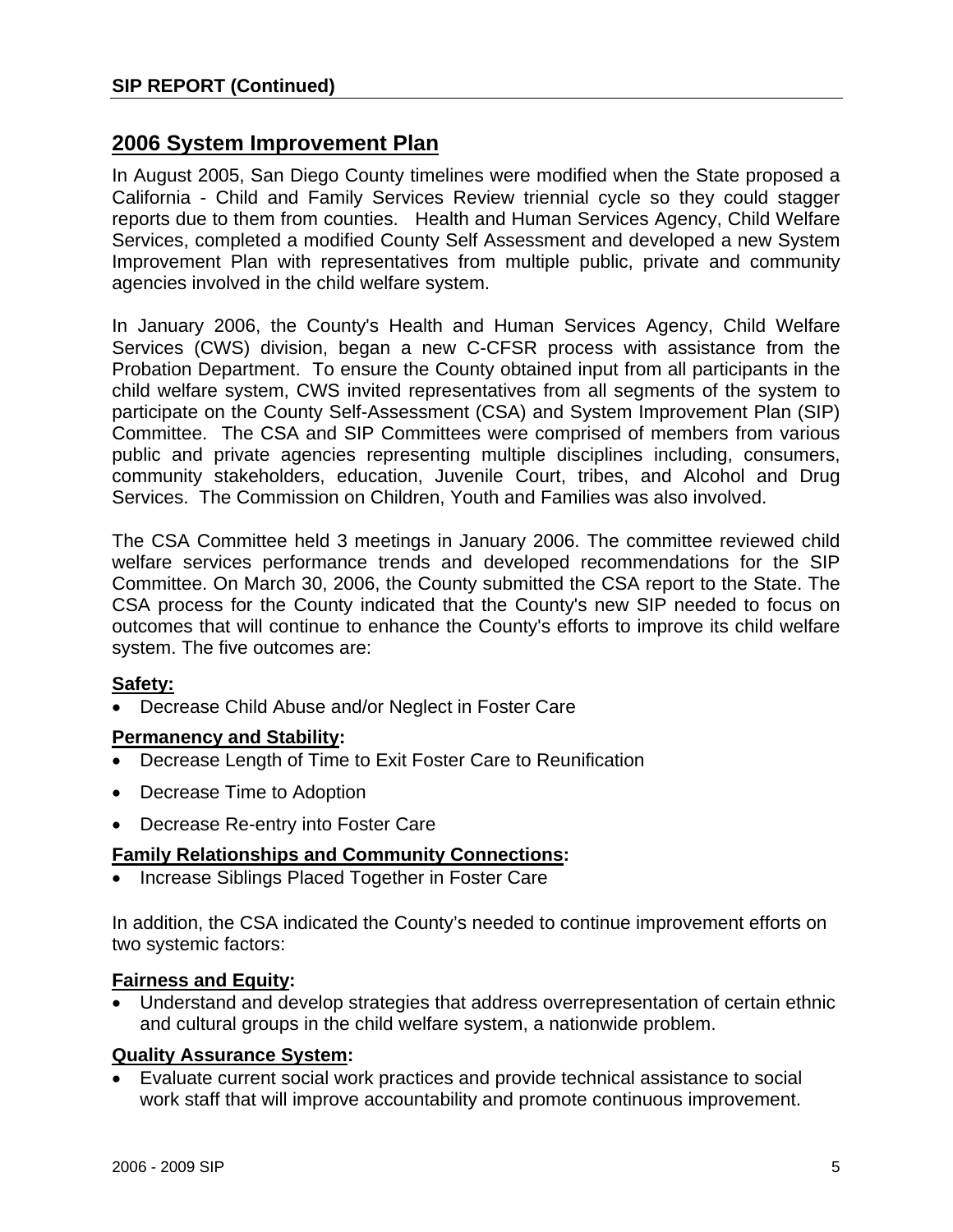#### **SIP REPORT (Continued)**

The 2006 SIP Committee was divided into five groups based on the members' areas of expertise and experience. The SIP committee held 6 meetings between March 2006 and April 2006. In developing the SIP, the County used the CSA to prioritize the items to be addressed. The committee analyzed the County's Data Reports and historical data gathered on the outcomes to develop the 2006-2009 SIP. In addition, the SIP Committee reviewed the SIP strategies that were developed in 2004. SIP Committee received input from the Program Integrity Committee<sup>[1](#page-11-0)</sup> and Commission on Children, Youth and Families' CWS Steering Committee members.

The SIP goals align with the County's Strategic Plan and Initiatives for 2006-2011. The goals support the County's commitment to provide quality care and supportive services for at risk youth and children in the dependency system to create a nurturing environment that enables and encourages them to succeed. The goals will be achieved by working with stakeholders, to address strengths and needs in key areas of the child welfare system.

 $\overline{a}$ 

<span id="page-11-0"></span><sup>&</sup>lt;sup>1</sup>The Program Integrity Committee is comprised of CWS Program Managers and Assistant Deputy Directors.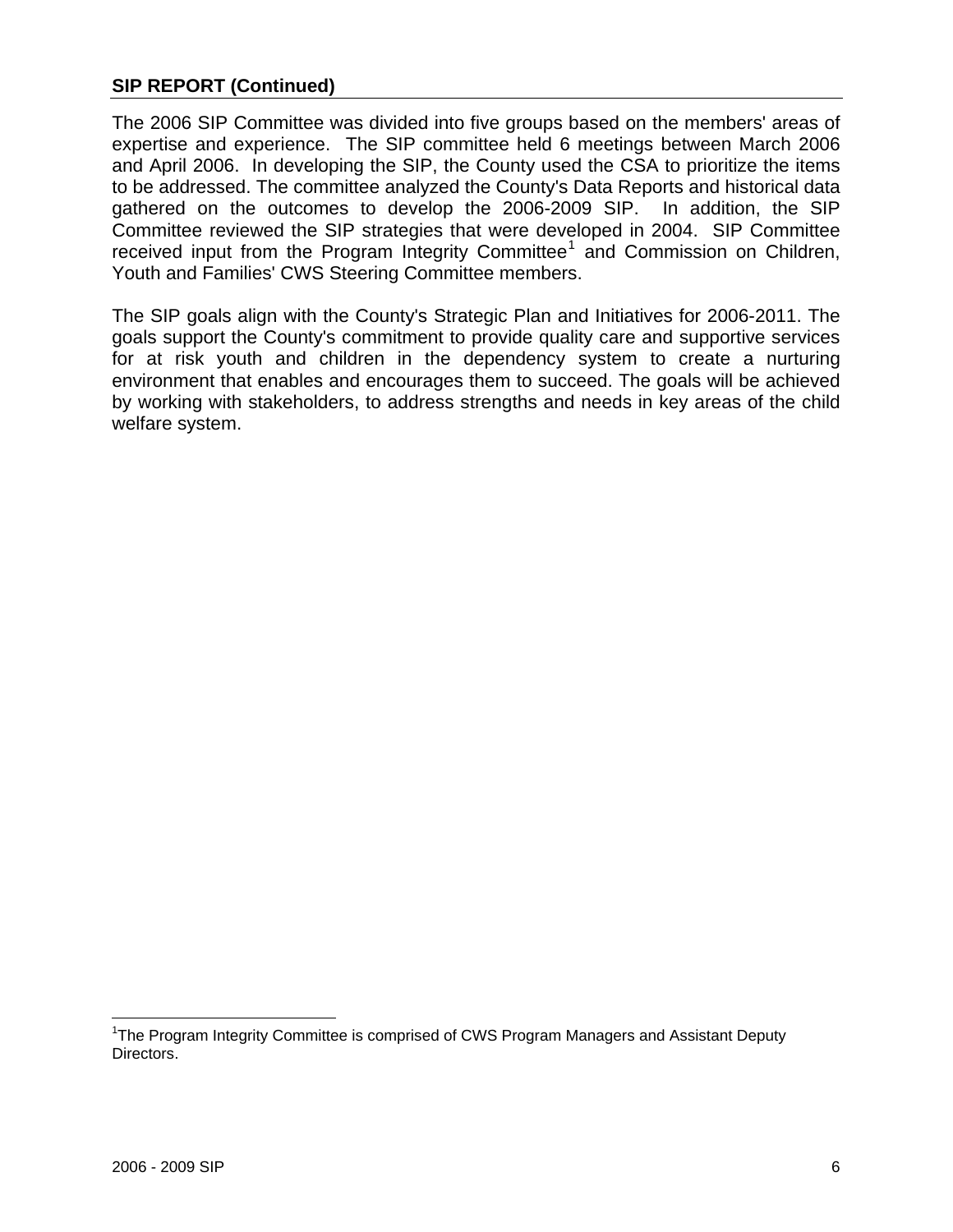## **2006 SYSTEM IMPROVEMENT PLAN (SIP) OVERVIEW**

## **Outcome Measures**

#### **Safety: Decrease Rate Of Child Abuse And/Or Neglect In Foster Care**

The improvement goal:

• Enhance access to and expand support services for caregivers.

#### **Permanency: Decrease Length Of Time To Exit Foster Care To Reunification**

The improvement goals:

- Strengthen social worker practices to ensure reunification occurs with family readiness.
- At the onset of a dependency case educate parents, relatives and service providers on the function of the child welfare system, concurrent planning, and progression of a case to reunification or an alternative permanent plan.
- Enhance caregivers, service providers, Voices for Children staff, social work staff and attorneys' ability to contribute to successful reunification.

#### **Permanency: Decrease Time To Adoption**

The improvement goals:

- Increase family and community involvement in the concurrent planning process.
- Reduce continuances in dependency-adoptions cases.

#### **Permanency: Decrease Re-Entry Into Foster Care**

The improvement goals:

- Increase the number of county social workers utilizing a standardized approach to reunification and assessment decision making.
- Strengthen the coordinated efforts to support family reunification.

#### **Permanency: Increase Siblings Placed Together In Foster Care**

The improvement goal:

• Increase placement resources for sibling groups.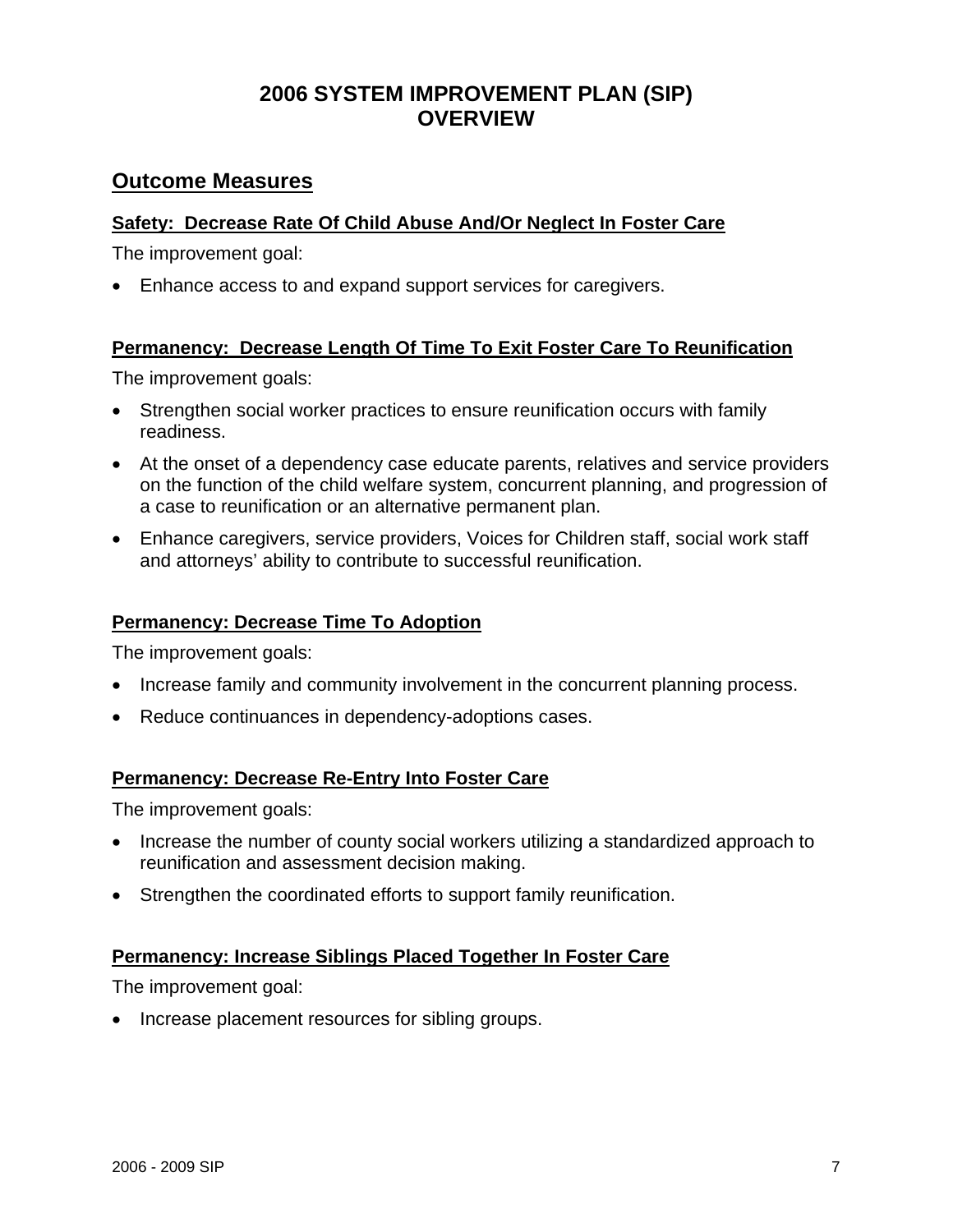### **Systemic Factors**

#### **Fairness and Equity**

The improvement goals:

- Reduce disproportionality.
- Implement Structured Decision Making (SDM).
- Utilize the County's Fairness and Equity Workgroup to provide input on the fairness and equity SIP activities and assess the impact on the County's disproportionality in its child welfare system.

#### **Quality Assurance System**

The improvement goals:

- Enhance CWS' and Juvenile Probation's capacity to analyze data including the identification of trends, to improve the implementation of policies and procedures.
- Improve data purification and validation.
- Expand communication regarding CWS data information to community stakeholders, CWS Regional Operations, Centralized CWS and CWS social work staff.
- Obtain information from social work staff, and children and families receiving child welfare services on social work practice and its impact on service delivery.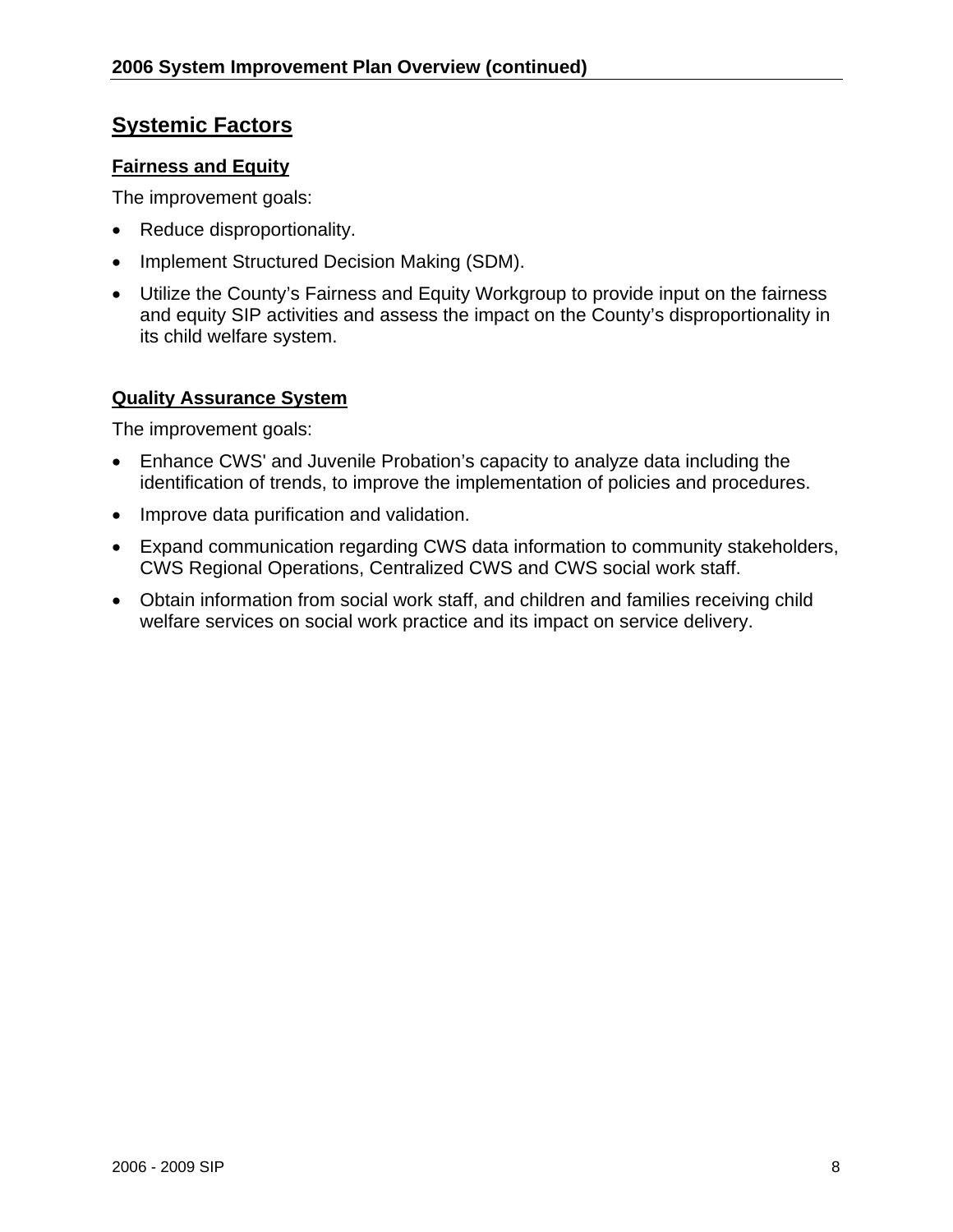# **2006-2009 SIP PLAN**

## **07/01/2006 – 06/30/09**

# **Safety Outcome: Decrease Child Abuse and/or Neglect in Foster Care**

| <b>Current Performance</b>                                                                                                      |                                             |              |                                                                 |
|---------------------------------------------------------------------------------------------------------------------------------|---------------------------------------------|--------------|-----------------------------------------------------------------|
| Overall, San Diego CWS children have experienced a steady, yearly increase in substantiated referral rates while in foster care |                                             |              |                                                                 |
| from 1998 (0.30%) to 2003 (.92%), followed by a significant decline in 2005 (0.47%). San Diego has met the Federal Goal (.57%)  |                                             |              |                                                                 |
| since 2004.                                                                                                                     |                                             |              |                                                                 |
| <b>Improvement Goal 1.0</b>                                                                                                     |                                             |              |                                                                 |
| Enhance access to and expand support services to caregivers.                                                                    |                                             |              |                                                                 |
| <b>Strategy 1.1</b>                                                                                                             | <b>Strategy Rationale</b>                   |              |                                                                 |
| Continue to expand and monitor the support services                                                                             |                                             |              | This will ensure caregivers have needed support services, which |
| provided to foster parents through the Community Services                                                                       | promotes a safer environment for children.  |              |                                                                 |
| for Families (CSF) contract.                                                                                                    |                                             |              |                                                                 |
| <b>KEEP</b><br><b>1.1.1.</b> Expand<br>Project<br>program                                                                       | $\boxtimes$ First year (07/01/06-06/30/07)  |              | PPS <sup>2</sup><br>$\bullet$                                   |
| countywide through Community Services                                                                                           | Second year (07/01/07-06/30/08)             |              | CASRC <sup>3</sup>                                              |
| for Families (CSF) contract.                                                                                                    |                                             |              | <b>CSF</b>                                                      |
|                                                                                                                                 | Third year (07/01/08-06/30/09)              |              | CWS <sup>4</sup> REGIONS                                        |
| 1.1.2. Train CSF staff to provide supervision for                                                                               | $\boxtimes$ First year (07/01/06-06/30/07)  | $\mathbf{c}$ | <b>CASRC</b><br>$\bullet$                                       |
| Timeframe<br>Milestone<br>group facilitators countywide in order to                                                             | Second year $(07/01/07 - 06/30/08)$         | ned          | <b>CSF</b>                                                      |
| reduce the reliance on Project KEEP                                                                                             | $\Box$ Third year (07/01/08-06/30/09)       | Assig        |                                                                 |
| research staff for supervision and<br>increase capacity to provide groups.                                                      |                                             |              |                                                                 |
| 1.1.3.<br>Evaluate fidelity to the model<br>and                                                                                 | $\boxtimes$ First year (07/01/06-06/30/07)  |              | <b>CASRC</b><br>$\bullet$                                       |
| reduction in foster parent self-reported                                                                                        |                                             |              | <b>CSF</b><br>$\bullet$                                         |
| stress and increased ability to care for                                                                                        | $\boxtimes$ Second year (07/01/07-06/30/08) |              | <b>REGIONAL PSYCHOLOGIST</b>                                    |
| children with problem behaviors.                                                                                                | $\boxtimes$ Third year (07/01/08-06/30/09)  |              |                                                                 |

<span id="page-14-1"></span><span id="page-14-0"></span>

<sup>&</sup>lt;sup>2</sup> PPS refers to Policy and Program Support<br><sup>3</sup> CASRC refers to Child and Adolescent Services Research Center<br><sup>4</sup> CWS refers to Child Welfare Services

<span id="page-14-2"></span>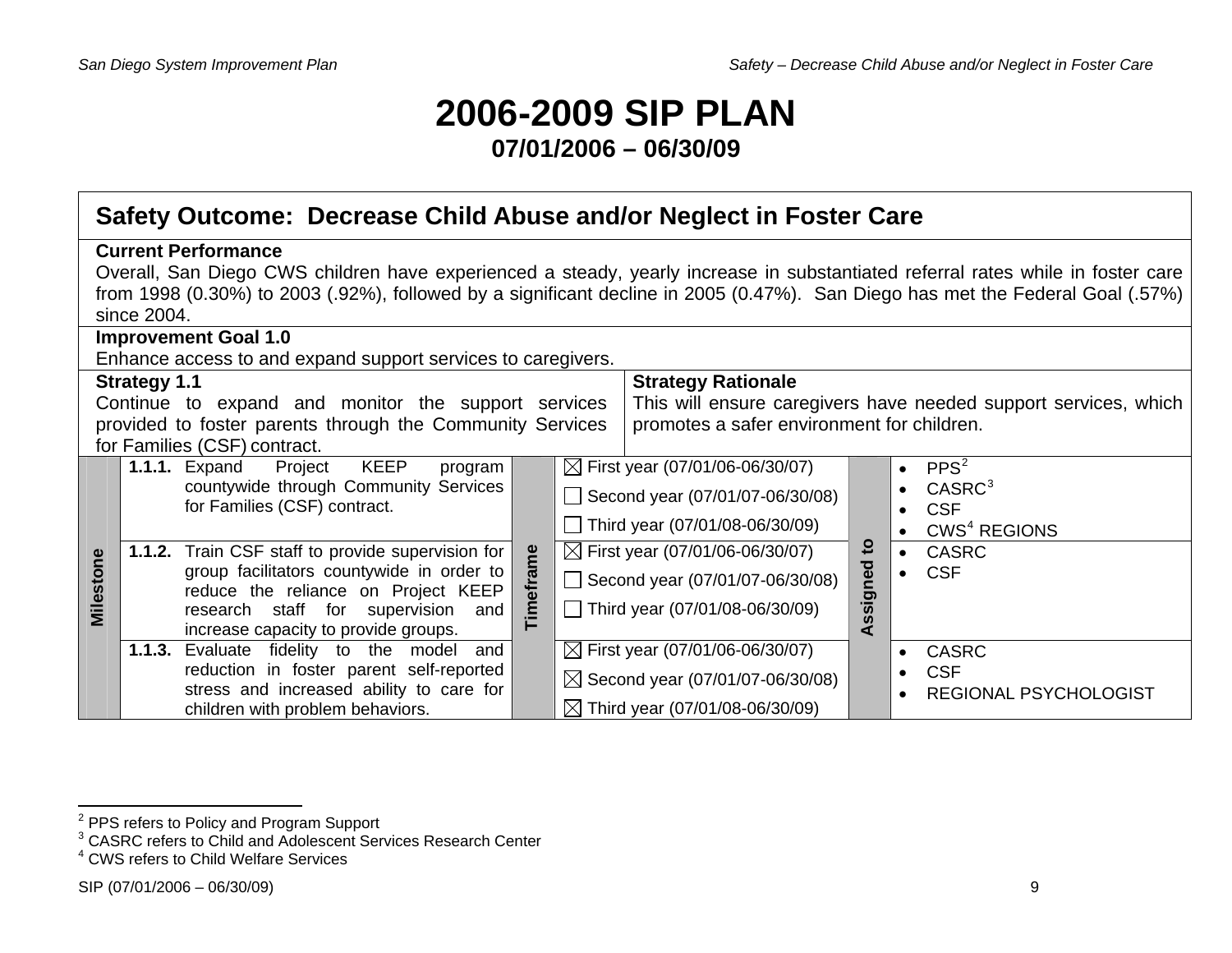|                                                        | <b>Strategy 1.2</b>                                          |             | <b>Strategy Rationale</b> |                                                                 |                    |           |                                                           |
|--------------------------------------------------------|--------------------------------------------------------------|-------------|---------------------------|-----------------------------------------------------------------|--------------------|-----------|-----------------------------------------------------------|
| Continue to expand and monitor the support<br>services |                                                              |             |                           | This will ensure caregivers have needed support services, which |                    |           |                                                           |
|                                                        | provided to foster parents.                                  |             |                           | promotes a safer environment for children.                      |                    |           |                                                           |
|                                                        | <b>1.2.1. Ensure</b><br>staff<br>psychologists<br>regional   |             |                           | $\boxtimes$ First year (07/01/06-06/30/07)                      |                    |           | PPS <sup>5</sup>                                          |
|                                                        | provide additional<br>support services to<br>foster parents. |             |                           | $\boxtimes$ Second year (07/01/07-06/30/08)                     |                    | $\bullet$ | <b>REGIONAL PSYCHOLOGISTS</b><br>CWS <sup>6</sup> REGIONS |
|                                                        |                                                              |             |                           | $\boxtimes$ Third year (07/01/08-06/30/09)                      |                    |           |                                                           |
|                                                        |                                                              | e<br>E<br>ಹ |                           |                                                                 | <u>ទ</u><br>ਠ      |           |                                                           |
| <b>Milesto</b>                                         | maximize<br>1.2.2.<br>Identify<br>opportunities<br>to        | Timefi      |                           | $\boxtimes$ First year (07/01/06-06/30/07)                      | <u>ဇ</u><br>Assign |           | <b>CWS REGIONS</b>                                        |
|                                                        | partnerships with community providers.                       |             |                           | $\boxtimes$ Second year (07/01/07-06/30/08)                     |                    |           | <b>CSF</b>                                                |
|                                                        |                                                              |             |                           | $\boxtimes$ Third year (07/01/08-06/30/09)                      |                    |           |                                                           |
|                                                        |                                                              |             |                           |                                                                 |                    |           |                                                           |
|                                                        |                                                              |             |                           |                                                                 |                    |           |                                                           |

<span id="page-15-0"></span> $^5$  PPS refers to Policy and Program Support<br> $^6$  CWS refers to Child Welfare Services

<span id="page-15-1"></span>

 $SIP (07/01/2006 - 06/30/09)$  10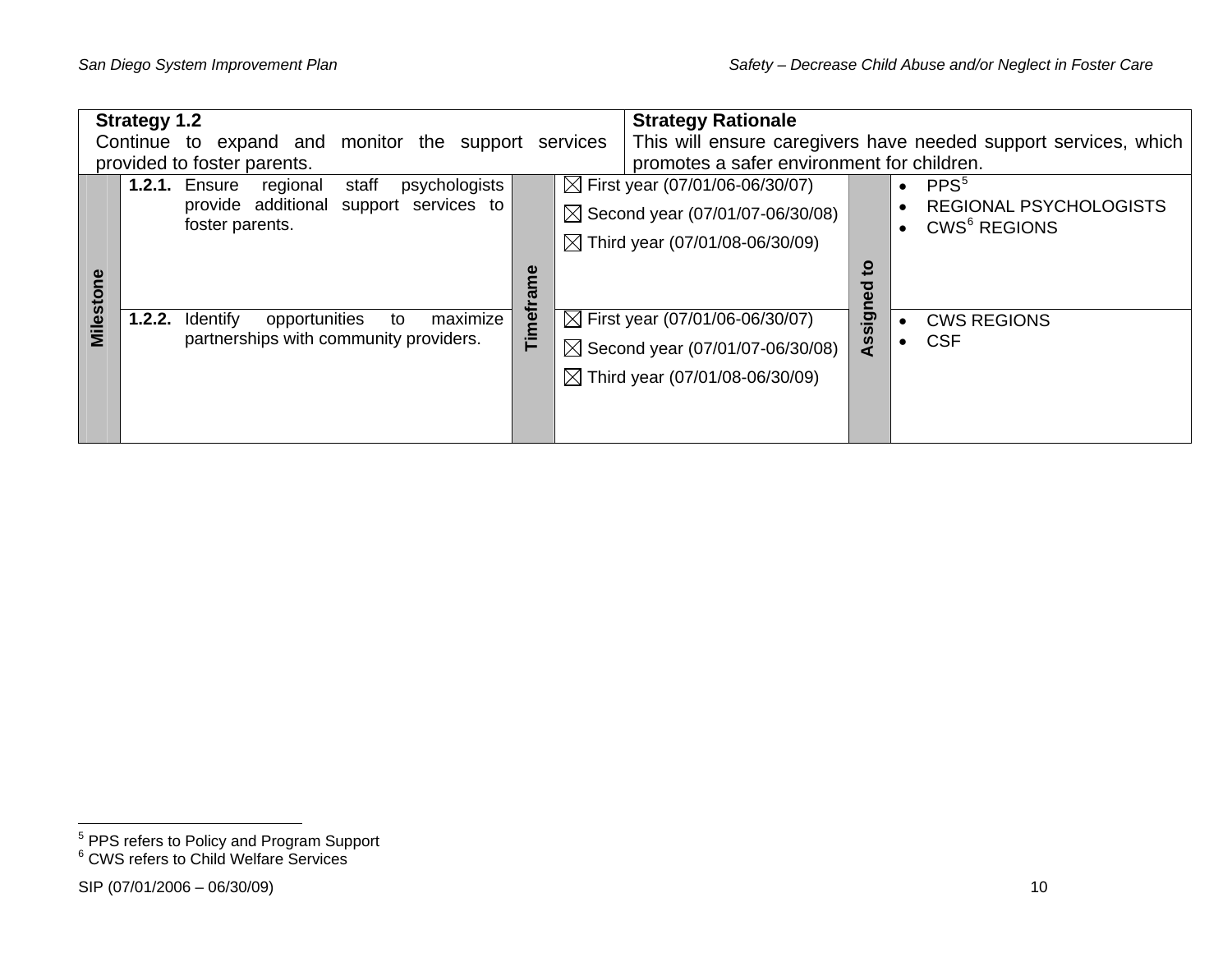# **Safety Outcome: Decrease Child Abuse and/or Neglect in Foster Care**

**Describe systemic changes needed to further support the improvement goal.** 

By achieving the improvement goal, continue to expand the pool of foster parents that is supported and not likely to abuse children in foster care.

**Describe educational/training needs (including technical assistance) to achieve the improvement goals.**  Training needs have been identified in Strategies 1.1.

**Identify roles of the other partners in achieving the improvement goals.** 

To achieve the improvement goals, the role of the following partners would be important:

¾ Contractors for the Community Services for Families program to collaborate to provide Project KEEP services countywide.

**Identify any regulatory or statutory changes needed to support the accomplishment of the improvement goals.**  Not applicable.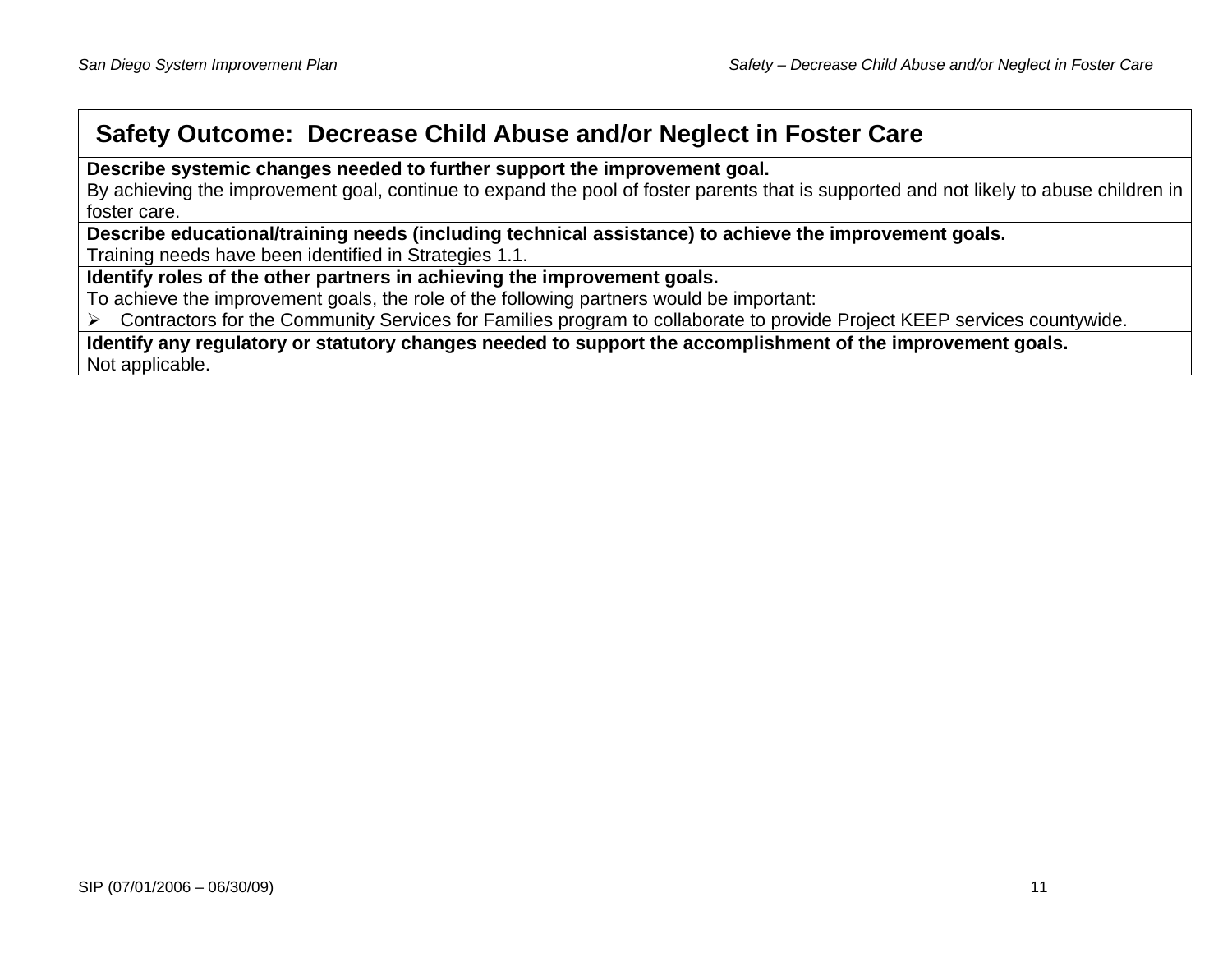| <b>Current Performance</b> |                                                                                                                                                                                                                                                                                                                                                                                                                                                                 |                  |                                                                                   |                                                                                                                                                                                                                                                                                                                                                                                                                                                                                                     |                                                                                                                                                                                                                                                                                        |
|----------------------------|-----------------------------------------------------------------------------------------------------------------------------------------------------------------------------------------------------------------------------------------------------------------------------------------------------------------------------------------------------------------------------------------------------------------------------------------------------------------|------------------|-----------------------------------------------------------------------------------|-----------------------------------------------------------------------------------------------------------------------------------------------------------------------------------------------------------------------------------------------------------------------------------------------------------------------------------------------------------------------------------------------------------------------------------------------------------------------------------------------------|----------------------------------------------------------------------------------------------------------------------------------------------------------------------------------------------------------------------------------------------------------------------------------------|
|                            |                                                                                                                                                                                                                                                                                                                                                                                                                                                                 |                  |                                                                                   |                                                                                                                                                                                                                                                                                                                                                                                                                                                                                                     |                                                                                                                                                                                                                                                                                        |
|                            |                                                                                                                                                                                                                                                                                                                                                                                                                                                                 |                  |                                                                                   |                                                                                                                                                                                                                                                                                                                                                                                                                                                                                                     |                                                                                                                                                                                                                                                                                        |
|                            |                                                                                                                                                                                                                                                                                                                                                                                                                                                                 |                  |                                                                                   |                                                                                                                                                                                                                                                                                                                                                                                                                                                                                                     |                                                                                                                                                                                                                                                                                        |
|                            |                                                                                                                                                                                                                                                                                                                                                                                                                                                                 |                  |                                                                                   |                                                                                                                                                                                                                                                                                                                                                                                                                                                                                                     |                                                                                                                                                                                                                                                                                        |
|                            |                                                                                                                                                                                                                                                                                                                                                                                                                                                                 |                  |                                                                                   |                                                                                                                                                                                                                                                                                                                                                                                                                                                                                                     |                                                                                                                                                                                                                                                                                        |
|                            |                                                                                                                                                                                                                                                                                                                                                                                                                                                                 |                  |                                                                                   |                                                                                                                                                                                                                                                                                                                                                                                                                                                                                                     | This will increase the social work staff's ability to assess family                                                                                                                                                                                                                    |
|                            |                                                                                                                                                                                                                                                                                                                                                                                                                                                                 |                  |                                                                                   |                                                                                                                                                                                                                                                                                                                                                                                                                                                                                                     |                                                                                                                                                                                                                                                                                        |
| 1.1.1                      |                                                                                                                                                                                                                                                                                                                                                                                                                                                                 |                  |                                                                                   |                                                                                                                                                                                                                                                                                                                                                                                                                                                                                                     | <b>CENTER FOR EVIDENCE</b>                                                                                                                                                                                                                                                             |
|                            |                                                                                                                                                                                                                                                                                                                                                                                                                                                                 |                  |                                                                                   |                                                                                                                                                                                                                                                                                                                                                                                                                                                                                                     | <b>BASED PRACTICE</b>                                                                                                                                                                                                                                                                  |
|                            |                                                                                                                                                                                                                                                                                                                                                                                                                                                                 |                  |                                                                                   |                                                                                                                                                                                                                                                                                                                                                                                                                                                                                                     | <b>PPS MSW INTERNS</b>                                                                                                                                                                                                                                                                 |
|                            |                                                                                                                                                                                                                                                                                                                                                                                                                                                                 |                  |                                                                                   |                                                                                                                                                                                                                                                                                                                                                                                                                                                                                                     |                                                                                                                                                                                                                                                                                        |
|                            |                                                                                                                                                                                                                                                                                                                                                                                                                                                                 |                  |                                                                                   |                                                                                                                                                                                                                                                                                                                                                                                                                                                                                                     | <b>PPS</b>                                                                                                                                                                                                                                                                             |
|                            |                                                                                                                                                                                                                                                                                                                                                                                                                                                                 | $\Box$           |                                                                                   |                                                                                                                                                                                                                                                                                                                                                                                                                                                                                                     |                                                                                                                                                                                                                                                                                        |
|                            |                                                                                                                                                                                                                                                                                                                                                                                                                                                                 |                  |                                                                                   |                                                                                                                                                                                                                                                                                                                                                                                                                                                                                                     |                                                                                                                                                                                                                                                                                        |
|                            |                                                                                                                                                                                                                                                                                                                                                                                                                                                                 |                  |                                                                                   |                                                                                                                                                                                                                                                                                                                                                                                                                                                                                                     |                                                                                                                                                                                                                                                                                        |
|                            |                                                                                                                                                                                                                                                                                                                                                                                                                                                                 |                  |                                                                                   |                                                                                                                                                                                                                                                                                                                                                                                                                                                                                                     | CCYF <sup>8</sup>                                                                                                                                                                                                                                                                      |
|                            |                                                                                                                                                                                                                                                                                                                                                                                                                                                                 |                  |                                                                                   |                                                                                                                                                                                                                                                                                                                                                                                                                                                                                                     |                                                                                                                                                                                                                                                                                        |
|                            |                                                                                                                                                                                                                                                                                                                                                                                                                                                                 |                  |                                                                                   |                                                                                                                                                                                                                                                                                                                                                                                                                                                                                                     |                                                                                                                                                                                                                                                                                        |
|                            | (67.9%). Federal Goal (76.2%) has not been met.<br><b>Improvement Goal 1.0.</b><br><b>Strategy 1.1</b><br>readiness for reunification.<br>Conduct a literature review for evidence-<br>based practice on how family readiness is<br>defined, assessed and implemented as<br>best practices.<br>1.1.2. Implement Structured Decision Making<br>(SDM) reassessments.<br>1.1.3. Ensure Key Stakeholders understand the<br>factors considered for family readiness. | <b>Timeframe</b> | Clarify for Stakeholders <sup>7</sup> the criteria that indicate family<br>$\Box$ | Strengthen social work practice to ensure reunification occurs with family readiness.<br><b>Strategy Rationale</b><br>$\boxtimes$ First year (07/01/06-06/30/07)<br>Second year (07/01/07-06/30/08)<br>Third year (07/01/08-06/30/09)<br>$\boxtimes$ First year (07/01/06-06/30/07)<br>Second year (07/01/07-06/30/08)<br>Third year (07/01/08-06/30/09)<br>$\boxtimes$ First year (07/01/06-06/30/07)<br>$\boxtimes$ Second year (07/01/07-06/30/08)<br>$\boxtimes$ Third year (07/01/08-06/30/09) | Permanency Outcome: Decrease Length of Time to Exit Foster Care to Reunification<br>Overall, San Diego has experienced a steady, yearly decreasing trend on this measure from October 1997 (78.8%) to June 2005<br>readiness for reunification.<br>$\overline{\mathbf{c}}$<br>Assigned |

<span id="page-17-1"></span><span id="page-17-0"></span> $^7$  Stakeholders refers to social workers, probation officers, attorneys, court, caregivers, etc.<br><sup>8</sup> CCYF refers to Commission on Children Youth and Families which functions as the local Child Abuse Prevention Committee  $SIP (07/01/2006 - 06/30/09)$  12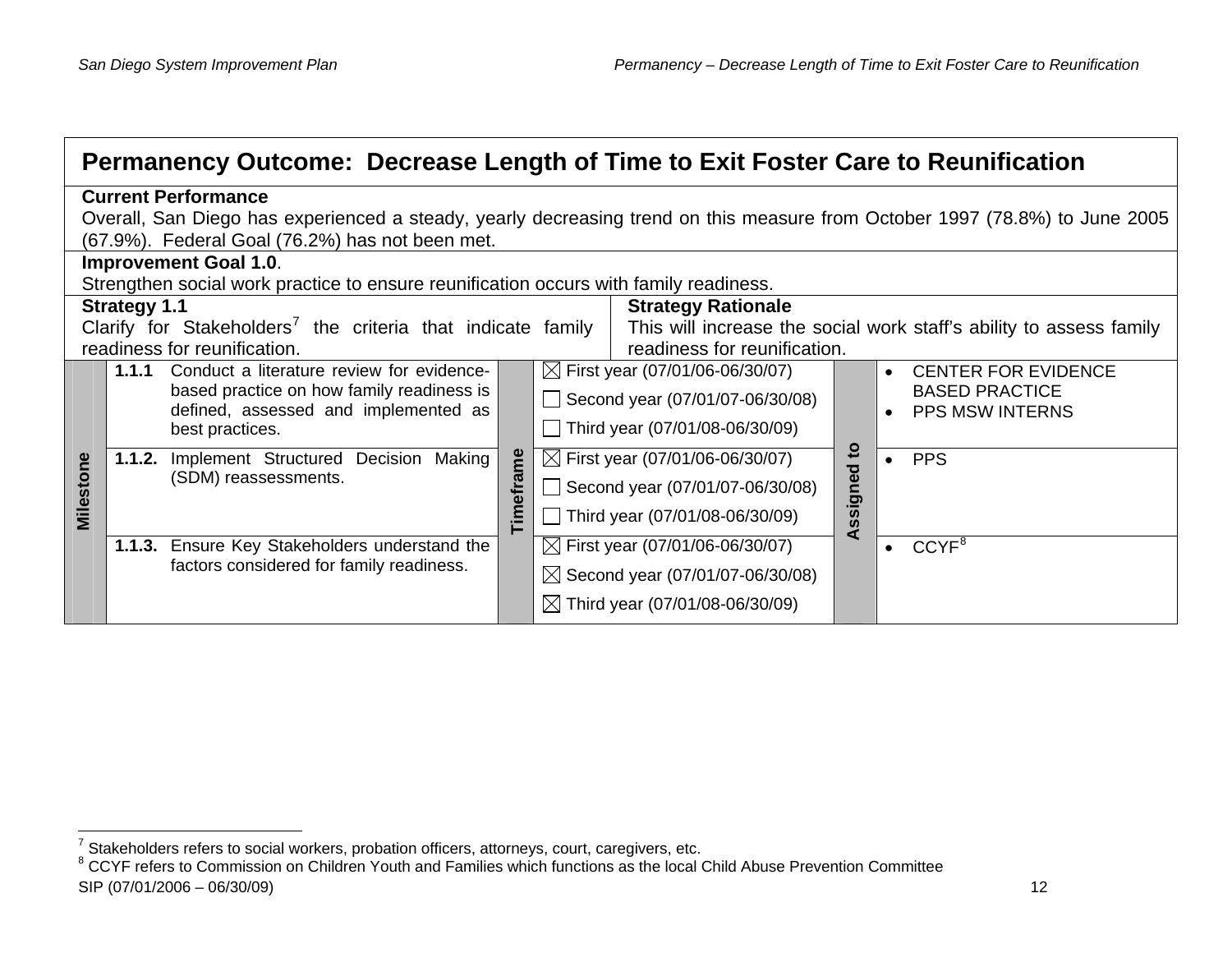| <b>Strategy 1.2</b><br>Ensure parent-child visitations occur based on graduated<br>visitation plans that are planned and purposeful. |                                                                              |                    | <b>Strategy Rationale</b><br>CWS staff and other stakeholders. |                                                                                                                             | This will provide a framework for parents and caregivers<br>regarding visitation expectations and an assessment tool for |                                  |
|--------------------------------------------------------------------------------------------------------------------------------------|------------------------------------------------------------------------------|--------------------|----------------------------------------------------------------|-----------------------------------------------------------------------------------------------------------------------------|--------------------------------------------------------------------------------------------------------------------------|----------------------------------|
| ω<br>stoi<br>Mile                                                                                                                    | graduated<br>1.2.1.<br>Implement<br>develop<br>and<br>visitation guidelines. | $\bar{a}$<br>Timef |                                                                | $\boxtimes$ First year (07/01/06-06/30/07)<br>$\boxtimes$ Second year (07/01/07-06/30/08)<br>Third year (07/01/08-06/30/09) | ္သဥ<br>ъ<br>Õ<br>ರಾ<br>$\overline{5}$<br><b>S</b><br>◁                                                                   | <b>PPS</b><br><b>CWS REGIONS</b> |

|               | <b>Strategy 1.3</b><br>Train social workers and probation officers on how to promote<br>positive parental involvement in the family reunification case<br>early in the juvenile dependency process. |              | <b>Strategy Rationale</b><br>dependency process.                                                                              |                                   | This will enable social workers to help families overcome<br>resistance, lack of motivation, non-compliance with case plan<br>activities and engage in services early in the juvenile |
|---------------|-----------------------------------------------------------------------------------------------------------------------------------------------------------------------------------------------------|--------------|-------------------------------------------------------------------------------------------------------------------------------|-----------------------------------|---------------------------------------------------------------------------------------------------------------------------------------------------------------------------------------|
| ို<br>Milesto | Incorporate strength based assessment<br>1.3.1.<br>and case planning skill development and<br>engagement skill development in training<br>curriculum.                                               | ច្ច<br>Timet | $\boxtimes$ First year (07/01/06-06/30/07)<br>$\boxtimes$ Second year (07/01/07-06/30/08)<br>Third year $(07/01/08-06/30/09)$ | $\mathbf{c}$<br>igned<br><b>S</b> | <b>PPS TRAINING COORDINATOR</b><br><b>PROBATION</b><br>HHSA T & $D^9$<br>PCWTA <sup>10</sup>                                                                                          |

<span id="page-18-1"></span><span id="page-18-0"></span><sup>&</sup>lt;sup>9</sup> HHSA T & D refers to Health and Human Services Agency Training and Development <sup>10</sup> PCWTA refers to Public Child Welfare Training Academy

 $SIP (07/01/2006 - 06/30/09)$  13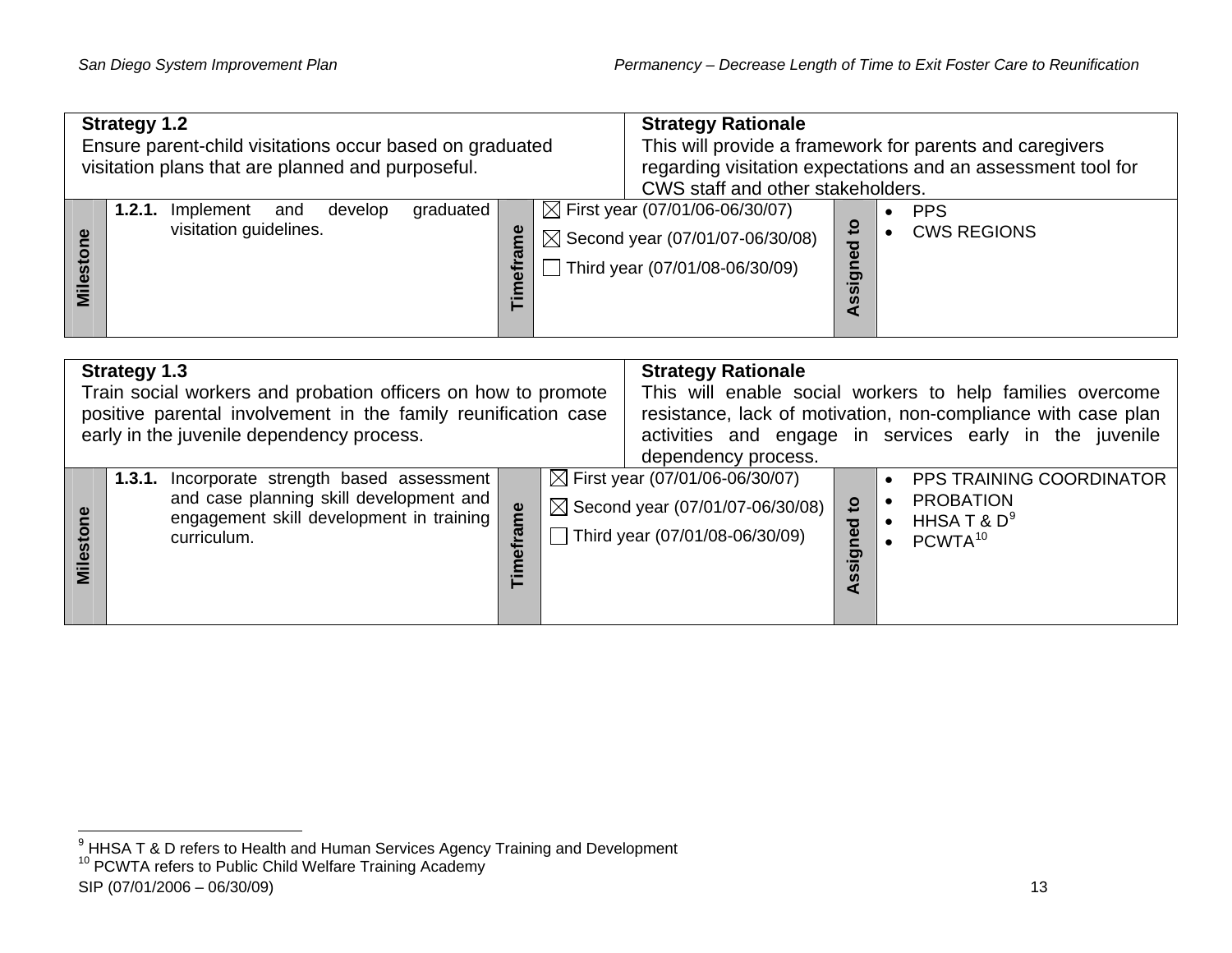|           | <b>Strategy 1.4</b>                                                                                                                                                                                                                                              | <b>Strategy Rationale</b>                                                                                                                                                                                                         |
|-----------|------------------------------------------------------------------------------------------------------------------------------------------------------------------------------------------------------------------------------------------------------------------|-----------------------------------------------------------------------------------------------------------------------------------------------------------------------------------------------------------------------------------|
|           | Complete<br>business process re-engineering<br>on                                                                                                                                                                                                                | This will enable social workers to spend more time providing<br>family                                                                                                                                                            |
|           | reunification work process to achieve workload efficiencies and                                                                                                                                                                                                  | families more individualized attention and assistance during                                                                                                                                                                      |
|           | increase SW time with clients.                                                                                                                                                                                                                                   | the family reunification process.                                                                                                                                                                                                 |
|           | 1.4.1. Implement Team Decision Making (TDM)<br>to promote first, best placement and<br>reduce workload due to placement<br>changes.                                                                                                                              | $\boxtimes$ First year (07/01/06-06/30/07)<br><b>PPS</b><br><b>CWS REGIONS</b><br>Second year (07/01/07-06/30/08)<br>CCWS <sup>11</sup><br>Third year (07/01/08-06/30/09)                                                         |
| Milestone | <b>1.4.2.</b> Complete business process review on at<br>imeframe<br>least one common activity to identify<br>efficiencies through improved technology<br>or processing.                                                                                          | First year (07/01/06-06/30/07)<br><b>PPS</b><br>$\overline{5}$<br>Assigned<br><b>CWS REGIONS</b><br>$\bullet$<br>$\boxtimes$ Second year (07/01/07-06/30/08)<br><b>CCWS</b><br>Third year (07/01/08-06/30/09)                     |
|           | 1.4.3.<br>Identify at least 3<br>opportunities to<br>maximize partnerships with community<br>providers to include but not limited to,<br>visitation, post reunification support<br>services, kinship services, and additional<br>foster parent support services. | $\boxtimes$ First year (07/01/06-06/30/07)<br><b>CWS REGIONS</b><br>$\bullet$<br><b>PPS</b><br>$\bullet$<br>$\boxtimes$ Second year (07/01/07-06/30/08)<br><b>CCWS</b><br>$\bullet$<br>$\boxtimes$ Third year (07/01/08-06/30/09) |

<span id="page-19-0"></span><sup>&</sup>lt;sup>11</sup> CCWS refers to Centralized Child Welfare Services SIP (07/01/2006 – 06/30/09) 14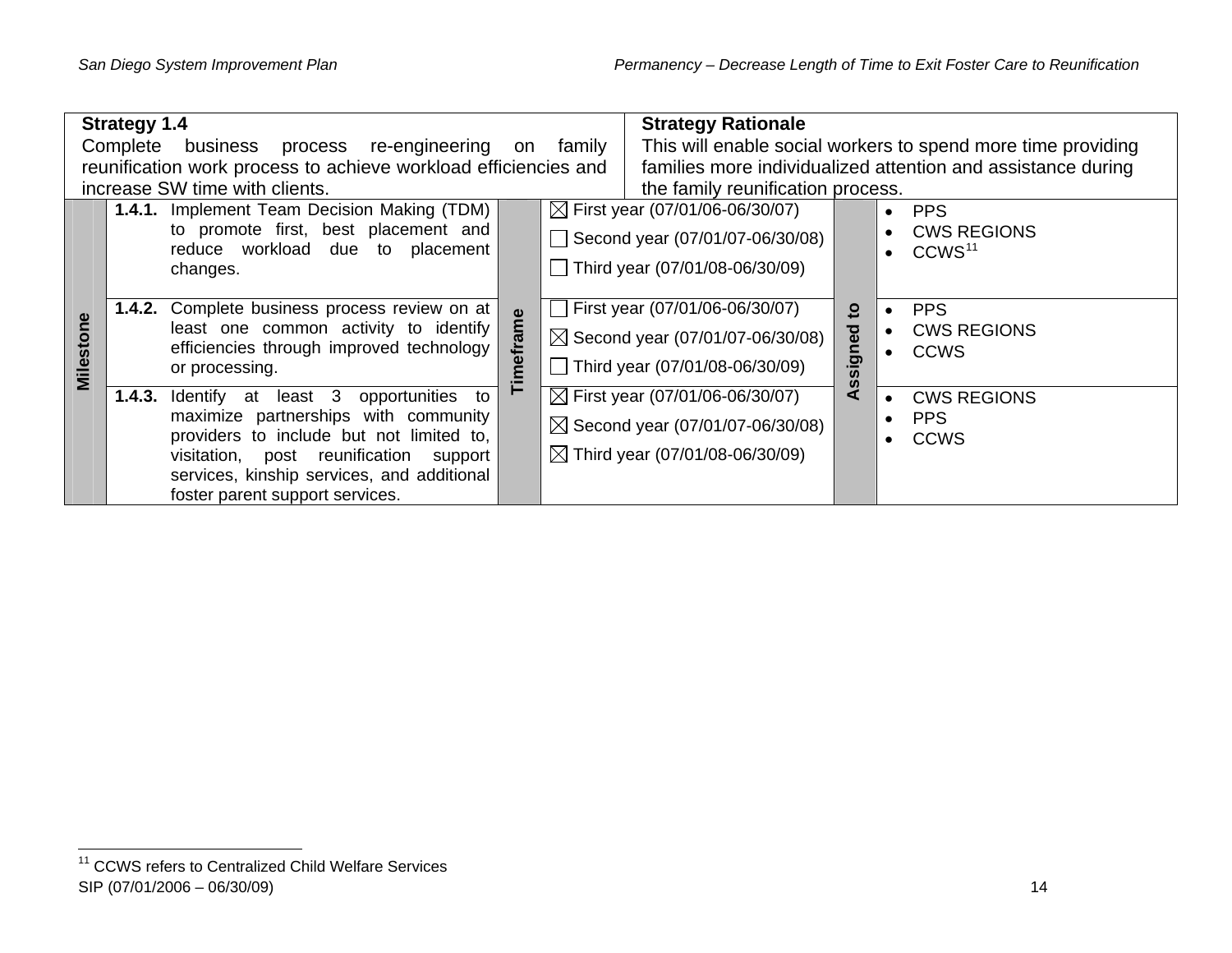|           | <b>Strategy 1.5</b>                                                                                                                                                                                                             | <b>Strategy Rationale</b>                                                                                                                                                                                                                                                |  |  |  |  |  |  |  |
|-----------|---------------------------------------------------------------------------------------------------------------------------------------------------------------------------------------------------------------------------------|--------------------------------------------------------------------------------------------------------------------------------------------------------------------------------------------------------------------------------------------------------------------------|--|--|--|--|--|--|--|
|           | Reduce time for the case transfer processes for social workers,                                                                                                                                                                 | This will help social workers, probation officers and attorneys                                                                                                                                                                                                          |  |  |  |  |  |  |  |
|           | probation officers and attorneys.                                                                                                                                                                                               | provide an uninterrupted flow of services to families in the<br>family reunification process.                                                                                                                                                                            |  |  |  |  |  |  |  |
| Milestone | 1.5.1. Convene<br>conduct<br>to<br>focus<br>groups<br>business<br>process<br>re-engineering<br>to<br>reduce the time spent on the case<br>Timeframe<br>transfer process.                                                        | First year (07/01/06-06/30/07)<br><b>PPS</b><br>$\bullet$<br><b>CWS REGIONS</b><br>$\bullet$<br>$\boxtimes$ Second year (07/01/07-06/30/08)<br>Assigned to<br><b>CCWS</b><br>$\bullet$<br>$\boxtimes$ Third year (07/01/08-06/30/09)<br><b>STAKEHOLDERS</b><br>$\bullet$ |  |  |  |  |  |  |  |
|           | 1.5.2. Based on the results of 1.5.1., consider a<br>pilot of an alternate case management<br>method.                                                                                                                           | First year (07/01/06-06/30/07)<br><b>PPS</b><br>$\bullet$<br><b>CWS REGIONS</b><br>$\bullet$<br>Second year (07/01/07-06/30/08)<br><b>CCWS</b><br>$\bullet$<br>$\boxtimes$ Third year (07/01/08-06/30/09)                                                                |  |  |  |  |  |  |  |
|           |                                                                                                                                                                                                                                 |                                                                                                                                                                                                                                                                          |  |  |  |  |  |  |  |
|           | <b>Strategy 1.6</b><br>Develop expectations for supervisory case consultations on all<br>Family Reunification cases and incorporate Structured Decision<br>Making (SDM), Team Decision Making (TDM) and data<br>analysis tools. | <b>Strategy Rationale</b><br>This will help ensure all aspects of family reunification cases<br>are being addressed and assessed.                                                                                                                                        |  |  |  |  |  |  |  |
|           | 1.6.1. Ensure supervisor SDM Case Reviews<br>are completed to reflect family strengths,<br>current and future risk and safety and<br>family readiness.                                                                          | $\boxtimes$ First year (07/01/06-06/30/07)<br><b>PPS</b><br>$\bullet$<br><b>CWS REGIONS</b><br>Second year (07/01/07-06/30/08)<br>Third year (07/01/08-06/30/09)<br>$\mathbf{c}$                                                                                         |  |  |  |  |  |  |  |
| Milestone | Timeframe<br>1.6.2. Implement SDM, TDM and data analysis<br>tools for supervisory case consultations<br>on all Family Reunification cases.                                                                                      | Assigned<br>$\boxtimes$ First year (07/01/06-06/30/07)<br><b>PPS</b><br>$\bullet$<br><b>CWS REGIONS</b><br>$\bullet$<br>$\boxtimes$ Second year (07/01/07-06/30/08)<br>Third year (07/01/08-06/30/09)                                                                    |  |  |  |  |  |  |  |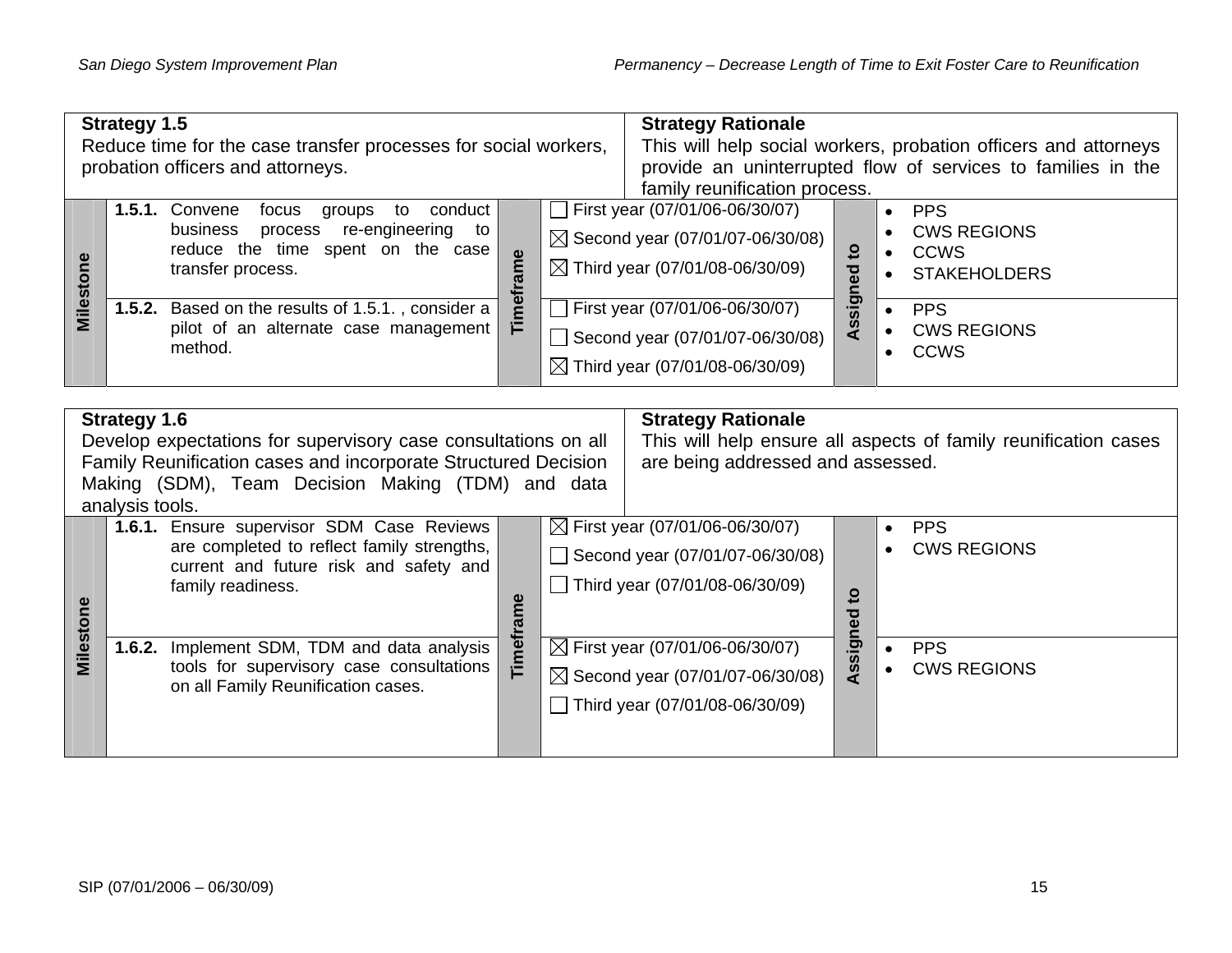|           | <b>Strategy 1.7</b> | Apply for Outcome Improvement Project (OIP) funding or other<br>funding to upgrade/expand the extent of searches conducted<br>for family members for all new and existing cases. |           | <b>Strategy Rationale</b><br>earlier family reunification.                                                                              |                            | This will improve efforts to locate and engage family members<br>of children entering out of home care increasing opportunities<br>for placement with kin, family support to the parent and promote |
|-----------|---------------------|----------------------------------------------------------------------------------------------------------------------------------------------------------------------------------|-----------|-----------------------------------------------------------------------------------------------------------------------------------------|----------------------------|-----------------------------------------------------------------------------------------------------------------------------------------------------------------------------------------------------|
|           |                     | 1.7.1. Contingent upon availability of funding,<br>upgraded relative<br>implement<br>search<br>strategy                                                                          |           | $\boxtimes$ First year (07/01/06-06/30/07)<br>$\boxtimes$ Second year (07/01/07-06/30/08)<br>$\boxtimes$ Third year (07/01/08-06/30/09) |                            | <b>PPS</b><br><b>CWS Regions</b><br><b>CCWS</b><br>$\bullet$                                                                                                                                        |
| Milestone |                     | 1.7.2. Evaluate relative search strategy.                                                                                                                                        | Timeframe | First year (07/01/06-06/30/07)<br>$\boxtimes$ Second year (07/01/07-06/30/08)<br>$\boxtimes$ Third year (07/01/08-06/30/09)             | $\overline{5}$<br>Assigned | <b>PPS</b>                                                                                                                                                                                          |
|           | 1.7.3               | Contingent upon availability of funding,<br>implement and evaluate "Family Finding"<br>model.                                                                                    |           | $\boxtimes$ First year (07/01/06-06/30/07)<br>$\boxtimes$ Second year (07/01/07-06/30/08)<br>$\boxtimes$ Third year (07/01/08-06/30/09) |                            | <b>PPS</b><br><b>CWS Regions</b><br>$\bullet$<br><b>CCWS</b>                                                                                                                                        |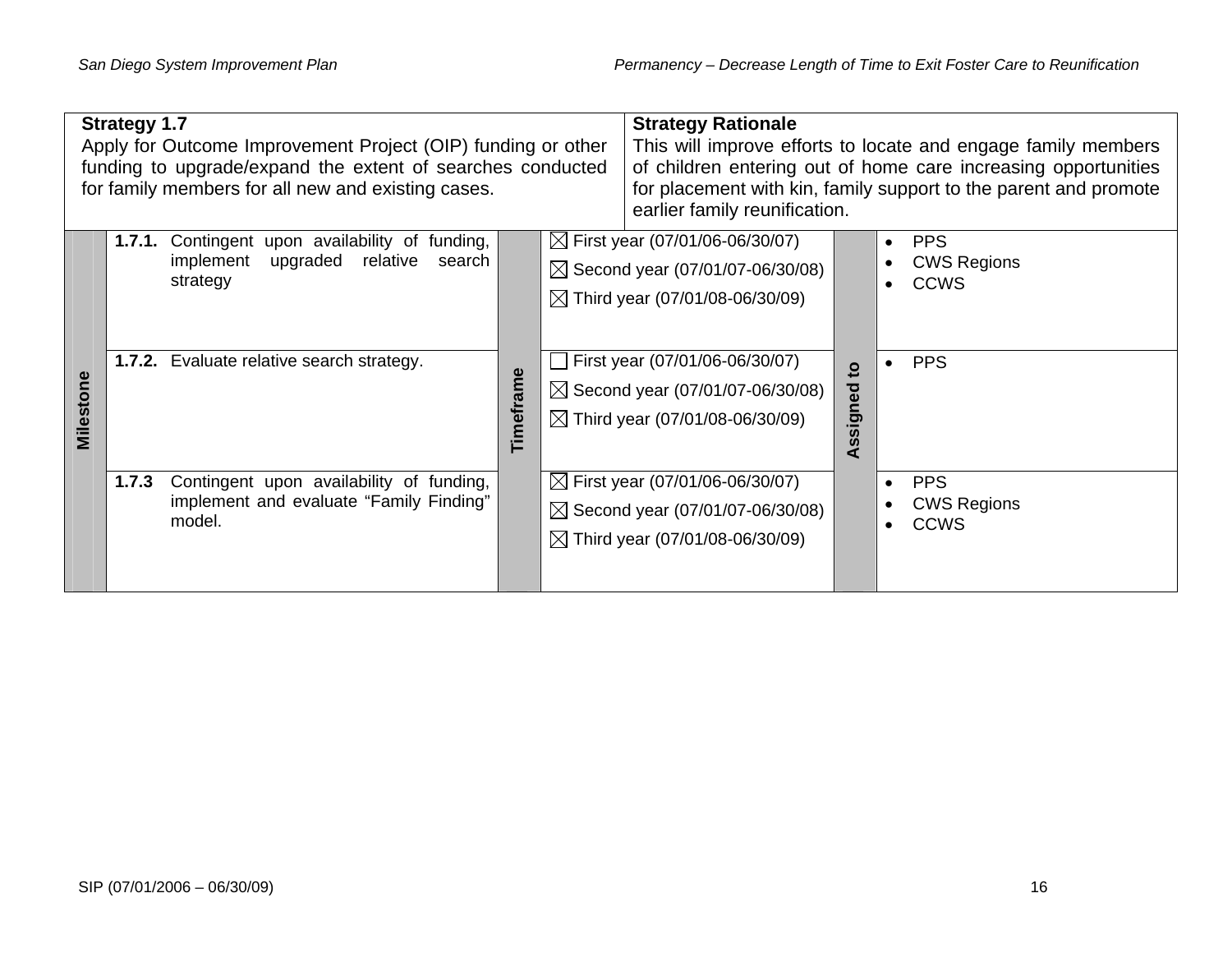| <b>Strategy 1.8</b> |                                                                                                      |                                                                                                                                                               |  |                                                                                                                 | <b>Strategy Rationale</b>                                                                                         |                                           |                                                                   |  |  |
|---------------------|------------------------------------------------------------------------------------------------------|---------------------------------------------------------------------------------------------------------------------------------------------------------------|--|-----------------------------------------------------------------------------------------------------------------|-------------------------------------------------------------------------------------------------------------------|-------------------------------------------|-------------------------------------------------------------------|--|--|
|                     |                                                                                                      | Contingent upon availability of funding and Board of Supervisor                                                                                               |  |                                                                                                                 |                                                                                                                   |                                           | This will enable social workers to spend more time providing      |  |  |
|                     |                                                                                                      | approval, decrease the workload for social workers by adding                                                                                                  |  |                                                                                                                 |                                                                                                                   |                                           | families more individualized attention and assistance during      |  |  |
|                     |                                                                                                      | positions based on CWS strategic plan.                                                                                                                        |  |                                                                                                                 | the family reunification process.                                                                                 |                                           |                                                                   |  |  |
|                     |                                                                                                      | <b>1.8.1.</b> Review data on outcome measures to<br>determine where best to place additional<br>positions and provide recommendations<br>to General Managers. |  |                                                                                                                 | $\boxtimes$ First year (07/01/06-06/30/07)<br>Second year (07/01/07-06/30/08)<br>Third year $(07/01/08-06/30/09)$ |                                           | <b>PPS</b><br>$\bullet$                                           |  |  |
| Milestone           | General Managers to determine where<br>1.8.2.<br>Full Time Equivalent (FTE) positions are<br>placed. | Timeframe                                                                                                                                                     |  | First year (07/01/06-06/30/07)<br>$\boxtimes$ Second year (07/01/07-06/30/08)<br>Third year (07/01/08-06/30/09) | $\overline{5}$<br>ned                                                                                             | <b>HHSA General Managers</b><br>$\bullet$ |                                                                   |  |  |
|                     | 1.8.3.                                                                                               | Review funding sources                                                                                                                                        |  |                                                                                                                 | $\boxtimes$ First year (07/01/06-06/30/07)<br>Second year (07/01/07-06/30/08)<br>Third year (07/01/08-06/30/09)   | gis<br>ທ                                  | <b>PPS</b><br>$\bullet$<br><b>CWS Administration</b>              |  |  |
|                     |                                                                                                      | 1.8.4. Evaluate the CWS caseload point system<br>decrease<br>identify<br>strategies to<br>and<br>caseload size.                                               |  |                                                                                                                 | First year $(07/01/06-06/30/07)$<br>$\boxtimes$ Second year (07/01/07-06/30/08)<br>Third year (07/01/08-06/30/09) |                                           | <b>PPS</b><br>$\bullet$<br><b>CWS REGIONS</b><br><b>CCWS</b><br>٠ |  |  |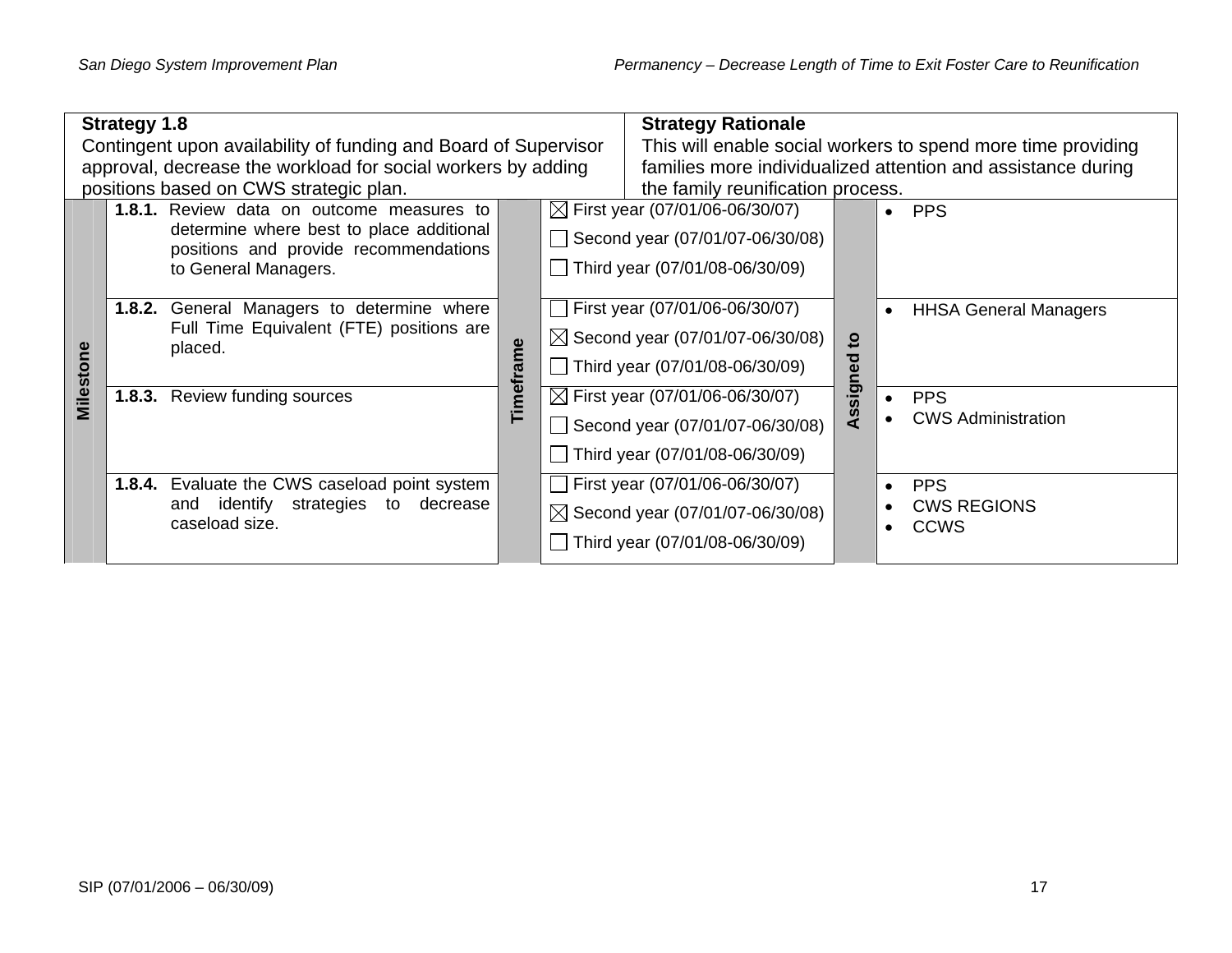|           |                                                                                                                                 | <b>Improvement Goal 2.0</b>                                                              |           |  |                                             |              |                                                         |  |  |  |
|-----------|---------------------------------------------------------------------------------------------------------------------------------|------------------------------------------------------------------------------------------|-----------|--|---------------------------------------------|--------------|---------------------------------------------------------|--|--|--|
|           | At the onset of a dependency case educate parents, relatives and service providers on the function of the child welfare system, |                                                                                          |           |  |                                             |              |                                                         |  |  |  |
|           | concurrent planning, and progression of a case to reunification or an alternative permanent plan.                               |                                                                                          |           |  |                                             |              |                                                         |  |  |  |
|           | <b>Strategy Rationale</b><br><b>Strategy 2.1</b>                                                                                |                                                                                          |           |  |                                             |              |                                                         |  |  |  |
|           |                                                                                                                                 | Increase awareness of concurrent planning with all parties                               |           |  |                                             |              | This will ensure parents are aware of the importance of |  |  |  |
|           |                                                                                                                                 | involved in a juvenile dependency case.                                                  |           |  | actively participating in their case plan.  |              |                                                         |  |  |  |
|           |                                                                                                                                 | 2.1.1. Develop a script for social work staff,                                           |           |  | $\boxtimes$ First year (07/01/06-06/30/07)  |              | <b>PPS</b>                                              |  |  |  |
|           |                                                                                                                                 | juvenile court judges, contract providers,<br>Voices for Children staff, and parents'    |           |  | $\boxtimes$ Second year (07/01/07-06/30/08) |              | <b>CWS REGIONS</b>                                      |  |  |  |
|           |                                                                                                                                 | attorneys regarding how the concurrent<br>planning process works.                        |           |  | $\boxtimes$ Third year (07/01/08-06/30/09)  |              | <b>JUVENILE COURT</b>                                   |  |  |  |
|           |                                                                                                                                 | 2.1.2. Develop a template for social workers and                                         |           |  | $\boxtimes$ First year (07/01/06-06/30/07)  |              | <b>PPS</b>                                              |  |  |  |
|           |                                                                                                                                 | probation officers for court report/case<br>plan guidance on concurrent planning in      |           |  | Second year (07/01/07-06/30/08)             |              | <b>PROBATION</b>                                        |  |  |  |
|           |                                                                                                                                 | Family Reunification cases.                                                              |           |  | Third year (07/01/08-06/30/09)              |              |                                                         |  |  |  |
|           |                                                                                                                                 | 2.1.3. Train Voices for Children volunteers,                                             |           |  | First year (07/01/06-06/30/07)              |              | <b>VOICES FOR CHILDREN</b>                              |  |  |  |
|           |                                                                                                                                 | namely, CASA <sup>12</sup> workers, on concurrent<br>planning and the use of the script. | Timeframe |  | $\boxtimes$ Second year (07/01/07-06/30/08) | $\mathbf{c}$ |                                                         |  |  |  |
| Milestone |                                                                                                                                 |                                                                                          |           |  | $\boxtimes$ Third year (07/01/08-06/30/09)  | Assigned     |                                                         |  |  |  |
|           |                                                                                                                                 | 2.1.4. Train Juvenile Court judges and referees                                          |           |  | First year (07/01/06-06/30/07)              |              | <b>JUVENILE COURT</b><br>$\bullet$                      |  |  |  |
|           |                                                                                                                                 | on concurrent planning and the use of the<br>script.                                     |           |  | $\boxtimes$ Second year (07/01/07-06/30/08) |              |                                                         |  |  |  |
|           |                                                                                                                                 |                                                                                          |           |  | $\boxtimes$ Third year (07/01/08-06/30/09)  |              |                                                         |  |  |  |
|           |                                                                                                                                 | 2.1.5. Train Alternate Public Defender / Public                                          |           |  | First year (07/01/06-06/30/07)              |              | <b>ALTERNATE PUBLIC</b><br>$\bullet$                    |  |  |  |
|           |                                                                                                                                 | Defender<br>attorneys<br>concurrent<br>on<br>planning and the use of the script.         |           |  | $\boxtimes$ Second year (07/01/07-06/30/08) |              | <b>DEFENDER</b><br><b>PUBLIC DEFENDER</b>               |  |  |  |
|           |                                                                                                                                 |                                                                                          |           |  | $\boxtimes$ Third year (07/01/08-06/30/09)  |              |                                                         |  |  |  |
|           |                                                                                                                                 | <b>2.1.6.</b> Train<br>County<br>Counsel attorneys<br>on                                 |           |  | First year (07/01/06-06/30/07)              |              | <b>COUNTY COUNSEL</b><br>$\bullet$                      |  |  |  |
|           |                                                                                                                                 | concurrent planning and the use of the<br>script.                                        |           |  | $\boxtimes$ Second year (07/01/07-06/30/08) |              |                                                         |  |  |  |
|           |                                                                                                                                 |                                                                                          |           |  | $\boxtimes$ Third year (07/01/08-06/30/09)  |              |                                                         |  |  |  |

<span id="page-23-0"></span><sup>&</sup>lt;sup>12</sup> CASA stands for Court Appointed Special Advocate.  $SIP (07/01/2006 - 06/30/09)$  18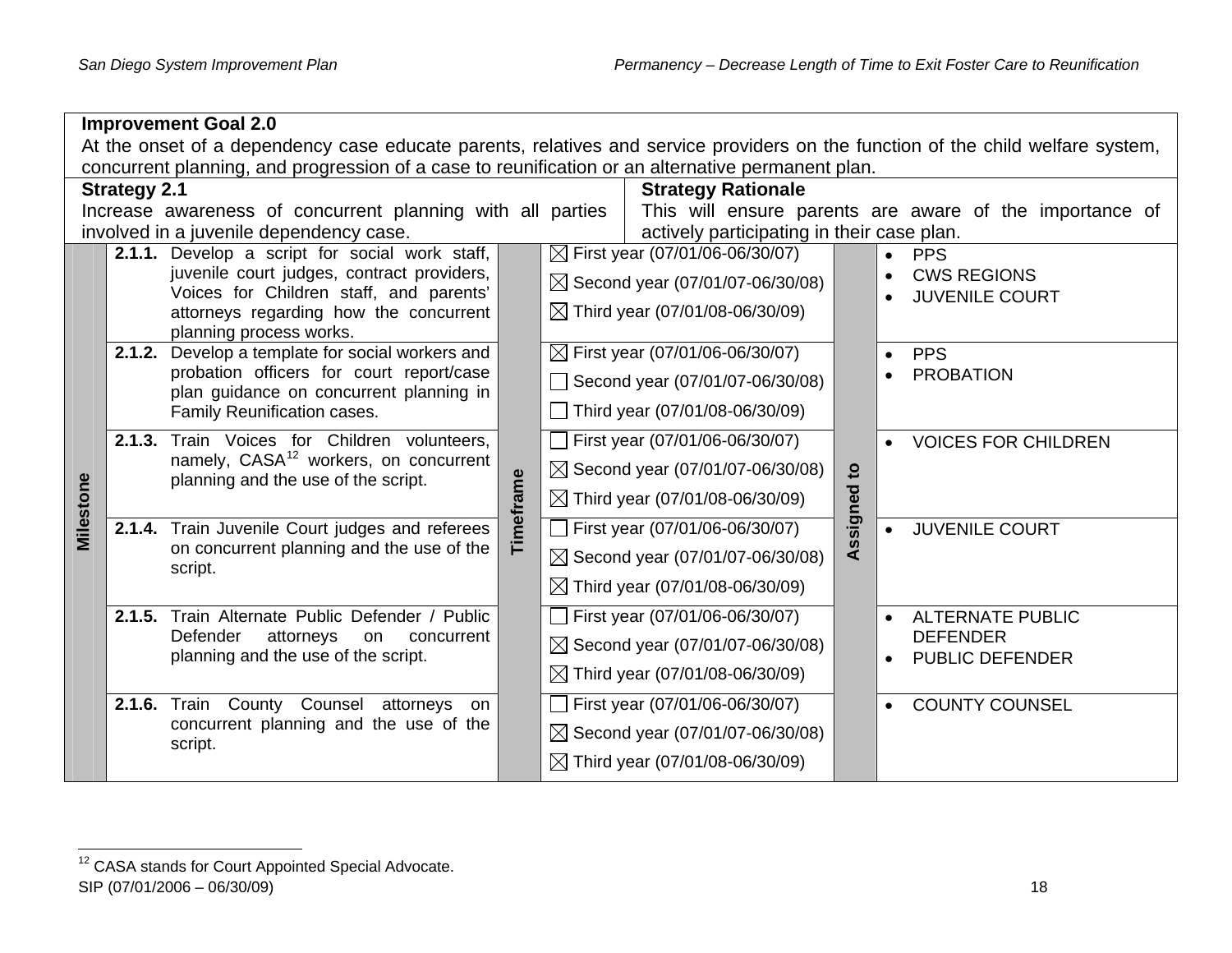|                 | <b>Strategy 2.2</b> |                                                                                          | <b>Strategy Rationale</b> |  |                                            |                |                                                                |
|-----------------|---------------------|------------------------------------------------------------------------------------------|---------------------------|--|--------------------------------------------|----------------|----------------------------------------------------------------|
|                 |                     | Educate parents about the CWS process at the agency and                                  |                           |  |                                            |                | This will increase parents' awareness and familiarity with the |
|                 |                     | juvenile court level through pilot in South Region.                                      |                           |  | child welfare process.                     |                |                                                                |
|                 |                     | 2.2.1. Identify the content of the material to be                                        |                           |  | $\boxtimes$ First year (07/01/06-06/30/07) |                | <b>PPS</b><br>$\bullet$                                        |
|                 |                     | discussed with the parents.                                                              |                           |  | Second year (07/01/07-06/30/08)            |                | <b>CWS SOUTH REGION</b><br><b>CCWS</b>                         |
|                 |                     |                                                                                          |                           |  | Third year (07/01/08-06/30/09)             |                |                                                                |
|                 | 2.2.2.              | culturally<br>Develop a<br>sensitive<br>and                                              |                           |  | $\boxtimes$ First year (07/01/06-06/30/07) | $\mathbf{c}$   | <b>PPS</b><br>٠                                                |
|                 |                     | language-appropriate<br>orientation<br>that<br>explains the child welfare process at the | neframe                   |  | Second year (07/01/07-06/30/08)            |                | <b>CWS SOUTH REGION</b><br>$\bullet$                           |
| <b>Milestor</b> |                     | agency and juvenile court level.                                                         |                           |  | Third year (07/01/08-06/30/09)             | signed         | <b>LEGAL STAKEHOLDERS</b><br><b>CSF CONTRACTOR</b>             |
|                 | 2.2.3.              | Develop a support group, which may                                                       | ⊢                         |  | $\boxtimes$ First year (07/01/06-06/30/07) | $\mathbf{A}$ s | <b>CSF CONTRACTOR</b><br>$\bullet$                             |
|                 |                     | involve the faith community and other                                                    |                           |  | Second year (07/01/07-06/30/08)            |                | <b>PPS</b>                                                     |
|                 |                     | possible support systems,<br>for<br>new                                                  |                           |  |                                            |                | <b>CWS SOUTH REGION</b>                                        |
|                 |                     | parents entering the child welfare system                                                |                           |  | Third year (07/01/08-06/30/09)             |                |                                                                |
|                 |                     | to include parents involved or that were                                                 |                           |  |                                            |                |                                                                |
|                 |                     | involved in the child welfare system.                                                    |                           |  |                                            |                |                                                                |

|                | <b>Strategy 2.3</b>                                                          |        | <b>Strategy Rationale</b> |                                             |                |                                                              |
|----------------|------------------------------------------------------------------------------|--------|---------------------------|---------------------------------------------|----------------|--------------------------------------------------------------|
|                | Educate parents about the Juvenile Probation process at the                  |        |                           |                                             |                | This will increase parents' awareness and familiarity of the |
|                | department and juvenile court level.                                         |        |                           | juvenile delinquency process.               |                |                                                              |
|                | 2.3.1. Identify the content of the material to be                            |        |                           | $\boxtimes$ First year (07/01/06-06/30/07)  |                | <b>PROBATION</b>                                             |
|                | discussed with the parents.                                                  |        |                           | Second year (07/01/07-06/30/08)             | $\overline{5}$ |                                                              |
| $\overline{6}$ |                                                                              | ത      |                           | Third year (07/01/08-06/30/09)              | ਹ<br>Φ         |                                                              |
| <b>Milest</b>  | 2.3.2. Identify the communication venues for the                             | _<br>በ |                           | $\boxtimes$ First year (07/01/06-06/30/07)  | <u>ଚ</u>       | <b>PROBATION</b>                                             |
|                | material developed in Milestone 2.3.1,<br>and provide the information to the | 튼      |                           | $\boxtimes$ Second year (07/01/07-06/30/08) | SS             |                                                              |
|                | parents.                                                                     |        |                           | Third year (07/01/08-06/30/09)              |                |                                                              |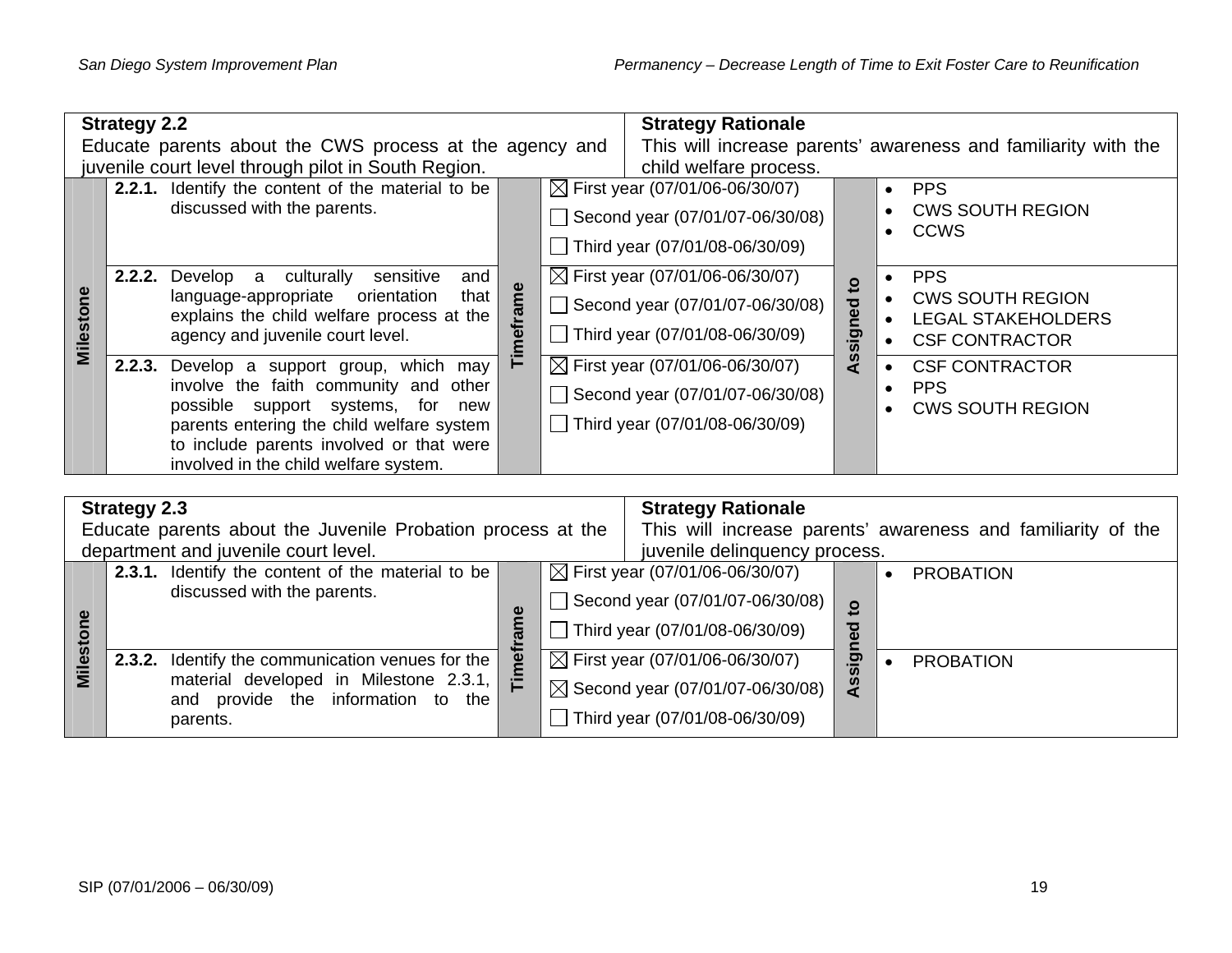of the communication and report needs of the CWS Agency regarding CWS clients.

• CCYF

#### **Improvement Goal 3.0**  Enhance caregivers, service providers, Voices for Children staff, social work staff and attorneys' ability to contribute to successful reunification. **Strategy 3.1 Strategy Rationale**  Educate caregivers, stakeholders and service providers on the This will promote caregivers and service providers' ability to family reunification process. support the family reunification process. **3.1.1.** Develop a procedure to inform service First year (07/01/06-06/30/07) • PPS **Assigned to**   $\mathbf{S}$ **Timeframe**  Timeframe **Milestone**  providers about the CWS population and Milestone •PPS DATA UNIT  $\boxtimes$  Second year (07/01/07-06/30/08) Assigned

 $\boxtimes$  Third year (07/01/08-06/30/09)

|         | <b>Strategy 3.2</b><br><b>Strategy Rationale</b> |                                                             |    |                                |                                            |           |                                                                    |  |  |  |
|---------|--------------------------------------------------|-------------------------------------------------------------|----|--------------------------------|--------------------------------------------|-----------|--------------------------------------------------------------------|--|--|--|
|         |                                                  | Increase family involvement and availability of services in |    |                                |                                            |           | This will enhance the County's ability to facilitate timely family |  |  |  |
|         |                                                  | family reunification cases.                                 |    |                                | reunification.                             |           |                                                                    |  |  |  |
|         |                                                  | <b>3.2.1.</b> Assess and improve the referral system        |    |                                | $\boxtimes$ First year (07/01/06-06/30/07) |           | <b>CWS REGIONS</b>                                                 |  |  |  |
|         |                                                  | from CWS that ensures service referrals                     |    |                                | Second year (07/01/07-06/30/08)            |           | CBO'S <sup>13</sup>                                                |  |  |  |
| ω       |                                                  | are made early in the family reunification                  | em |                                |                                            | ဍ         |                                                                    |  |  |  |
|         |                                                  | cases.                                                      |    | Third year (07/01/08-06/30/09) |                                            | ಕೃ        |                                                                    |  |  |  |
| Milesto |                                                  | guidelines<br>referral<br>for<br>3.2.2. Develop             | Ö۹ |                                | $\boxtimes$ First year (07/01/06-06/30/07) | sig       | <b>VOICES FOR CHILDREN</b>                                         |  |  |  |
|         |                                                  | stakeholders to use<br>when referring                       | Ē  |                                | Second year (07/01/07-06/30/08)            | <b>VI</b> | <b>STAKEHOLDERS</b>                                                |  |  |  |
|         |                                                  | children to Voices for Children.                            |    |                                |                                            |           |                                                                    |  |  |  |
|         |                                                  |                                                             |    |                                | Third year (07/01/08-06/30/09)             |           |                                                                    |  |  |  |

<span id="page-25-0"></span><sup>&</sup>lt;sup>13</sup> CBO's refers to Community Based Organizations SIP (07/01/2006 – 06/30/09) 20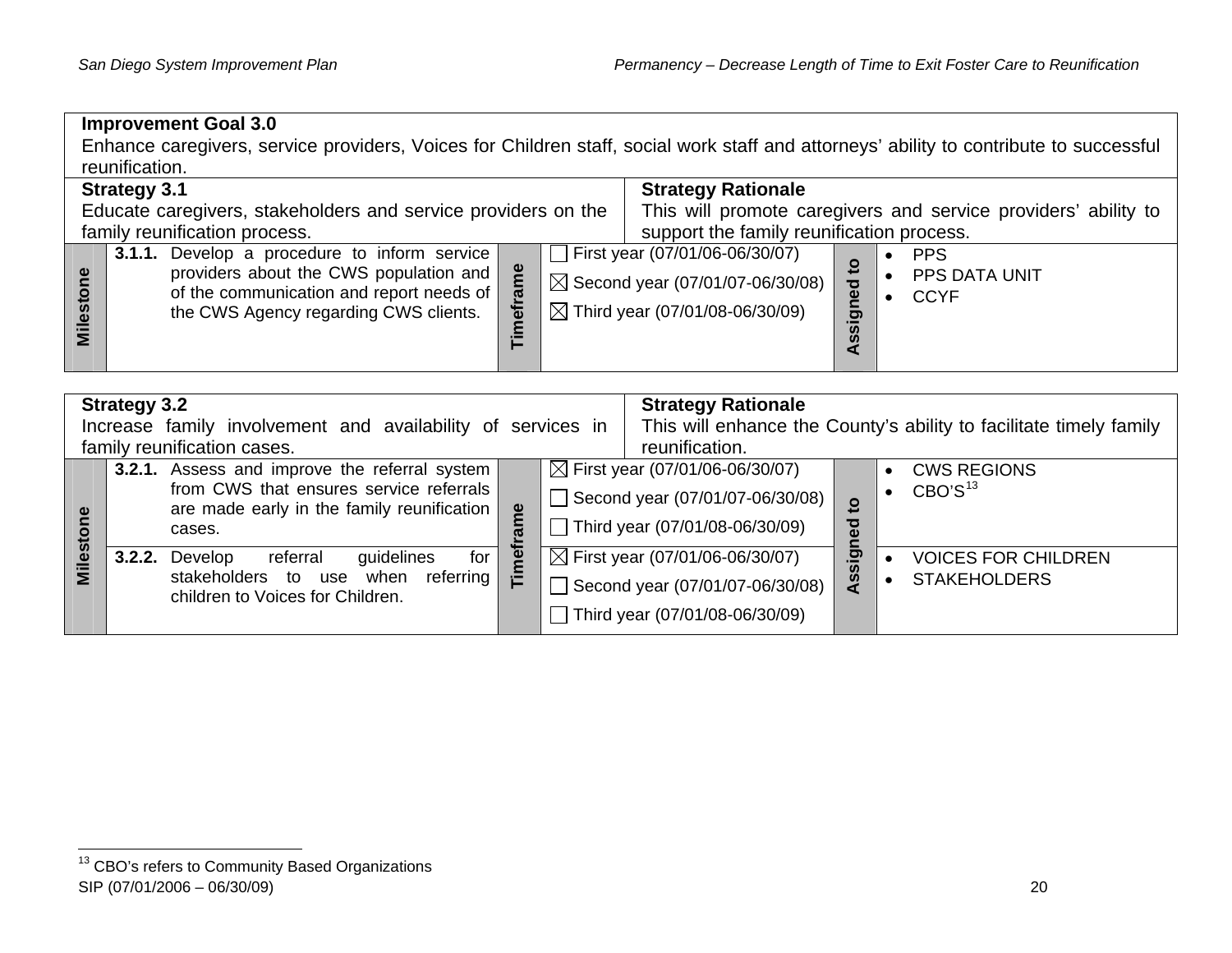# **Permanency Outcome: Decrease Length of Time to Exit Foster Care to Reunification**

#### **Describe systemic changes needed to further support the improvement goal.**

The systemic changes needed to further support the improvement goals are as follows:

- ¾ Increased visitation resources (e.g. more locations and staff) that provide a more home-like environment for families.
- ¾ Continue to expand stakeholder collaboration to help with the family reunification process (e.g. working with Seniors, retired County Volunteers etc.).
- ¾ Increased family engagement (e.g. better understanding of Court/CWS System, Concurrent Planning, etc.).
- $\triangleright$  Improve family search at onset of case.

**Describe educational/training needs (including technical assistance) to achieve the improvement goals.**  Training needs have been identified in Strategies 1.3, 2.1, 2.2, and 2.3.

#### **Identify roles of the other partners in achieving the improvement goals.**

To achieve improvement goals, the role of the following partners would be important to ensure everyone is working together to maximize everyone's effort to help families reunify:

- ¾ Foster Parents
- $\triangleright$  Juvenile Court
- ¾ Juvenile Dependency and Delinquency attorneys
- ¾ Contractors for the Community Services for Families contract
- ¾ Voices for Children.

In addition, the role of Cal-SWEC and the Public Child Welfare Academy would be important to complete the training needs identified above.

**Identify any regulatory or statutory changes needed to support the accomplishment of the improvement goals.** 

The regulatory change needed to support the accomplishment of the improvement goals is as follows:

¾ Evaluate how reunification is measured to ensure it measures reunification when it is in the child's best interest and does not prioritize speedier reunification over the child's best interest.

The statutory change needed to support the accomplishment of the improvement goals is as follows:

 $\triangleright$  Extend the timeline of reunification to begin not from removal, but from when the child is declared a dependent of the juvenile court.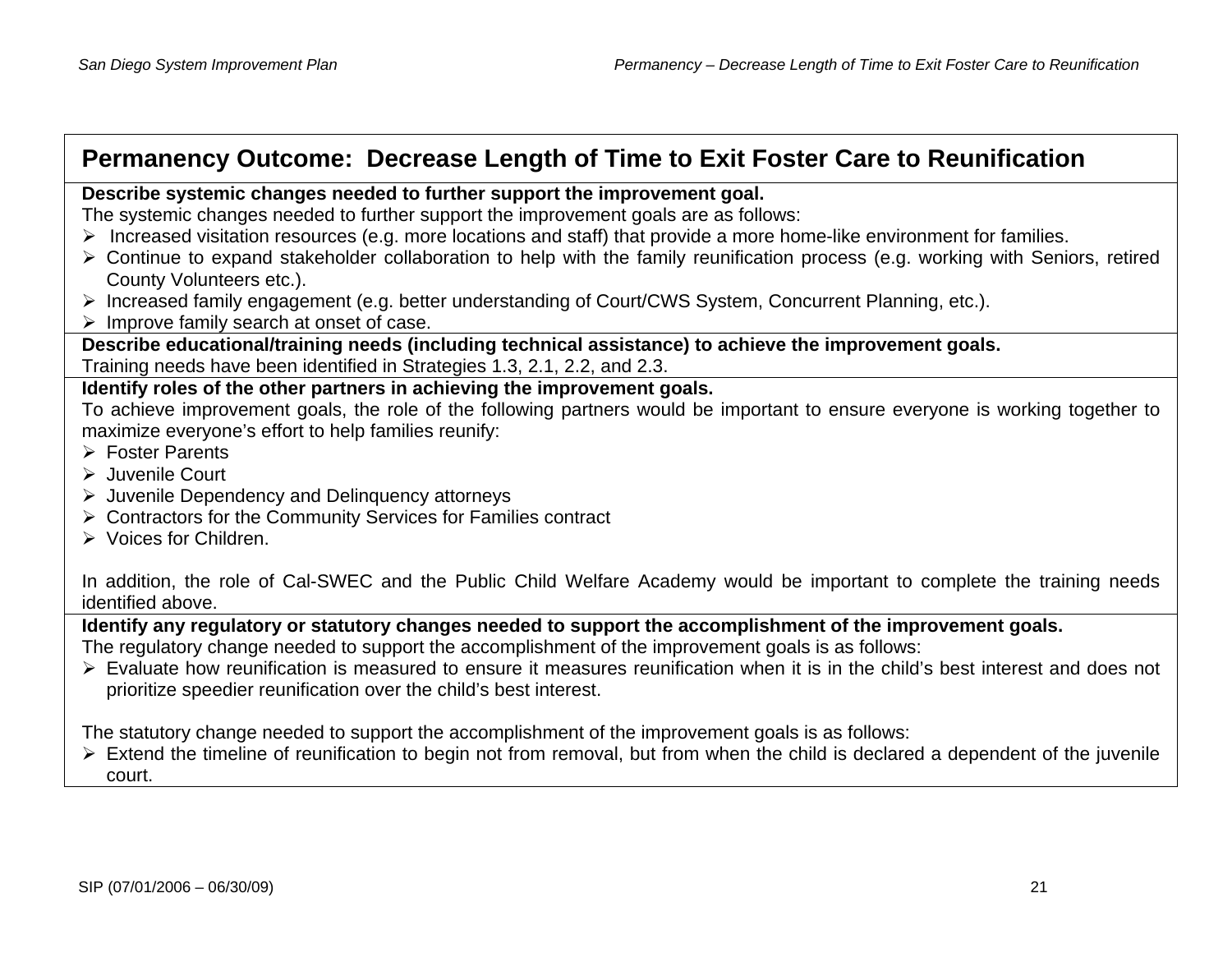| <b>Outcome/Systemic Factor: Decrease Time to Adoption</b> |                                                                                                                            |                                                                                                            |                                                                                   |                                                                                                                                                                                                                                       |  |  |  |  |  |
|-----------------------------------------------------------|----------------------------------------------------------------------------------------------------------------------------|------------------------------------------------------------------------------------------------------------|-----------------------------------------------------------------------------------|---------------------------------------------------------------------------------------------------------------------------------------------------------------------------------------------------------------------------------------|--|--|--|--|--|
|                                                           |                                                                                                                            | <b>Current Performance</b><br>(24.2%). Federal Goal (32%) has not been met.<br><b>Improvement Goal 1.0</b> |                                                                                   | Overall, San Diego has experienced a steady, yearly increasing trend on this measure from October 1997 (16%) to June 2005                                                                                                             |  |  |  |  |  |
|                                                           | Increase family and community involvement in the concurrent planning process.<br><b>Strategy Rationale</b><br>Strategy 1.1 |                                                                                                            |                                                                                   |                                                                                                                                                                                                                                       |  |  |  |  |  |
|                                                           |                                                                                                                            | Train county staff on the importance and elements of<br>concurrent planning.                               | This will ensure concurrent planning is utilized in the case<br>planning process. |                                                                                                                                                                                                                                       |  |  |  |  |  |
| Milestone                                                 | 1.1.1                                                                                                                      | Train TDM facilitators to include<br>concurrent planning as an option in all<br>TDM meetings.              | Φ                                                                                 | $\boxtimes$ First year (07/01/06-06/30/07)<br><b>CWS ADOPTIONS</b><br>٠<br><b>PCC</b><br>Second year (07/01/07-06/30/08)<br>$\overline{6}$<br><b>CWS REGIONS</b><br>Third year (07/01/08-06/30/09)                                    |  |  |  |  |  |
|                                                           | 1.1.2                                                                                                                      | Develop and deliver regional<br>training/information on concurrent<br>planning to CWS supervisors.         | Timefram                                                                          | Assigned<br>First year (07/01/06-06/30/07)<br><b>CWS REGIONS</b><br><b>PPAU</b><br>$\bullet$<br>$\boxtimes$ Second year (07/01/07-06/30/08)<br><b>CCWS</b><br>٠<br>$\boxtimes$ Third year (07/01/08-06/30/09)<br><b>CWS ADOPTIONS</b> |  |  |  |  |  |

|             | Strategy 1.2                                                                                                                 |          | <b>Strategy Rationale</b>                                                                                                                                                                    |
|-------------|------------------------------------------------------------------------------------------------------------------------------|----------|----------------------------------------------------------------------------------------------------------------------------------------------------------------------------------------------|
|             | Increase early identification and placement of children into                                                                 |          | This will ensure children are placed in best placement early in                                                                                                                              |
|             | concurrent planning homes.                                                                                                   |          | the case planning process.                                                                                                                                                                   |
|             | 1.2.1. Evaluate policy and procedures for<br>referrals for concurrent homes and<br>update as necessary.                      |          | $\boxtimes$ First year (07/01/06-06/30/07)<br><b>PPS</b><br>Second year (07/01/07-06/30/08)<br>$\circ$<br>Third year (07/01/08-06/30/09)<br>ъ                                                |
| <u>isəl</u> | 1.2.2<br>Incorporate concurrent placement<br>assessment into placement<br>--<br>Specialist/TDM Facilitators list of options. | mef<br>⊢ | $\boxtimes$ First year (07/01/06-06/30/07)<br><u>ත</u><br><b>CWS ADOPTIONS</b><br><b>PCC</b><br>9<br>Second year (07/01/07-06/30/08)<br><b>CWS REGIONS</b><br>Third year (07/01/08-06/30/09) |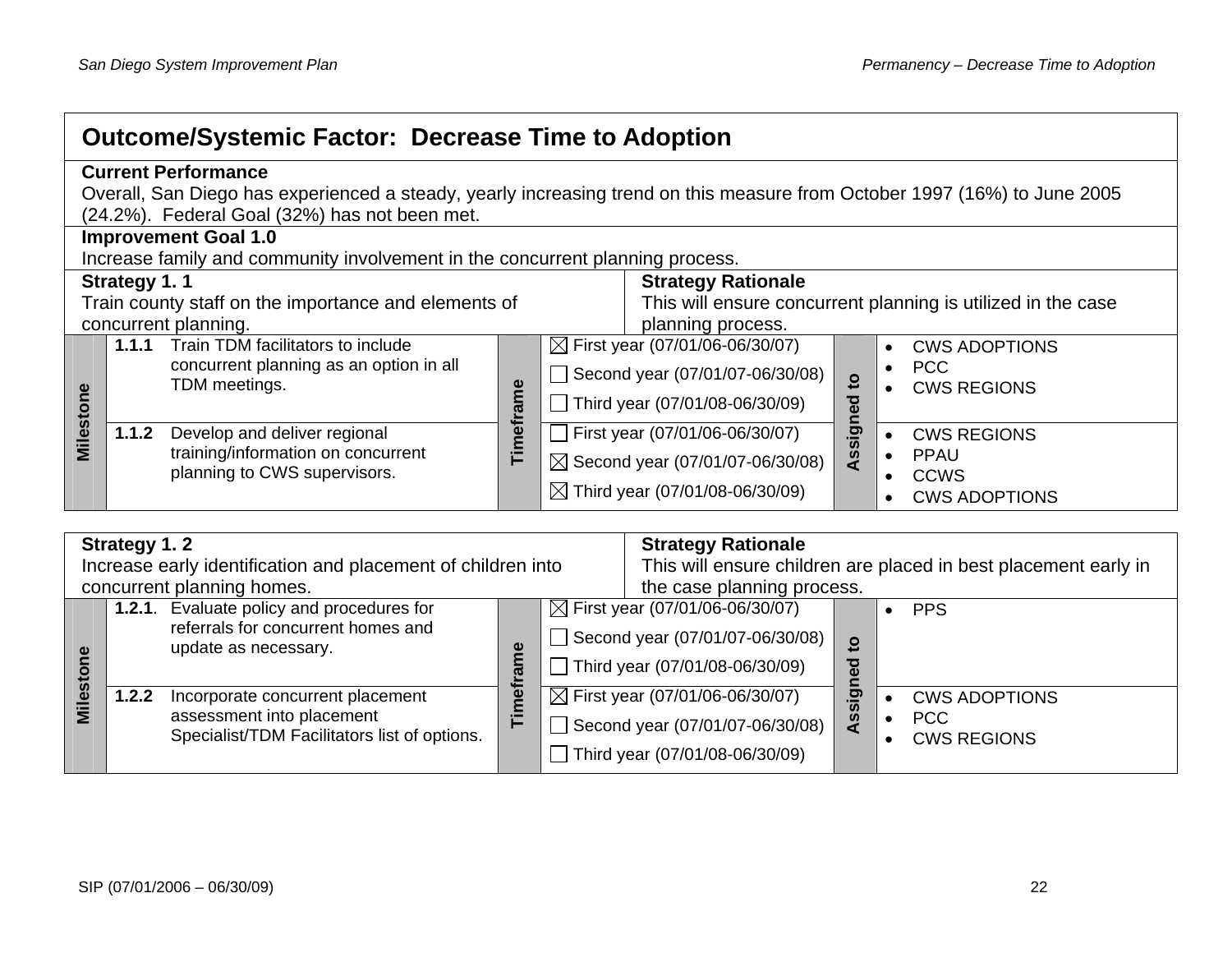| Strategy 1.3<br>Establish use of TDM at time of removal. |                                                                                                                                                       |                     | <b>Strategy Rationale</b><br>This will enable input from stakeholders regarding placement<br>and possible outcomes early in the case process. |                                   |                                   |  |  |
|----------------------------------------------------------|-------------------------------------------------------------------------------------------------------------------------------------------------------|---------------------|-----------------------------------------------------------------------------------------------------------------------------------------------|-----------------------------------|-----------------------------------|--|--|
|                                                          | 1.3.1. Implement TDM at time of child's<br>removal.                                                                                                   |                     | $\boxtimes$ First year (07/01/06-06/30/07)<br>Second year (07/01/07-06/30/08)<br>Third year $(07/01/08-06/30/09)$                             |                                   | <b>CCWS</b><br><b>CWS REGIONS</b> |  |  |
| Milestone                                                | Ensure concurrent planning is addressed<br>1.3.2.<br>at TDM in front-end cases to remind<br>involved family/community members of<br>possible outcome. | ξ<br><b>Timefra</b> | $\boxtimes$ First year (07/01/06-06/30/07)<br>Second year (07/01/07-06/30/08)<br>Third year (07/01/08-06/30/09)                               | $\mathbf{5}$<br>signed<br>S)<br>₫ | <b>CWS REGIONS</b><br><b>CCWS</b> |  |  |
|                                                          | 1.3.3. Expand use of TDM to all regions.                                                                                                              |                     | $\boxtimes$ First year (07/01/06-06/30/07)<br>$\boxtimes$ Second year (07/01/07-06/30/08)<br>$\boxtimes$ Third year (07/01/08-06/30/09)       |                                   | <b>CWS REGIONS</b><br><b>CCWS</b> |  |  |
|                                                          |                                                                                                                                                       |                     |                                                                                                                                               |                                   |                                   |  |  |

|           | Strategy 1.4                                                                           |                       |                                                               | <b>Strategy Rationale</b>                                                                                                               |                                          |                                                 |  |
|-----------|----------------------------------------------------------------------------------------|-----------------------|---------------------------------------------------------------|-----------------------------------------------------------------------------------------------------------------------------------------|------------------------------------------|-------------------------------------------------|--|
|           | Increase Family and Non-Relative Extended Family Member                                |                       | This will enable more placement options for children early in |                                                                                                                                         |                                          |                                                 |  |
|           | (NREFM) finding capability and resources.                                              |                       |                                                               | the case planning process.                                                                                                              |                                          |                                                 |  |
| <u>ca</u> | Contingent upon availability of funding,<br>1.4.1<br>implement "Family Finding" model. | Φ<br>ω<br>ď<br>Ξ<br>⊢ |                                                               | $\boxtimes$ First year (07/01/06-06/30/07)<br>$\boxtimes$ Second year (07/01/07-06/30/08)<br>$\boxtimes$ Third year (07/01/08-06/30/09) | ਠ<br>ω<br>ත<br><b>S</b><br><b>S</b><br>a | <b>PPS</b><br><b>CWS REGIONS</b><br><b>CCWS</b> |  |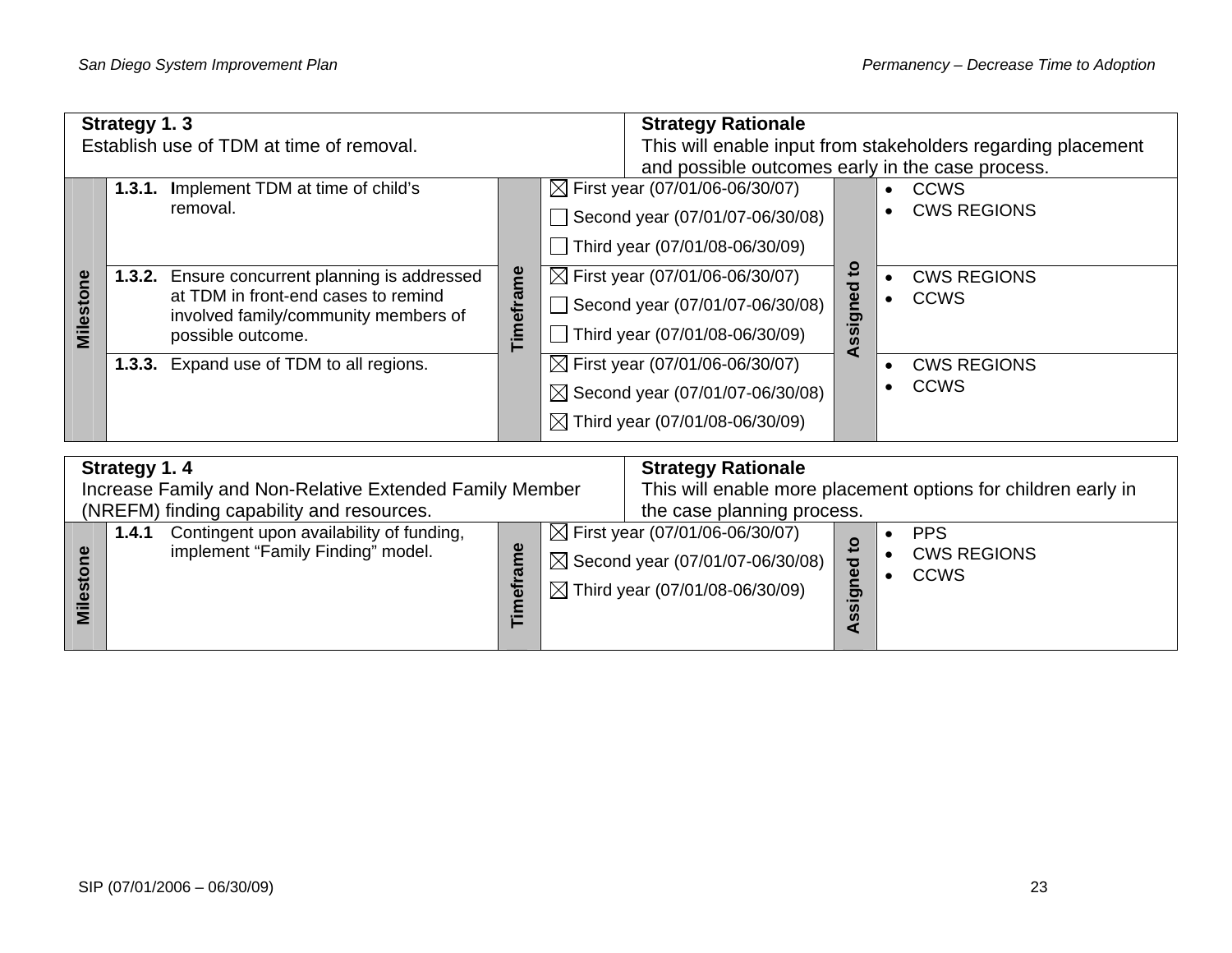|                  | Strategy 1.5 |                                                             |         | <b>Strategy Rationale</b>                                        |        |                        |                                   |  |
|------------------|--------------|-------------------------------------------------------------|---------|------------------------------------------------------------------|--------|------------------------|-----------------------------------|--|
|                  |              | Increase efforts to place with relatives.                   |         | This will maintain family connections early in the case planning |        |                        |                                   |  |
|                  |              |                                                             |         | process.                                                         |        |                        |                                   |  |
|                  |              | 1.5.1. Upgrade search for relatives.                        |         | $\boxtimes$ First year (07/01/06-06/30/07)                       |        | $\bullet$              | <b>PPS</b>                        |  |
|                  |              |                                                             |         | $\boxtimes$ Second year (07/01/07-06/30/08)                      |        | $\bullet$<br>$\bullet$ | <b>CWS REGIONS</b><br><b>CCWS</b> |  |
|                  |              | Identify barriers to placement with<br>1.5.2.<br>relatives. |         | $\boxtimes$ Third year (07/01/08-06/30/09)                       |        |                        |                                   |  |
|                  |              |                                                             | ξ       | $\boxtimes$ First year (07/01/06-06/30/07)                       | ទ<br>ರ | $\bullet$              | <b>PPS</b>                        |  |
|                  |              |                                                             |         | Second year (07/01/07-06/30/08)                                  |        | $\bullet$              | <b>CWS REGIONS</b>                |  |
| <b>Milestone</b> |              |                                                             | Timefra | Third year (07/01/08-06/30/09)                                   | ssigne | $\bullet$              | <b>CCWS</b>                       |  |
|                  | 1.5.3.       | Develop strategies to decrease barriers                     |         | First year (07/01/06-06/30/07)                                   | ⋖      |                        | <b>PPS</b>                        |  |
|                  |              | identified in 1.5.2.                                        |         | $\boxtimes$ Second year (07/01/07-06/30/08)                      |        |                        | <b>CWS REGIONS</b>                |  |
|                  |              |                                                             |         | $\boxtimes$ Third year (07/01/08-06/30/09)                       |        | $\bullet$              | <b>CCWS</b>                       |  |

|           |                                                    | <b>Improvement Goal 2.0</b>                                                                                                               |                  |                                                                                             |                                                                                                                   |            |                                                                           |  |  |  |  |
|-----------|----------------------------------------------------|-------------------------------------------------------------------------------------------------------------------------------------------|------------------|---------------------------------------------------------------------------------------------|-------------------------------------------------------------------------------------------------------------------|------------|---------------------------------------------------------------------------|--|--|--|--|
|           | Reduce continuances in dependency-adoptions cases. |                                                                                                                                           |                  |                                                                                             |                                                                                                                   |            |                                                                           |  |  |  |  |
|           | <b>Strategy 2.1</b>                                |                                                                                                                                           |                  |                                                                                             | <b>Strategy Rationale</b>                                                                                         |            |                                                                           |  |  |  |  |
|           |                                                    | Review reasons for continuances.                                                                                                          |                  | This will ensure strategic goals are develop to minimize<br>continuances in adoption cases. |                                                                                                                   |            |                                                                           |  |  |  |  |
|           | 2.1.1                                              | Redesign family search activities<br>completed at the time a petition is filed to<br>ensure all relatives are identified and<br>notified. |                  | $\Box$                                                                                      | $\boxtimes$ First year (07/01/06-06/30/07)<br>Second year (07/01/07-06/30/08)<br>Third year (07/01/08-06/30/09)   |            | <b>PPS</b><br><b>CWS REGIONS</b><br><b>CCWS</b><br>$\bullet$              |  |  |  |  |
| Milestone |                                                    | 2.1.2. Evaluate ICWA noticing practices and<br>update as necessary.                                                                       | <b>Timeframe</b> |                                                                                             | $\boxtimes$ First year (07/01/06-06/30/07)<br>Second year (07/01/07-06/30/08)<br>Third year $(07/01/08-06/30/09)$ | ssigned to | <b>PPS</b><br>$\bullet$<br><b>CWS REGIONS</b><br><b>CCWS</b><br>$\bullet$ |  |  |  |  |
|           |                                                    | 2.1.3. Evaluate feasibility of use of<br>teleconference for prisoners who are not<br>produced.                                            |                  |                                                                                             | $\boxtimes$ First year (07/01/06-06/30/07)<br>Second year (07/01/07-06/30/08)<br>Third year (07/01/08-06/30/09)   | ⋖          | <b>JUVENILE COURT</b>                                                     |  |  |  |  |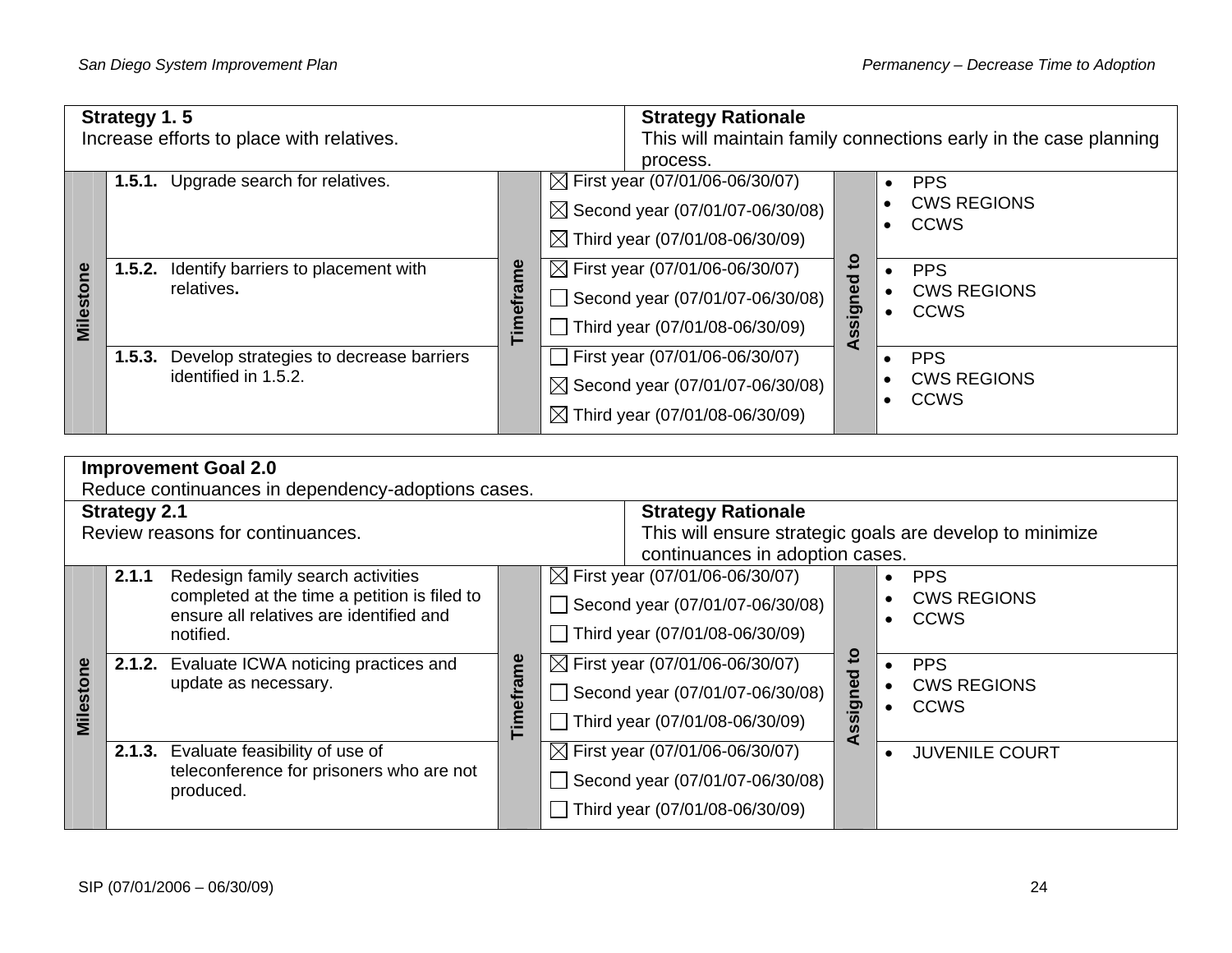| <b>Outcome/Systemic Factor: Decrease Time to Adoption</b>                                                                 |  |  |  |  |  |  |  |  |  |
|---------------------------------------------------------------------------------------------------------------------------|--|--|--|--|--|--|--|--|--|
| Describe systemic changes needed to further support the improvement goal.                                                 |  |  |  |  |  |  |  |  |  |
| > Collaboration between adoptions programs and regional operations to ensure available resources are shared.              |  |  |  |  |  |  |  |  |  |
| > Focus on continued rollout of TDM in regions to meet successful outcome.                                                |  |  |  |  |  |  |  |  |  |
| Ensure supports are in place.                                                                                             |  |  |  |  |  |  |  |  |  |
| Describe educational/training needs (including technical assistance) to achieve the improvement goals.                    |  |  |  |  |  |  |  |  |  |
| > Ensure budgeting for training and support for TDMs such as laptops, printers, and projectors in order to allow for more |  |  |  |  |  |  |  |  |  |
| versatility in where meeting can be held.                                                                                 |  |  |  |  |  |  |  |  |  |
| $\triangleright$ Training needs have been identified in Strategy 1.1.                                                     |  |  |  |  |  |  |  |  |  |
| Identify roles of the other partners in achieving the improvement goals.                                                  |  |  |  |  |  |  |  |  |  |
| To ensure families supported collaboration with the following partners would be important :                               |  |  |  |  |  |  |  |  |  |
| $\triangleright$ Legal Entities                                                                                           |  |  |  |  |  |  |  |  |  |
| $\triangleright$ CSF providers                                                                                            |  |  |  |  |  |  |  |  |  |
| $\triangleright$ Juvenile Court                                                                                           |  |  |  |  |  |  |  |  |  |
| $\triangleright$ Caregivers                                                                                               |  |  |  |  |  |  |  |  |  |
| $\triangleright$ Foster Parents                                                                                           |  |  |  |  |  |  |  |  |  |
| $\triangleright$ Kinship support groups                                                                                   |  |  |  |  |  |  |  |  |  |
| Identify any regulatory or statutory changes needed to support the accomplishment of the improvement goals.               |  |  |  |  |  |  |  |  |  |
| Not Applicable.                                                                                                           |  |  |  |  |  |  |  |  |  |
|                                                                                                                           |  |  |  |  |  |  |  |  |  |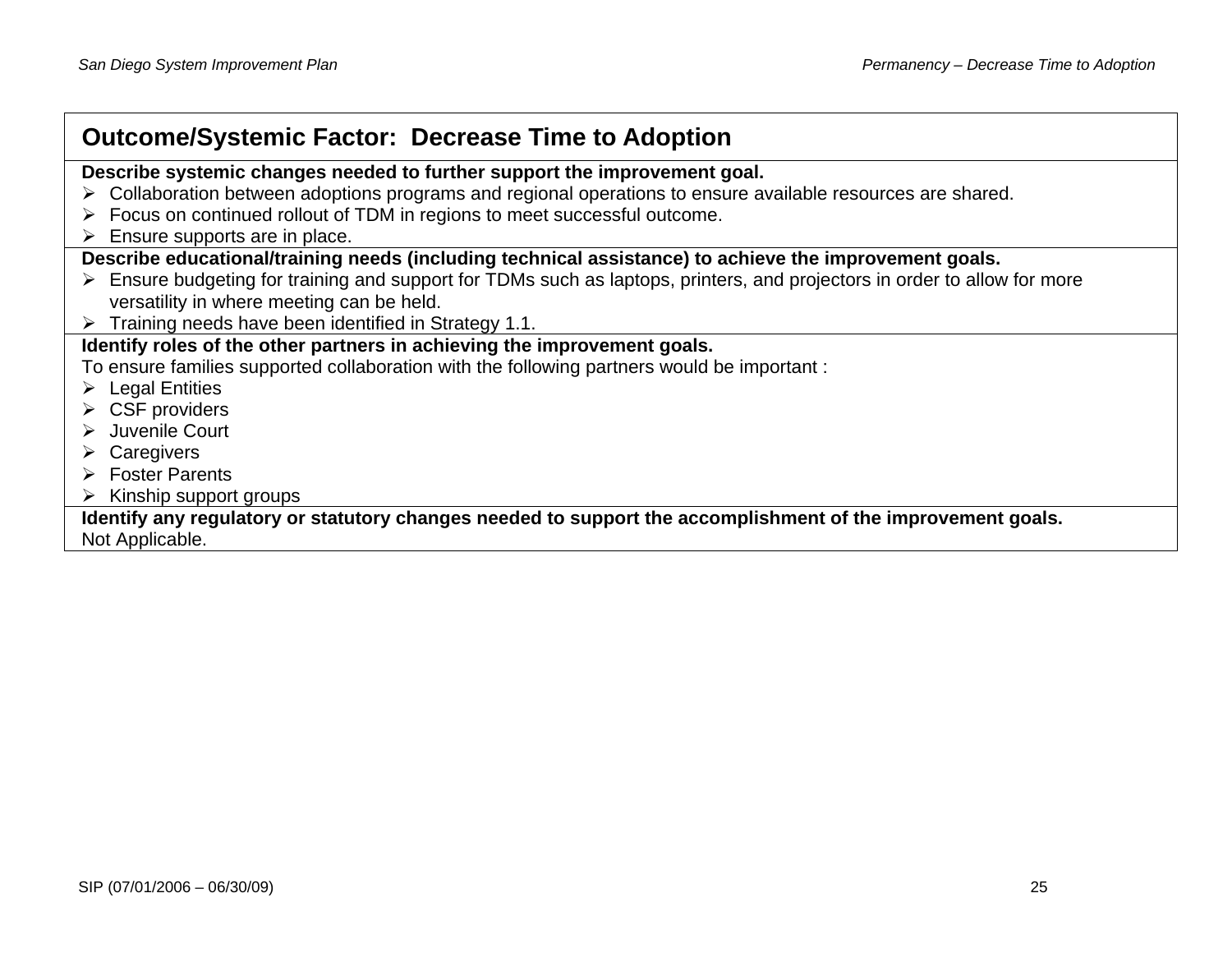# **Outcome/Systemic Factor: Decrease Re-Entry into Foster Care**

|           |                                                                                                                             | <b>Current Performance</b>                                                                                                      |        |                                             |              |                                                                 |  |  |  |  |  |
|-----------|-----------------------------------------------------------------------------------------------------------------------------|---------------------------------------------------------------------------------------------------------------------------------|--------|---------------------------------------------|--------------|-----------------------------------------------------------------|--|--|--|--|--|
|           | Overall, San Diego has experienced a steady, yearly decrease on this measure from October 1997 (12.9%) to June 2005 (8.7%). |                                                                                                                                 |        |                                             |              |                                                                 |  |  |  |  |  |
|           | Federal Goal (8.6%) has not been met.                                                                                       |                                                                                                                                 |        |                                             |              |                                                                 |  |  |  |  |  |
|           |                                                                                                                             | <b>Improvement Goal 1.0</b>                                                                                                     |        |                                             |              |                                                                 |  |  |  |  |  |
|           |                                                                                                                             | Increase the number of county social workers utilizing a standardized approach to reunification and assessment decision making. |        |                                             |              |                                                                 |  |  |  |  |  |
|           | <b>Strategy 1.1</b>                                                                                                         |                                                                                                                                 |        | <b>Strategy Rationale</b>                   |              |                                                                 |  |  |  |  |  |
|           |                                                                                                                             | Review re-entry cases.                                                                                                          |        |                                             |              | This will enable CWS to develop strategies to support families. |  |  |  |  |  |
|           | 1.1.1                                                                                                                       | Collect Data, develop a tool to analyze                                                                                         |        | $\boxtimes$ First year (07/01/06-06/30/07)  |              | <b>PPS DATA UNIT</b>                                            |  |  |  |  |  |
|           |                                                                                                                             | data and provide report.                                                                                                        |        | Second year (07/01/07-06/30/08)             |              | <b>PPS</b>                                                      |  |  |  |  |  |
|           |                                                                                                                             |                                                                                                                                 | ame    |                                             | $\circ$<br>▿ |                                                                 |  |  |  |  |  |
|           |                                                                                                                             |                                                                                                                                 |        | Third year (07/01/08-06/30/09)              | ω            |                                                                 |  |  |  |  |  |
| Milestone | 1.2.2.                                                                                                                      | Implement report recommendations as                                                                                             | Timefi | $\boxtimes$ First year (07/01/06-06/30/07)  | <u>। ସ</u>   | <b>PPS</b>                                                      |  |  |  |  |  |
|           |                                                                                                                             | feasible.                                                                                                                       |        | $\boxtimes$ Second year (07/01/07-06/30/08) | <b>S</b>     |                                                                 |  |  |  |  |  |
|           |                                                                                                                             |                                                                                                                                 |        |                                             |              |                                                                 |  |  |  |  |  |
|           |                                                                                                                             |                                                                                                                                 |        | Third year (07/01/08-06/30/09)              |              |                                                                 |  |  |  |  |  |

|              | <b>Strategy 1.2</b><br>Ensure all key stakeholders receive information and/or training<br>on Structured Decision Making (SDM). | <b>Strategy Rationale</b> | This will provide framework regarding SDM expectations. |                                                                                                                     |                   |                                                           |
|--------------|--------------------------------------------------------------------------------------------------------------------------------|---------------------------|---------------------------------------------------------|---------------------------------------------------------------------------------------------------------------------|-------------------|-----------------------------------------------------------|
| <u>ັທ</u>    | 1.2.1. Ensure all county PSWs and supervisors<br>are trained.                                                                  | ω<br>É                    |                                                         | $\boxtimes$ First year (07/01/06-06/30/07)<br>Second year $(07/01/07 - 06/30/08)$<br>Third year (07/01/08-06/30/09) | $\circ$<br>ъ<br>ω | <b>PPS</b><br>HHSAT&D                                     |
| <b>Miles</b> | 1.2.2. Train social workers to give youth age<br>appropriate information on safety and risk<br>factors.                        | Timet                     |                                                         | $\boxtimes$ First year (07/01/06-06/30/07)<br>Second year $(07/01/07 - 06/30/08)$<br>Third year (07/01/08-06/30/09) | <u>ာ</u><br>ທ     | <b>CWS REGIONS</b><br><b>CCWS</b><br><b>HHSA T&amp; D</b> |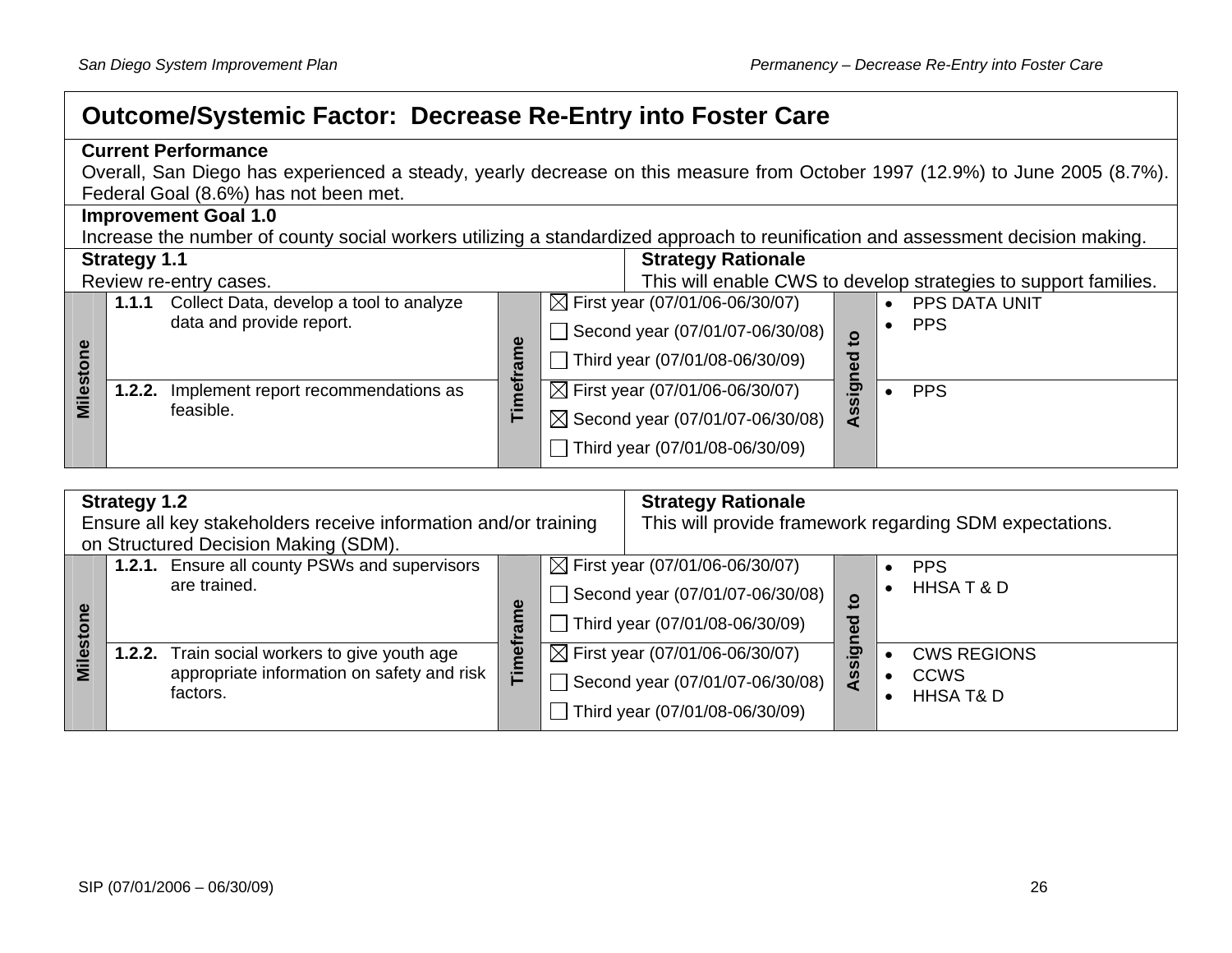| <b>Strategy 1.2</b><br>Ensure all key stakeholders receive information and/or training        |  |                                                                                                                                                                                    |           |  | <b>Strategy Rationale</b>                                                                                                                                                                                                          |                          |                        | This will provide framework regarding SDM expectations.                       |  |
|-----------------------------------------------------------------------------------------------|--|------------------------------------------------------------------------------------------------------------------------------------------------------------------------------------|-----------|--|------------------------------------------------------------------------------------------------------------------------------------------------------------------------------------------------------------------------------------|--------------------------|------------------------|-------------------------------------------------------------------------------|--|
| Milestone                                                                                     |  | on Structured Decision Making (SDM).<br>1.2.3. Develop plan to disseminate information<br>on SDM to key stakeholders.<br>1.2.4. Provide information to key stakeholders<br>on SDM. | Timeframe |  | $\boxtimes$ First year (07/01/06-06/30/07)<br>Second year (07/01/07-06/30/08)<br>Third year (07/01/08-06/30/09)<br>$\boxtimes$ First year (07/01/06-06/30/07)<br>Second year (07/01/07-06/30/08)<br>Third year (07/01/08-06/30/09) | $\mathbf{a}$<br>Assigned | $\bullet$              | <b>PPS</b><br><b>CCYF - CAPC</b><br><b>PPS</b><br><b>CCYF</b>                 |  |
| Strategy 1.3<br>Institute a quality assurance process for SDM and reunification<br>decisions. |  |                                                                                                                                                                                    |           |  | <b>Strategy Rationale</b><br>This will ensure SDM is being utilized and reunification<br>decisions are being reviewed.                                                                                                             |                          |                        |                                                                               |  |
|                                                                                               |  | 1.3.1. Develop quality assurance reports to<br>monitor appropriate use of SDM.                                                                                                     |           |  | $\boxtimes$ First year (07/01/06-06/30/07)<br>Second year (07/01/07-06/30/08)<br>Third year (07/01/08-06/30/09)                                                                                                                    |                          | $\bullet$              | <b>PPS</b><br><b>PPS DATA UNIT</b><br><b>CWS REGIONS</b><br><b>CCWS</b>       |  |
| Milestone                                                                                     |  | 1.3.2. Create a process to review quality<br>assurance reports.                                                                                                                    | Timeframe |  | $\boxtimes$ First year (07/01/06-06/30/07)<br>Second year (07/01/07-06/30/08)<br>Third year (07/01/08-06/30/09)                                                                                                                    | Assigned to              | $\bullet$<br>$\bullet$ | <b>PPS</b><br><b>CWS MANAGEMENT TEAM</b><br><b>CWS REGIONS</b><br><b>CCWS</b> |  |
|                                                                                               |  | 1.3.3. Update and revise the SDM process<br>based on 1.2.2 results.                                                                                                                |           |  | $\boxtimes$ First year (07/01/06-06/30/07)<br>Second year (07/01/07-06/30/08)<br>Third year (07/01/08-06/30/09)                                                                                                                    |                          | $\bullet$              | <b>PPS</b>                                                                    |  |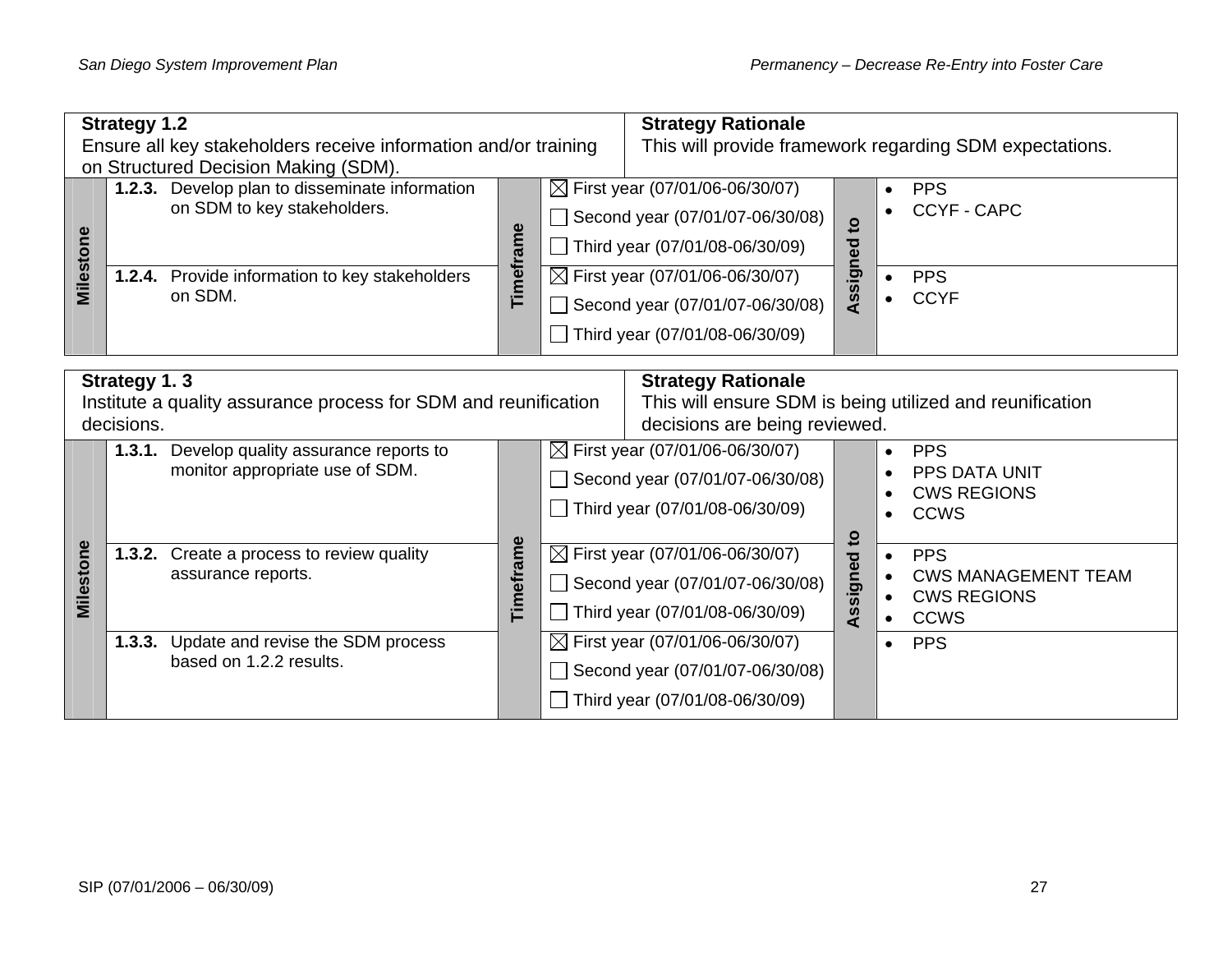|                                                                                                                                                                                  | <b>Improvement Goal 2.0</b><br>Strengthen the coordinated efforts to support family reunification. |                                                                                                                                                                                                                                                     |           |                                                  |                                                                                                                                         |                         |                                                                                                                   |  |  |  |  |  |
|----------------------------------------------------------------------------------------------------------------------------------------------------------------------------------|----------------------------------------------------------------------------------------------------|-----------------------------------------------------------------------------------------------------------------------------------------------------------------------------------------------------------------------------------------------------|-----------|--------------------------------------------------|-----------------------------------------------------------------------------------------------------------------------------------------|-------------------------|-------------------------------------------------------------------------------------------------------------------|--|--|--|--|--|
| Strategy 2.1<br>Based on review of re-entry cases and emerging evidenced<br>based practice, improve coordinated post-reunification and<br>post-termination support and services. |                                                                                                    |                                                                                                                                                                                                                                                     |           | <b>Strategy Rationale</b><br>post reunification. |                                                                                                                                         |                         | This will ensure support services are in place to assist families                                                 |  |  |  |  |  |
|                                                                                                                                                                                  | 2.1.1                                                                                              | Partner with Behavior Health, First Five,<br>Alcohol and Drug Services, and Probation<br>to improve effective interventions to<br>multisystem clients.                                                                                              |           |                                                  | $\boxtimes$ First year (07/01/06-06/30/07)<br>$\boxtimes$ Second year (07/01/07-06/30/08)<br>$\boxtimes$ Third year (07/01/08-06/30/09) | $\overline{\mathbf{c}}$ | <b>PPS</b><br><b>CWS REGIONS</b><br><b>ADS</b><br><b>BEHAVIOR HEALTH</b><br><b>PROBATION</b><br><b>FIRST FIVE</b> |  |  |  |  |  |
| Milestone                                                                                                                                                                        | 2.2.2.                                                                                             | Identify at least 3 opportunities to<br>maximize partnerships with community<br>providers to include but not limited to,<br>visitation, post reunification support<br>services, kinship services, and additional<br>foster parent support services. | Timeframe |                                                  | $\boxtimes$ First year (07/01/06-06/30/07)<br>$\boxtimes$ Second year (07/01/07-06/30/08)<br>$\boxtimes$ Third year (07/01/08-06/30/09) | Assigned                | <b>CWS REGIONS</b><br><b>CSF</b><br><b>PPS</b><br><b>CCWS</b>                                                     |  |  |  |  |  |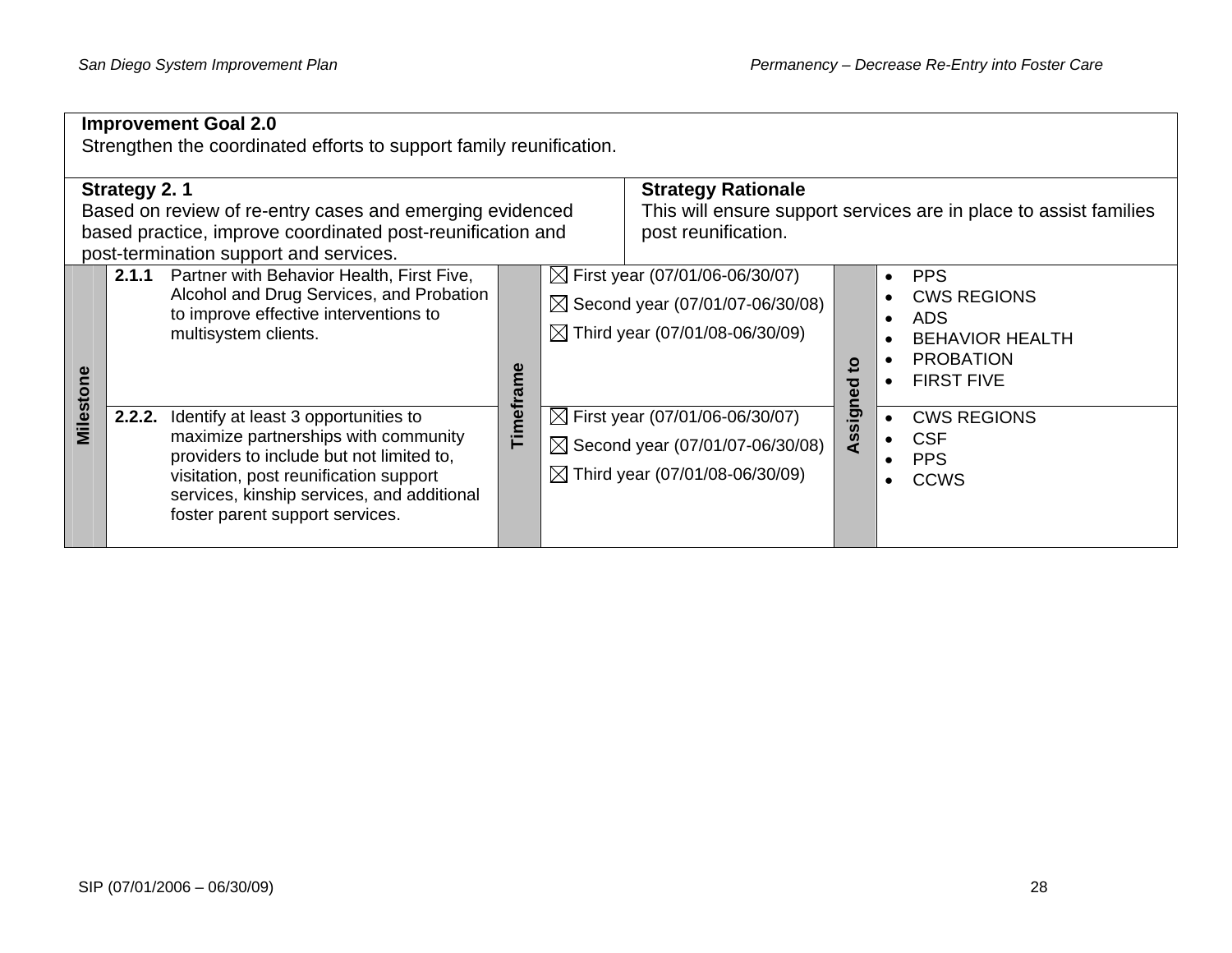# **Outcome/Systemic Factor: Decrease Re-Entry into Foster Care**

**Describe systemic changes needed to further support the improvement goal.** 

The systemic change needed to further support the improvement goals is as follows:

¾ Standardize reunification and assessment decision making practice for all stakeholders.

**Describe educational/training needs (including technical assistance) to achieve the improvement goals.** 

Training needs have been identified in Strategy 1.2.

#### **Identify roles of the other partners in achieving the improvement goals.**

To achieve improvement goals, the role of the following partners would be important to ensure families that are reunified are supported post reunification:

- $\triangleright$  Legal Entities
- $\triangleright$  Faith based representatives
- $\triangleright$  CSF providers
- $\triangleright$  Kinship support groups

**Identify any regulatory or statutory changes needed to support the accomplishment of the improvement goals.**  None.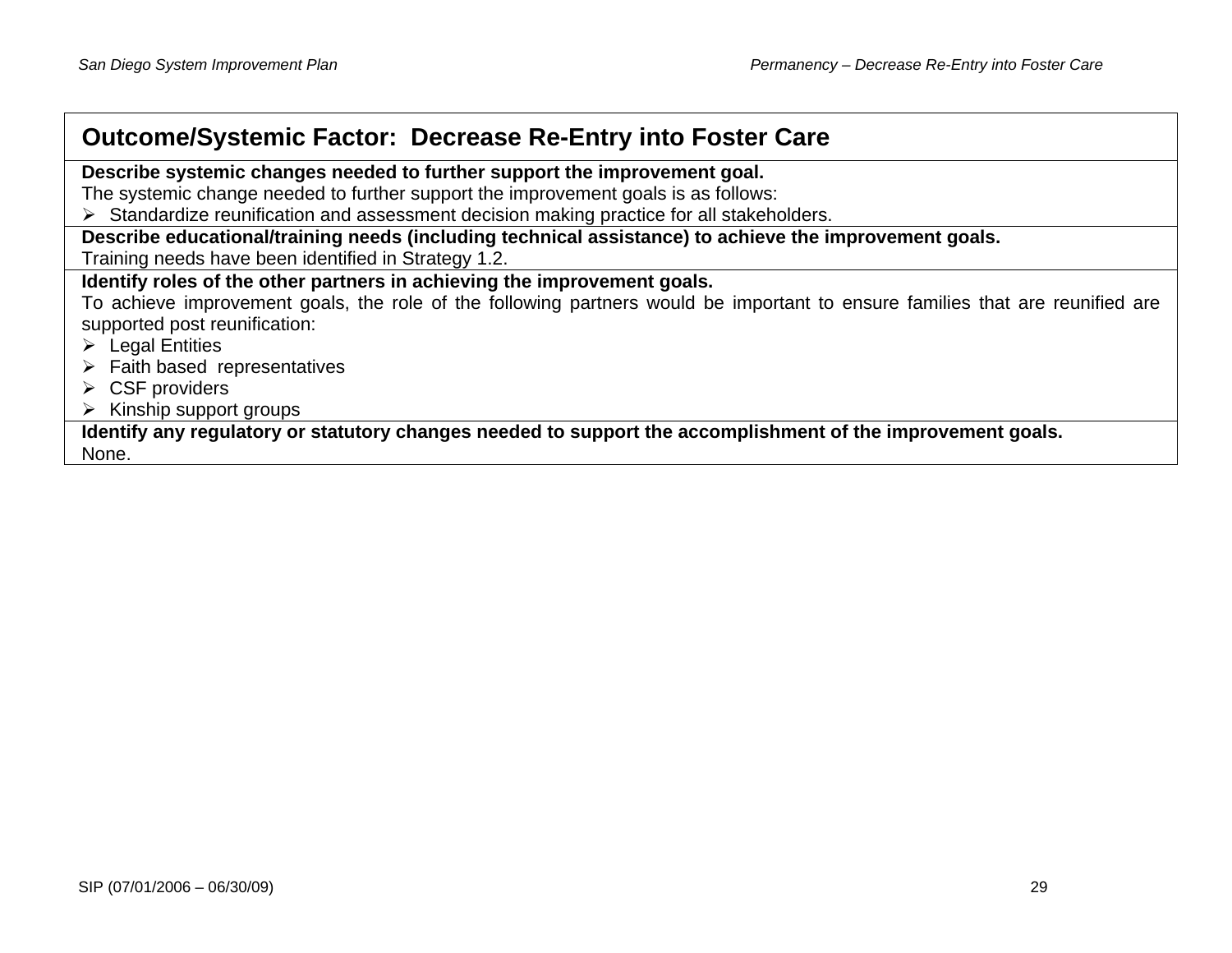# **Family Relationships and Community Connections Outcome: Increase Siblings Placed Together in Foster Care**

#### **Current Performance**

Overall, in the data on Sibling Placed with Some or All Siblings, San Diego has experienced a relatively flat trend with a slight decrease on this measure from Jan. 1, 2003 (64.3%) to July. 1, 2005 (63.3%). State Goal (To Increase) has not been met. **Improvement Goal 1.0**.

|            | p. 0 . 00 00a.<br>Increase placement resources for sibling groups. |                                                                                                                                                                                    |                           |                                                                                                                          |                                                                                                                                         |             |                                                                        |  |  |  |  |
|------------|--------------------------------------------------------------------|------------------------------------------------------------------------------------------------------------------------------------------------------------------------------------|---------------------------|--------------------------------------------------------------------------------------------------------------------------|-----------------------------------------------------------------------------------------------------------------------------------------|-------------|------------------------------------------------------------------------|--|--|--|--|
|            | <b>Strategy 1.1</b><br><b>Strategy Rationale</b>                   |                                                                                                                                                                                    |                           |                                                                                                                          |                                                                                                                                         |             |                                                                        |  |  |  |  |
|            |                                                                    | Evaluate current CWS placement options for expansion of<br>sibling placements.                                                                                                     | siblings placed together. | This will identify the strengths and areas of needs of current<br>CWS placement programs, and how these programs promote |                                                                                                                                         |             |                                                                        |  |  |  |  |
|            | 1.1.1                                                              | Evaluate the CWS Way Station program,<br>sibling<br>ensure<br>it<br>encourages<br>and<br>placements.                                                                               |                           |                                                                                                                          | $\boxtimes$ First year (07/01/06-06/30/07)<br>Second year (07/01/07-06/30/08)<br>Third year (07/01/08-06/30/09)                         |             | <b>CCWS</b><br>$\bullet$<br><b>PPS DATA UNIT</b><br><b>REGIONS</b>     |  |  |  |  |
| Milestones | 1.1.2                                                              | Family-to-Family<br>Develop<br>ongoing<br>incentives to encourage and support<br>foster care placements for sibling groups<br>to include regular recognition of foster<br>parents. |                           |                                                                                                                          | First year (07/01/06-06/30/07)<br>$\boxtimes$ Second year (07/01/07-06/30/08)<br>Third year (07/01/08-06/30/09)                         |             | <b>CCWS</b><br>$\bullet$<br><b>CWS REGIONS</b>                         |  |  |  |  |
|            | 1.1.3                                                              | Evaluate the Foster Home Licensing<br>waiver process to include sibling groups<br>for the number of children in a home, and<br>if possible, simplify and expedite the<br>process.  | Timeframe                 |                                                                                                                          | $\boxtimes$ First year (07/01/06-06/30/07)<br>Second year (07/01/07-06/30/08)<br>Third year (07/01/08-06/30/09)                         | Assigned to | <b>FHL</b><br>$\bullet$                                                |  |  |  |  |
|            | 1.1.4                                                              | Explore "Sibling Homes" model (paid like<br>way station homes to keep beds available<br>for sibling groups).                                                                       |                           |                                                                                                                          | First year (07/01/06-06/30/07)<br>$\boxtimes$ Second year (07/01/07-06/30/08)<br>$\boxtimes$ Third year (07/01/08-06/30/09)             |             | <b>FHL</b><br>$\bullet$<br><b>FFA PROVIDERS</b>                        |  |  |  |  |
|            | 1.1.5                                                              | Increase kinship placements and kinship<br>supports.                                                                                                                               |                           |                                                                                                                          | $\boxtimes$ First year (07/01/06-06/30/07)<br>$\boxtimes$ Second year (07/01/07-06/30/08)<br>$\boxtimes$ Third year (07/01/08-06/30/09) |             | <b>CSF</b><br>$\bullet$<br><b>REGIONAL PLACEMENT</b><br><b>WORKERS</b> |  |  |  |  |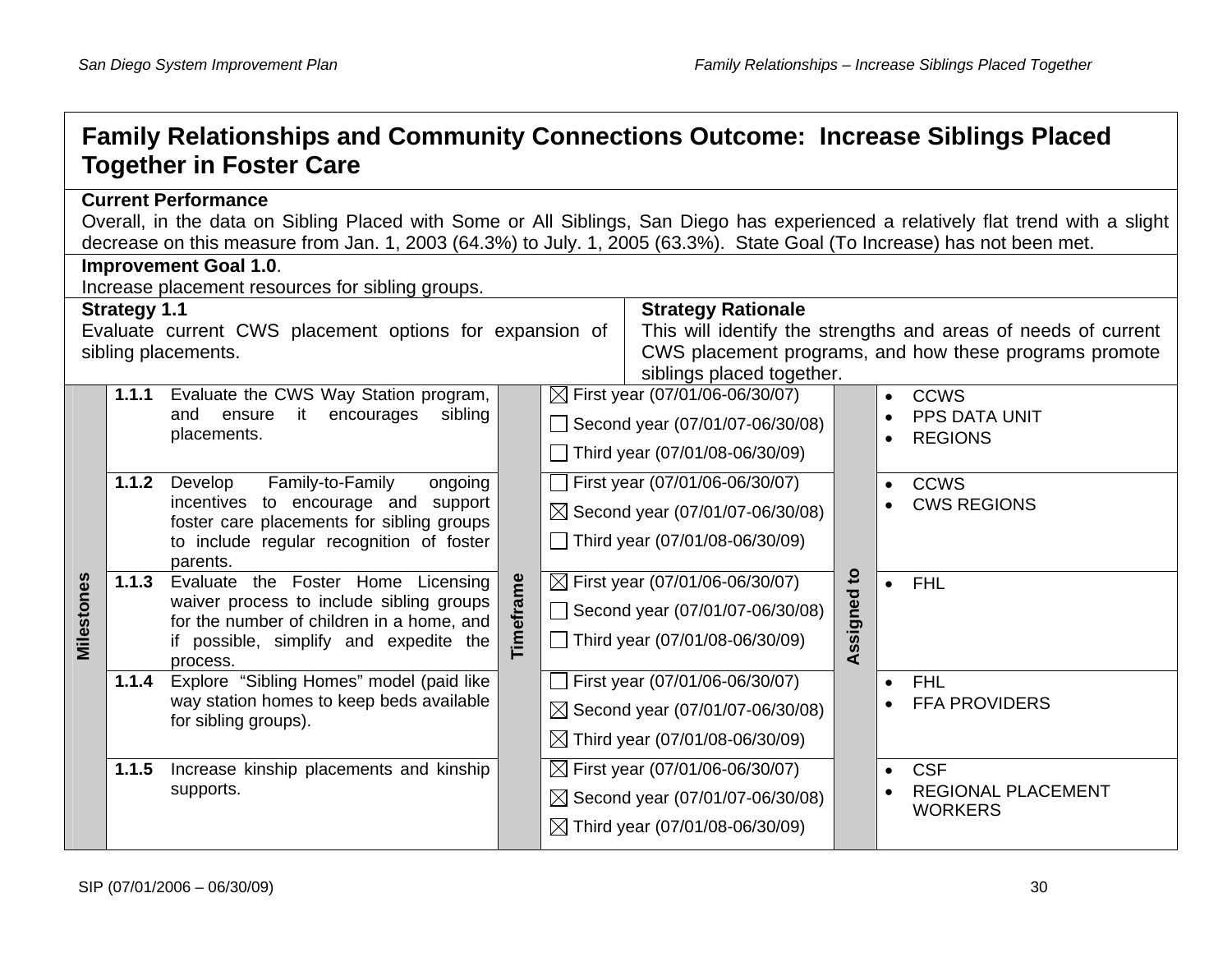| <b>Strategy 1.1</b><br>Evaluate current CWS placement options for expansion of<br>sibling placements. |       |                                                                                                                                                  |                        |  | <b>Strategy Rationale</b><br>siblings placed together.                                                                                  |                     | This will identify the strengths and areas of needs of current<br>CWS placement programs, and how these programs promote |
|-------------------------------------------------------------------------------------------------------|-------|--------------------------------------------------------------------------------------------------------------------------------------------------|------------------------|--|-----------------------------------------------------------------------------------------------------------------------------------------|---------------------|--------------------------------------------------------------------------------------------------------------------------|
| Milesto                                                                                               | 1.1.6 | Evaluate coordination of respite hours for<br>caregivers with larger sibling groups and<br>assess or determine the best practice for<br>respite. | $\mathbf{\omega}$<br>Ě |  | First year (07/01/06-06/30/07)<br>$\boxtimes$ Second year (07/01/07-06/30/08)<br>Third year (07/01/08-06/30/09)                         | $\mathbf{S}$<br>ned | <b>PPS CONTRACTS</b>                                                                                                     |
|                                                                                                       | 1.1.7 | Ensure TDMs address needs of siblings<br>placed together.                                                                                        | mei<br>E<br>Ē          |  | $\boxtimes$ First year (07/01/06-06/30/07)<br>$\boxtimes$ Second year (07/01/07-06/30/08)<br>$\boxtimes$ Third year (07/01/08-06/30/09) | ഗ്ഗ                 | <b>CCWS</b><br><b>CWS REGIONS</b>                                                                                        |

| <b>Strategy 1.2</b> |       |                                                                 |     |                                  | <b>Strategy Rationale</b>                  |         |                                                                 |
|---------------------|-------|-----------------------------------------------------------------|-----|----------------------------------|--------------------------------------------|---------|-----------------------------------------------------------------|
|                     |       | Develop innovative ways to expand or recruit foster home        |     |                                  |                                            |         | This will ensure there are sufficient foster home resources for |
|                     |       | resources to include relative caregivers and non-relative       |     |                                  | sibling placements.                        |         |                                                                 |
|                     |       | extended family members for sibling groups.                     |     |                                  |                                            |         |                                                                 |
|                     | 1.2.1 | Develop new strategies and policies and                         |     |                                  | $\boxtimes$ First year (07/01/06-06/30/07) |         | <b>PPS DATA UNIT</b>                                            |
|                     |       | procedures based on 1.1.1.<br>ၜႍ                                |     |                                  | Second year (07/01/07-06/30/08)            |         | <b>CWS REGIONS</b><br><b>PPS</b>                                |
|                     |       |                                                                 |     | Third year $(07/01/08-06/30/09)$ |                                            | ខ្<br>ਠ | <b>FHL</b>                                                      |
|                     | 1.2.2 | Meet with Foster Parent Associations on                         | E.I |                                  | $\boxtimes$ First year (07/01/06-06/30/07) |         | <b>FHL</b>                                                      |
| Milestone           |       | how to recruit more foster parents/FFA's<br>for sibling groups. | met |                                  | Second year (07/01/07-06/30/08)            | Assigne | <b>FFA PROVIDERS</b><br><b>CWS REGIONS</b>                      |
|                     |       |                                                                 |     |                                  | Third year $(07/01/08-06/30/09)$           |         | FPAs <sup>14</sup>                                              |
|                     |       |                                                                 |     |                                  |                                            |         | <b>CSF</b><br>$\bullet$                                         |
|                     |       |                                                                 |     |                                  |                                            |         | <b>CCWS</b>                                                     |

<span id="page-36-0"></span><sup>&</sup>lt;sup>14</sup> FPAs refers to Foster Parent Associations.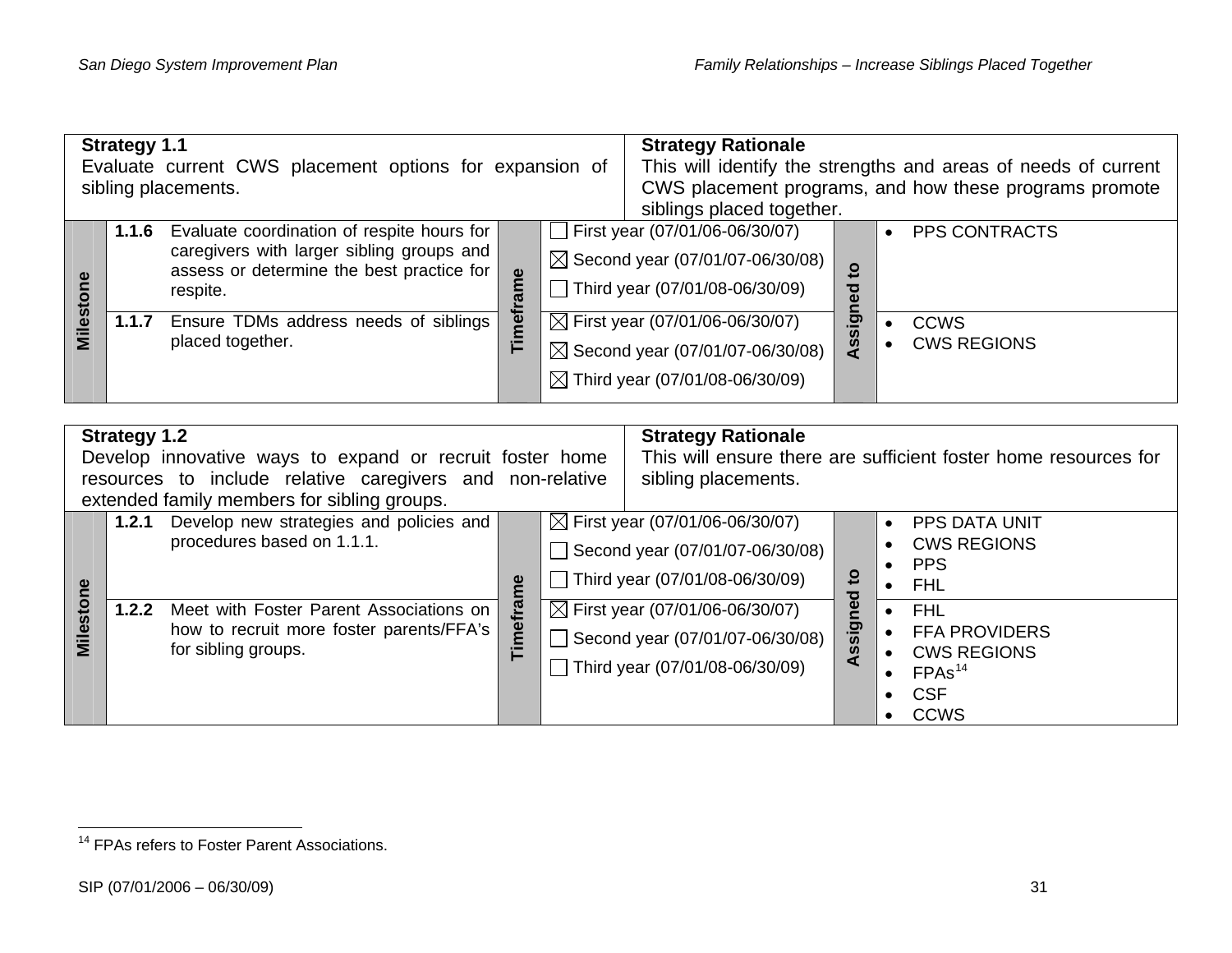|           | <b>Strategy 1.2</b> |                                                                                                                                                                                                                                                                                     |           | <b>Strategy Rationale</b>                                                                                                               |             |                                                                                      |  |  |
|-----------|---------------------|-------------------------------------------------------------------------------------------------------------------------------------------------------------------------------------------------------------------------------------------------------------------------------------|-----------|-----------------------------------------------------------------------------------------------------------------------------------------|-------------|--------------------------------------------------------------------------------------|--|--|
|           |                     | Develop innovative ways to expand or recruit foster home                                                                                                                                                                                                                            |           | This will ensure there are sufficient foster home resources for                                                                         |             |                                                                                      |  |  |
|           |                     | resources to include relative caregivers and non-relative                                                                                                                                                                                                                           |           | sibling placements.                                                                                                                     |             |                                                                                      |  |  |
|           |                     | extended family members for sibling groups.                                                                                                                                                                                                                                         |           |                                                                                                                                         |             |                                                                                      |  |  |
|           | 1.2.3               | Assess support services provided to<br>foster parents with sibling groups to<br>these<br>foster<br>parents<br>ensure<br>are<br>sufficiently supported and<br>the<br>have<br>they<br>need,<br>including<br>resources<br>specialized training to care for siblings in<br>their homes. | $\Box$    | $\boxtimes$ First year (07/01/06-06/30/07)<br>Second year (07/01/07-06/30/08)<br>Third year (07/01/08-06/30/09)                         |             | <b>FHL</b><br><b>FFA PROVIDERS</b><br><b>CWS REGIONS</b><br>$\bullet$<br><b>CSF</b>  |  |  |
|           | 1.2.4               | Develop a recruitment media campaign<br>targeted at foster parents for sibling<br>based on research<br>on the<br>groups<br>importance of placing siblings together.                                                                                                                 |           | $\boxtimes$ First year (07/01/06-06/30/07)<br>$\boxtimes$ Second year (07/01/07-06/30/08)<br>$\boxtimes$ Third year (07/01/08-06/30/09) |             | <b>FHL</b><br><b>FFA PROVIDERS</b><br><b>SPSD</b><br>$\bullet$<br><b>CWS REGIONS</b> |  |  |
| Milestone | 1.2.5               | media<br>the<br>recruitment<br>Implement<br>campaign developed in Milestone 1.1.4.                                                                                                                                                                                                  | Timeframe | First year (07/01/06-06/30/07)<br>$\boxtimes$ Second year (07/01/07-06/30/08)<br>$\boxtimes$ Third year (07/01/08-06/30/09)             | Assigned to | <b>FHL</b><br>$\bullet$<br><b>FFA PROVIDERS</b><br><b>CWS REGIONS</b>                |  |  |
|           | 1.2.6               | Expand Foster Parent mentors to target<br>new foster parents of sibling groups.                                                                                                                                                                                                     |           | First year (07/01/06-06/30/07)<br>⊠ Second year (07/01/07-06/30/08)<br>Third year (07/01/08-06/30/09)                                   |             | <b>FHL</b><br>$\bullet$<br><b>FOSTER PARENT ASSOC.</b><br><b>CWS REGIONS</b>         |  |  |
|           | 1.2.7               | Research the "Mocking Bird Model" to<br>additional support<br>provide<br>foster<br>to<br>families.                                                                                                                                                                                  |           | First year (07/01/06-06/30/07)<br>$\boxtimes$ Second year (07/01/07-06/30/08)<br>Third year (07/01/08-06/30/09)                         |             | <b>PPS</b><br><b>FHL</b><br><b>CWS REGIONS</b>                                       |  |  |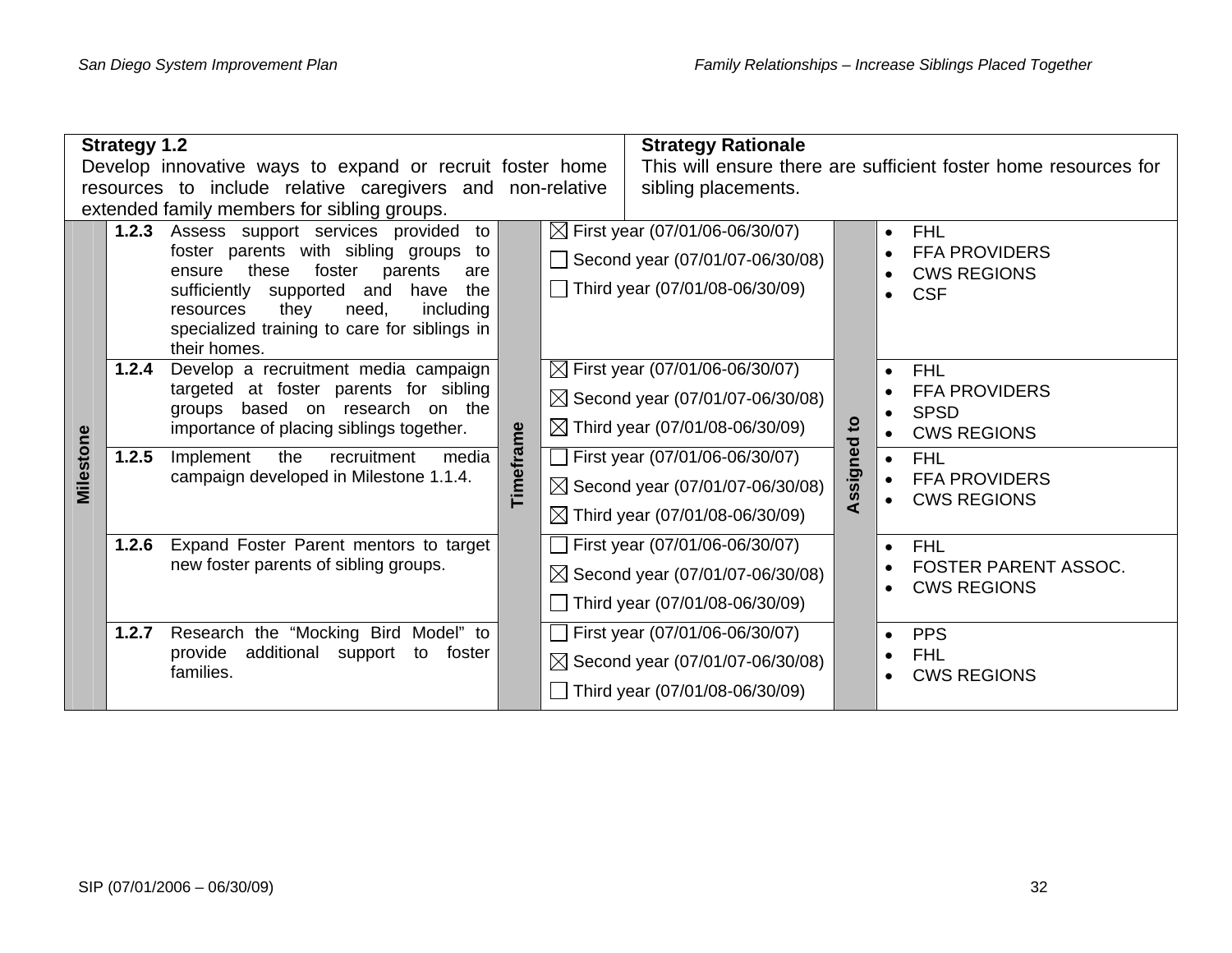|                                             | <b>Strategy 1.2</b> |                                                                                  |      |                                                                 | <b>Strategy Rationale</b>                   |              |                                  |  |  |
|---------------------------------------------|---------------------|----------------------------------------------------------------------------------|------|-----------------------------------------------------------------|---------------------------------------------|--------------|----------------------------------|--|--|
|                                             |                     | Develop innovative ways to expand or recruit foster home                         |      | This will ensure there are sufficient foster home resources for |                                             |              |                                  |  |  |
|                                             |                     | resources to include relative caregivers and non-relative                        |      |                                                                 | sibling placements.                         |              |                                  |  |  |
| extended family members for sibling groups. |                     |                                                                                  |      |                                                                 |                                             |              |                                  |  |  |
|                                             |                     | <b>1.2.8</b> Explore additional support services for                             |      |                                                                 | First year (07/01/06-06/30/07)              |              | <b>CWS REGIONS</b>               |  |  |
|                                             |                     | foster families and relatives that care for                                      |      |                                                                 | $\boxtimes$ Second year (07/01/07-06/30/08) | $\mathbf{c}$ | <b>FHL</b>                       |  |  |
|                                             |                     | siblings.                                                                        |      |                                                                 | Third year (07/01/08-06/30/09)              |              | <b>CBOs</b>                      |  |  |
|                                             | 1.2.9               | Explore use of inter-generational support                                        | rame |                                                                 | First year (07/01/06-06/30/07)              | Assigned     | <b>FHL</b><br>$\bullet$          |  |  |
| <u>စု</u>                                   |                     | system for foster homes and relative<br>homes that accept sibling groups.        |      |                                                                 | $\boxtimes$ Second year (07/01/07-06/30/08) |              | <b>FFA PROVIDERS</b>             |  |  |
| <b>Milestor</b>                             |                     |                                                                                  | nef  |                                                                 | $\boxtimes$ Third year (07/01/08-06/30/09)  |              | <b>AIS</b><br><b>CWS REGIONS</b> |  |  |
|                                             |                     | <b>1.2.10 Identify at least 3</b><br>opportunities to                            | F    |                                                                 | $\boxtimes$ First year (07/01/06-06/30/07)  |              | <b>CWS REGIONS</b>               |  |  |
|                                             |                     | maximize partnerships with community<br>providers to include but not limited to, |      |                                                                 | $\boxtimes$ Second year (07/01/07-06/30/08) |              |                                  |  |  |
|                                             |                     | visitation, post reunification support                                           |      |                                                                 | $\boxtimes$ Third year (07/01/08-06/30/09)  |              |                                  |  |  |
|                                             |                     | services, kinship services, and additional                                       |      |                                                                 |                                             |              |                                  |  |  |
|                                             |                     | foster parent support services.                                                  |      |                                                                 |                                             |              |                                  |  |  |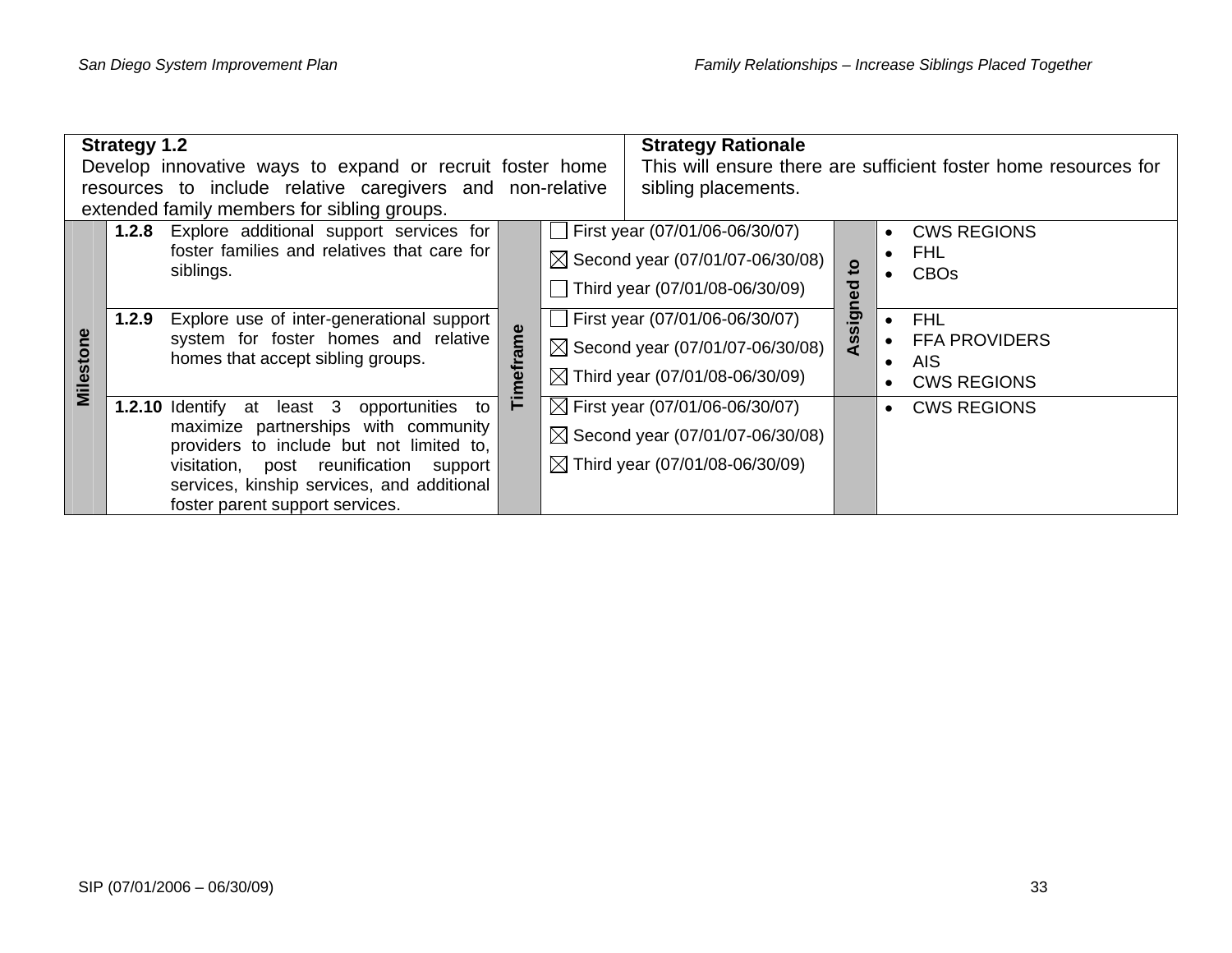# **Family Relationships and Community Connections Outcome: Increase Siblings Placed Together in Foster Care**

**Describe systemic changes needed to further support the improvement goal.** 

The systemic change needed to further support the improvement goals is as follows:

- $\triangleright$  Expand family search.
- $\triangleright$  Increase the availability of 23-hr. assessment centers to increase the time available to effect plans that allow siblings placed together.

**Describe educational/training needs (including technical assistance) to achieve the improvement goals.** 

Training needs have been identified in Strategy 1.2.

#### **Identify roles of the other partners in achieving the improvement goals.**

To achieve improvement goals, the role of the following partners would be important to ensure everyone is working together to maximize everyone's effort to place siblings together:

- ¾ Grossmont College Foster, Adoption and Kinship Care Education (FAKCE) program
- ¾ Foster Family Agencies (FFAs)
- $\triangleright$  Foster Parent Associations
- ¾ California Youth Connection
- $\triangleright$  Public Child Training Academy
- $\triangleright$  Faith based representatives (consider re-instituting positions)
- $\triangleright$  CSF providers
- $\triangleright$  Kinship support groups
- $\triangleright$  Media

¾ Other stakeholders as deemed necessary and appropriate including birth parents and adjunct facilities

#### **Identify any regulatory or statutory changes needed to support the accomplishment of the improvement goals.**

The regulatory change needed to accomplish the improvement goals are:

 $\triangleright$  Revised the licensing regulations to allow new foster homes to accept sibling groups of more than two without the use of a waiver.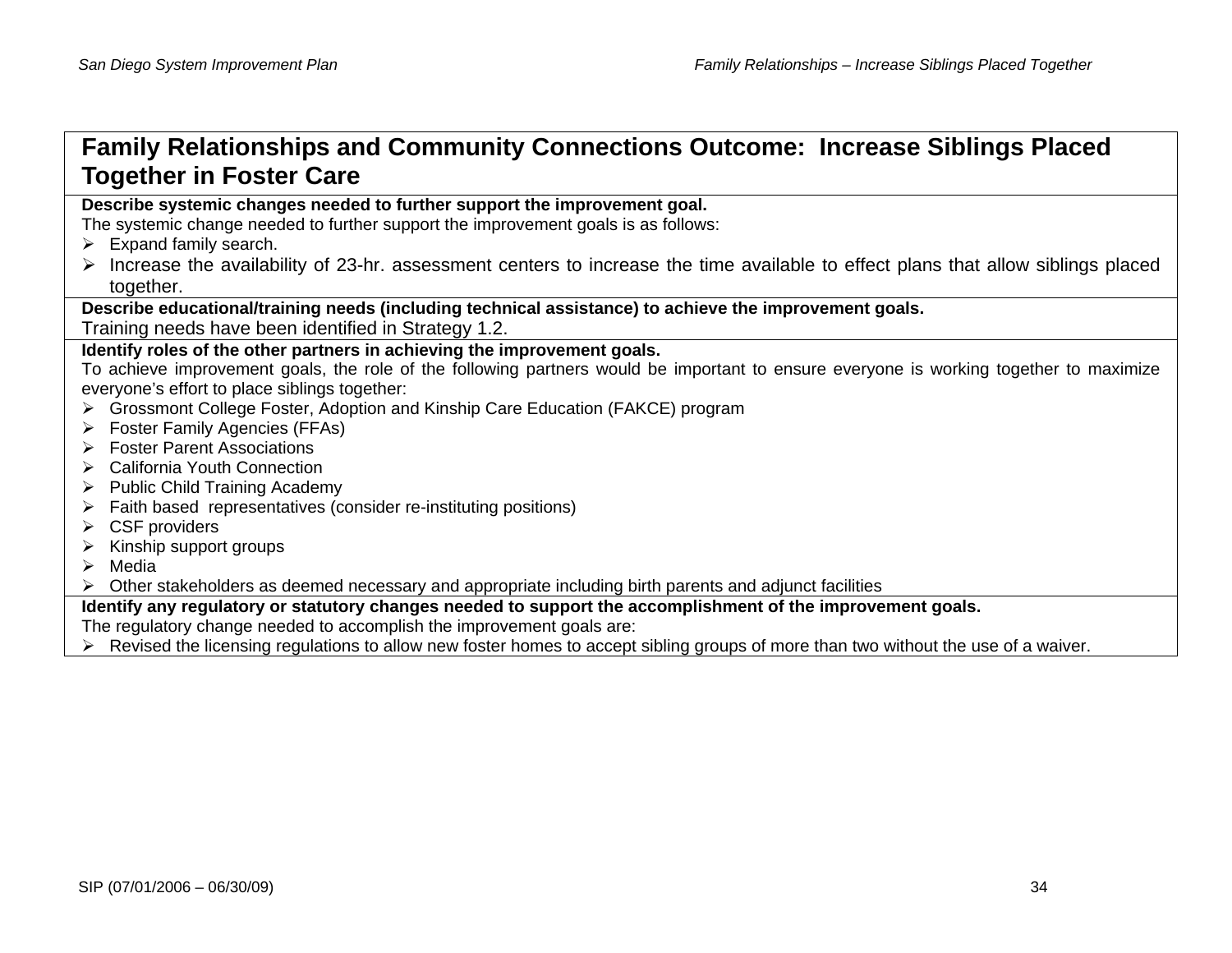|                     | <b>Systemic Factor: Fairness and Equity</b> |                                                                                                                                                                                                                                                                                        |              |  |                                                                                                                                                                                                                        |                         |                                                                                                                              |  |  |  |
|---------------------|---------------------------------------------|----------------------------------------------------------------------------------------------------------------------------------------------------------------------------------------------------------------------------------------------------------------------------------------|--------------|--|------------------------------------------------------------------------------------------------------------------------------------------------------------------------------------------------------------------------|-------------------------|------------------------------------------------------------------------------------------------------------------------------|--|--|--|
|                     | <b>Improvement Goal 1.0.</b>                |                                                                                                                                                                                                                                                                                        |              |  |                                                                                                                                                                                                                        |                         |                                                                                                                              |  |  |  |
|                     | Reduce disproportionality.                  |                                                                                                                                                                                                                                                                                        |              |  |                                                                                                                                                                                                                        |                         |                                                                                                                              |  |  |  |
|                     | <b>Strategy 1.1</b>                         |                                                                                                                                                                                                                                                                                        |              |  | <b>Strategy Rationale</b>                                                                                                                                                                                              |                         |                                                                                                                              |  |  |  |
|                     |                                             | Educate CWS staff and other stakeholders <sup>15</sup> on the child welfare                                                                                                                                                                                                            |              |  |                                                                                                                                                                                                                        |                         | This will help evaluate whether racial/ethnic factors are                                                                    |  |  |  |
|                     |                                             | system and the disproportionality of African American and Native                                                                                                                                                                                                                       |              |  |                                                                                                                                                                                                                        |                         | impacting risk assessment and social work practices at key                                                                   |  |  |  |
|                     |                                             | American children in the County's child welfare system.                                                                                                                                                                                                                                |              |  | decision points of a child welfare case.                                                                                                                                                                               |                         |                                                                                                                              |  |  |  |
| ၔႍ<br><b>Milest</b> | 1.1.2                                       | <b>1.1.1</b> Develop a<br>training curriculum<br>that<br>addresses the disproportionality in the<br>CWS population, highlighting African<br>American and Native American groups.<br>Review curriculum from milestone 1.1.1<br>and if needed, propose enhancement to<br>the curriculum. | e<br>Timefra |  | $\boxtimes$ First year (07/01/06-06/30/07)<br>Second year (07/01/07-06/30/08)<br>Third year (07/01/08-06/30/09)<br>First year (07/01/06-06/30/07)<br>Second year (07/01/07-06/30/08)<br>Third year (07/01/08-06/30/09) | <u>۽</u><br>ठ<br>ssigne | <b>PPS</b><br>F & E <sup>16</sup> WORKGROUP<br><b>CWS TRAINING COORDINATOR</b><br><b>PCWTA</b><br><b>F &amp; E WORKGROUP</b> |  |  |  |
|                     | 1.1.3                                       | Identify the trainers to provide the training<br>on Milestone 1.1.1.                                                                                                                                                                                                                   |              |  | First year (07/01/06-06/30/07)<br>$\boxtimes$ Second year (07/01/07-06/30/08)<br>Third year (07/01/08-06/30/09)                                                                                                        | ⋖                       | <b>PPS</b><br><b>F &amp; E WORKGROUP</b><br><b>CWS TRAINING COORDINATOR</b><br><b>PCWTA</b>                                  |  |  |  |

<span id="page-40-0"></span><sup>&</sup>lt;sup>15</sup> Other stakeholders refers to mandated reporters, community based organizations, contractors, faith-based organizations, law enforcement, education agencies, health care organizations, Juvenile Court, County Counsel, attorneys for children, attorneys for parents, Voices for Children, foster parents, ageappropriate youth, and the Public Child Welfare Training Academy.

<span id="page-40-1"></span><sup>&</sup>lt;sup>16</sup> F & E refers to Fairness and Equity Workgroup, a committee if the Commission on Children, Youth and Families.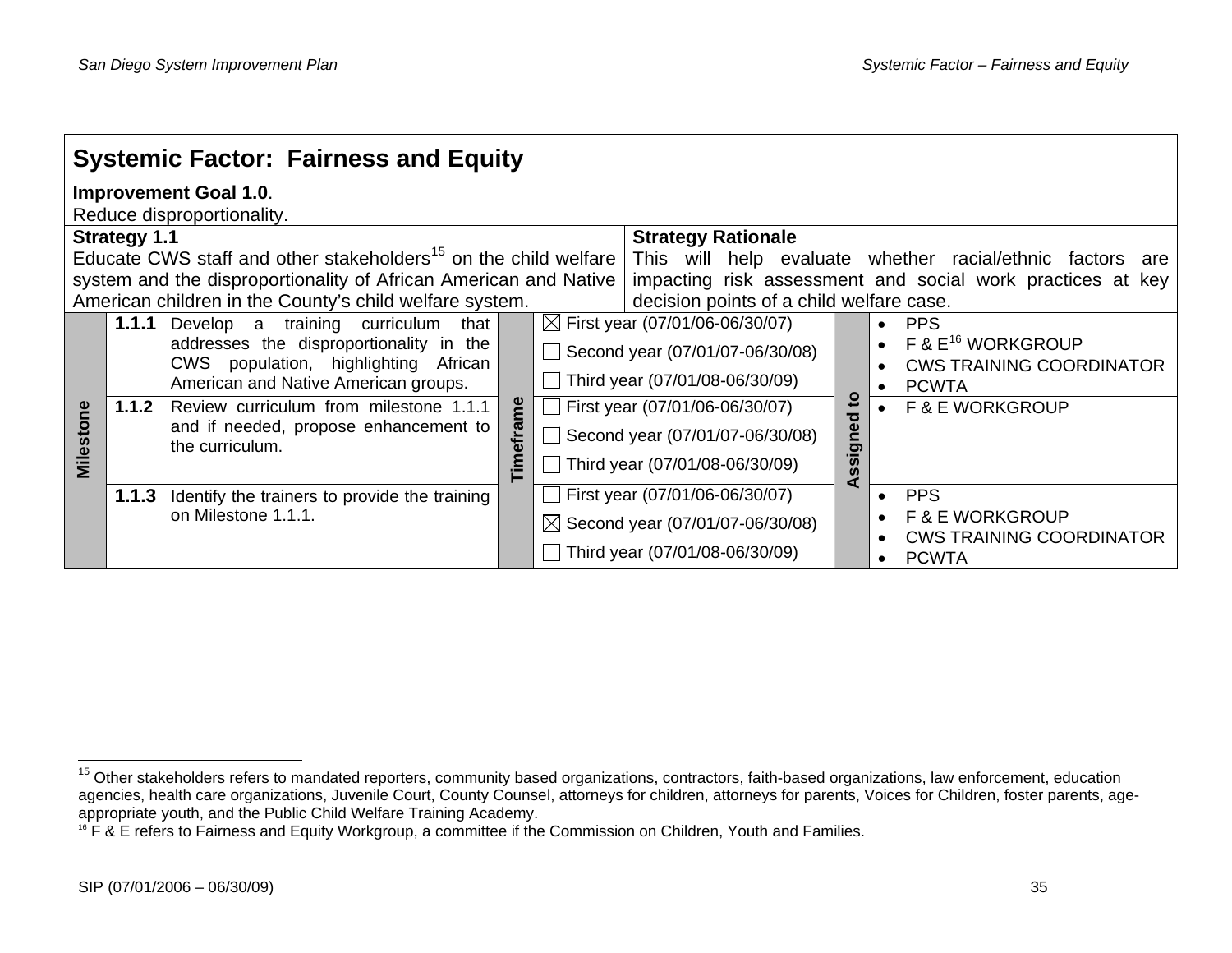| <b>Strategy 1.1</b><br>Educate CWS staff and other stakeholders on the child welfare                                        |       |                                                                                                                                                                        |  |                                                                                                        | <b>Strategy Rationale</b>                                                                                         |  |               | This will help evaluate whether racial/ethnic factors are                                                     |
|-----------------------------------------------------------------------------------------------------------------------------|-------|------------------------------------------------------------------------------------------------------------------------------------------------------------------------|--|--------------------------------------------------------------------------------------------------------|-------------------------------------------------------------------------------------------------------------------|--|---------------|---------------------------------------------------------------------------------------------------------------|
| system and the disproportionality of African American and Native<br>American children in the County's child welfare system. |       |                                                                                                                                                                        |  | impacting risk assessment and social work practices at key<br>decision points of a child welfare case. |                                                                                                                   |  |               |                                                                                                               |
|                                                                                                                             |       | <b>1.1.4</b> Train the trainers identified in Milestone<br>1.1.2.                                                                                                      |  |                                                                                                        | First year (07/01/06-06/30/07)<br>$\boxtimes$ Second year (07/01/07-06/30/08)<br>Third year (07/01/08-06/30/09)   |  |               | <b>PPS</b><br>F & E WORKGROUP<br><b>CWS TRAINING COORDINATOR</b><br><b>PCWTA</b>                              |
| Milesto                                                                                                                     | 1.1.5 | Provide<br>developed<br>in.<br>training<br>the<br>milestone 1.1.1 to the County's Fairness<br>& Equity Workgroup, CWS staff <sup>17</sup> , and<br>other stakeholders. |  |                                                                                                        | First year (07/01/06-06/30/07)<br>$\boxtimes$ Second year (07/01/07-06/30/08)<br>Third year $(07/01/08-06/30/09)$ |  | ខ្<br>ssigned | <b>PPS</b><br><b>F &amp; E WORKGROUP</b><br><b>CWS TRAINING COORDINATOR</b><br><b>PCWTA</b><br><b>REGIONS</b> |
|                                                                                                                             | 1.1.6 | A tool will be developed to measure the<br>effectiveness of the curriculum in terms of<br>attitude changes among trainees.                                             |  |                                                                                                        | First year (07/01/06-06/30/07)<br>$\boxtimes$ Second year (07/01/07-06/30/08)<br>Third year (07/01/08-06/30/09)   |  |               | <b>PPS</b><br><b>F &amp; E WORKGROUP</b><br><b>CWS TRAINING COORDINATOR</b>                                   |

<span id="page-41-0"></span><sup>&</sup>lt;sup>17</sup> If possible, training to CWS should be provided by CWS Regions.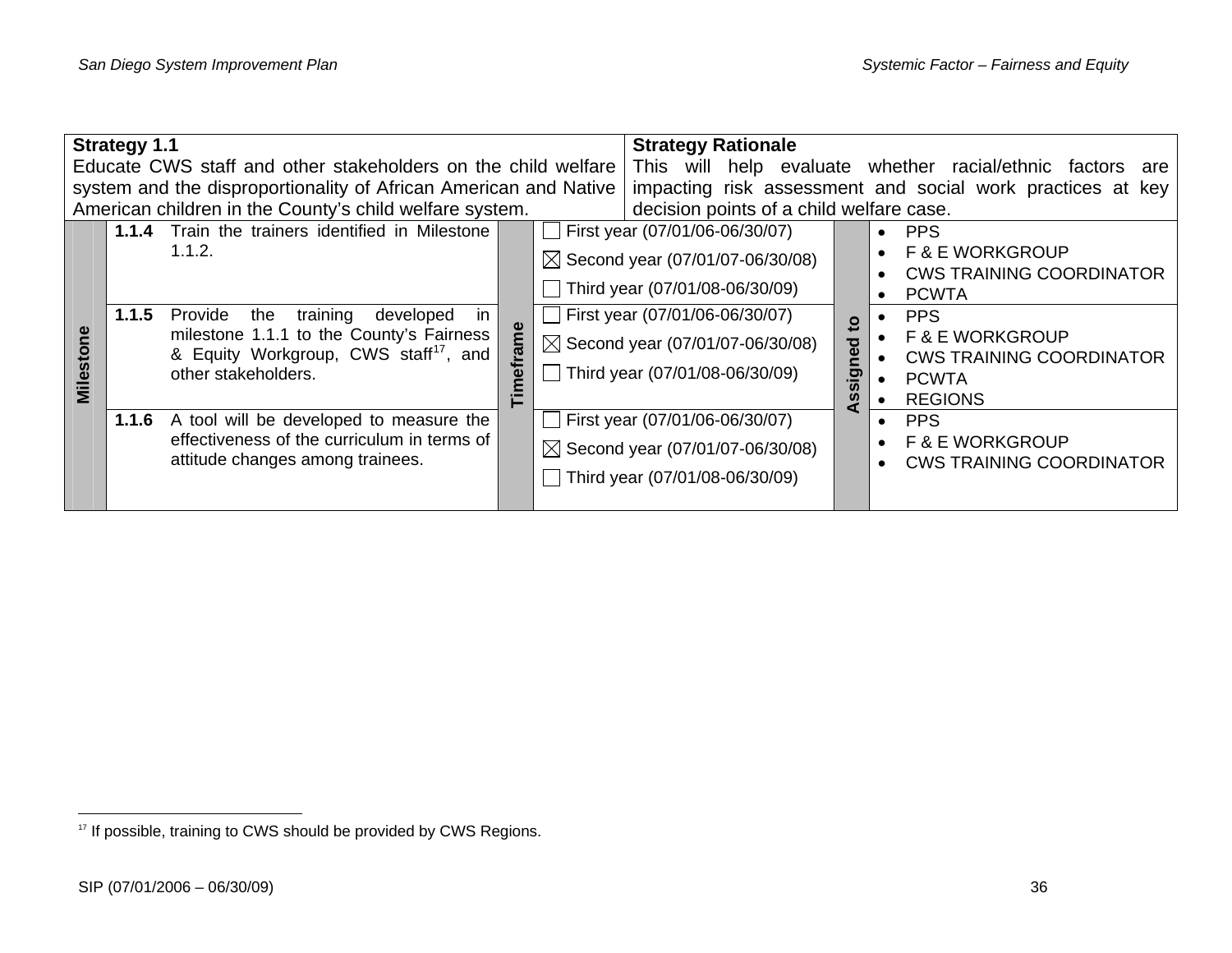|           | <b>Strategy 1.2</b>                                                                                                            |           |                                  | <b>Strategy Rationale</b>                                                     |              |                                                                             |  |
|-----------|--------------------------------------------------------------------------------------------------------------------------------|-----------|----------------------------------|-------------------------------------------------------------------------------|--------------|-----------------------------------------------------------------------------|--|
|           | Improve safety net for children most at risk of child abuse and   This will ensure more children remain safe in their home and |           |                                  |                                                                               |              |                                                                             |  |
|           | neglect.                                                                                                                       |           |                                  | less likely to enter or re-enter foster care.                                 |              |                                                                             |  |
|           | <b>1.2.1.</b> Identify zip codes with the highest rate of                                                                      |           |                                  | First year (07/01/06-06/30/07)                                                |              | <b>PPS Data Unit</b><br>$\bullet$                                           |  |
|           | child abuse referrals.                                                                                                         |           |                                  | $\boxtimes$ Second year (07/01/07-06/30/08)                                   |              |                                                                             |  |
|           |                                                                                                                                |           | Third year $(07/01/08-06/30/09)$ |                                                                               |              |                                                                             |  |
|           | Develop intervention strategies.<br>1.2.2.                                                                                     |           |                                  | First year (07/01/06-06/30/07)<br>$\boxtimes$ Second year (07/01/07-06/30/08) | $\mathbf{5}$ | <b>PPS</b><br><b>F &amp; E WORKGROUP</b><br><b>CWS TRAINING COORDINATOR</b> |  |
| Milestone |                                                                                                                                | Timeframe |                                  | Third year $(07/01/08-06/30/09)$                                              | signed<br>S) | <b>PCWTA</b><br><b>CWS REGIONS</b><br><b>CCWS</b>                           |  |
|           | <b>1.2.3.</b> Based on 1.2.2., implement strategies.                                                                           |           |                                  | First year (07/01/06-06/30/07)                                                |              | <b>PPS</b>                                                                  |  |
|           |                                                                                                                                |           |                                  | $\boxtimes$ Second year (07/01/07-06/30/08)                                   |              | <b>CWS REGIONS</b><br><b>CCWS</b>                                           |  |
|           |                                                                                                                                |           |                                  | Third year (07/01/08-06/30/09)                                                |              |                                                                             |  |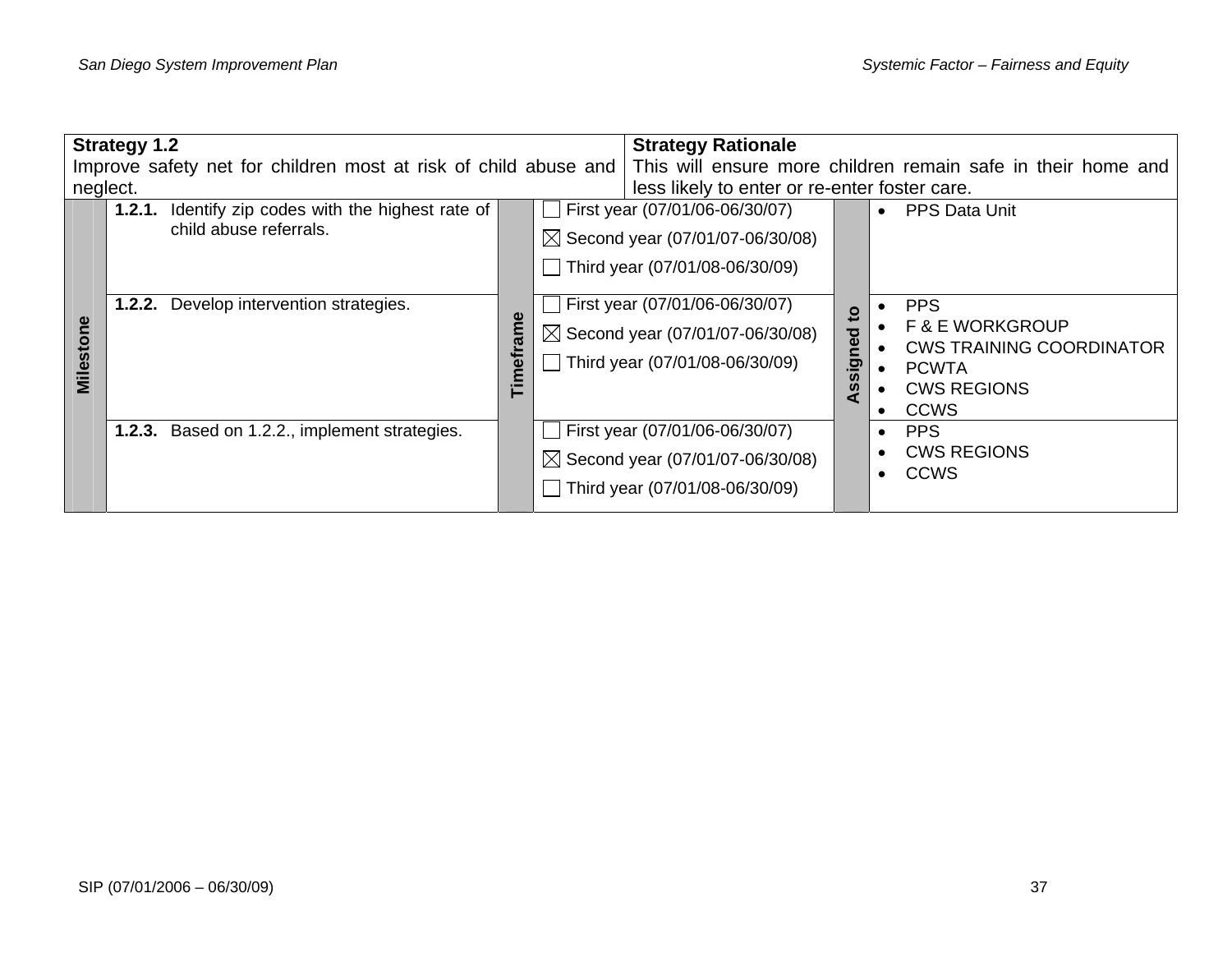| <b>Strategy 1.3</b><br>Contingent upon available funding, create a Joint Response<br>Team with Law Enforcement for immediate response referrals. |  |                                                                                                            |  | <b>Strategy Rationale</b><br>This will enhance and consolidate a safety net for children that<br>are at a higher risk for child abuse and neglect. |                                                                                                                               |                                              |                                                                                                                                             |
|--------------------------------------------------------------------------------------------------------------------------------------------------|--|------------------------------------------------------------------------------------------------------------|--|----------------------------------------------------------------------------------------------------------------------------------------------------|-------------------------------------------------------------------------------------------------------------------------------|----------------------------------------------|---------------------------------------------------------------------------------------------------------------------------------------------|
|                                                                                                                                                  |  | 1.3.1. Identify zip codes with the highest rate of<br>child abuse referrals.                               |  |                                                                                                                                                    | $\boxtimes$ First year (07/01/06-06/30/07)<br>$\boxtimes$ Second year (07/01/07-06/30/08)<br>Third year $(07/01/08-06/30/09)$ |                                              | <b>PPS Data Unit</b><br>$\bullet$                                                                                                           |
| <b>Milesto</b>                                                                                                                                   |  | develop joint<br><b>1.3.2.</b> Conduct focus group to<br>response procedures.                              |  |                                                                                                                                                    | $\boxtimes$ First year (07/01/06-06/30/07)<br>Second year (07/01/07-06/30/08)<br>Third year (07/01/08-06/30/09)               | 5<br>$\overline{e}$<br><u>ဇာ</u><br><b>S</b> | <b>PPS</b><br><b>F &amp; E WORKGROUP</b><br><b>CWS TRAINING COORDINATOR</b><br><b>PCWTA</b><br><b>CWS REGIONS</b><br><b>LAW ENFORCEMENT</b> |
|                                                                                                                                                  |  | 1.3.3. Based on 1.3.2., pilot Joint Response<br>process in region with highest rate of<br>abuse referrals. |  |                                                                                                                                                    | $\boxtimes$ First year (07/01/06-06/30/07)<br>$\boxtimes$ Second year (07/01/07-06/30/08)<br>Third year (07/01/08-06/30/09)   |                                              | <b>PPS</b><br><b>CWS REGIONS</b><br><b>LAW ENFORCEMENT</b>                                                                                  |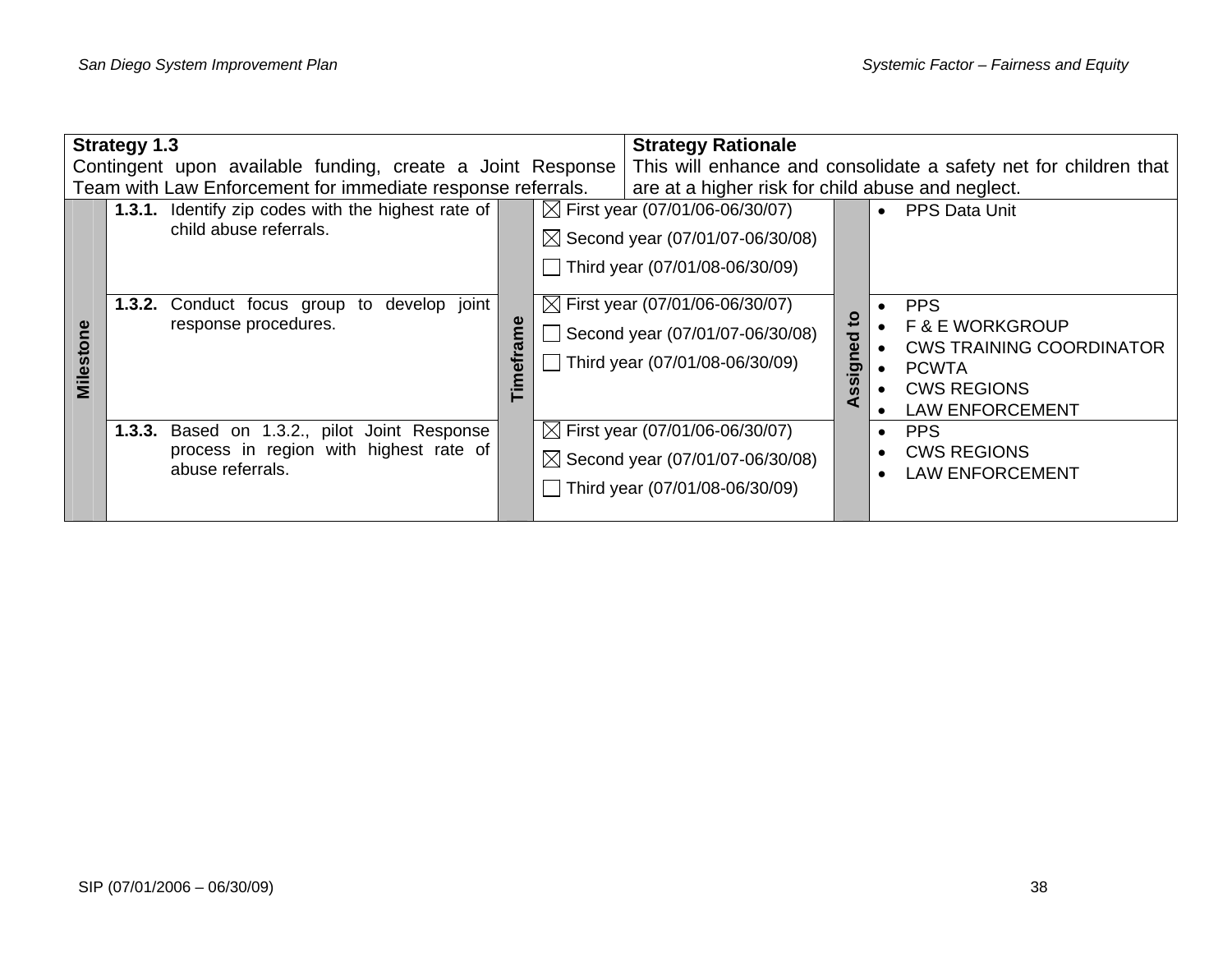|           | <b>Improvement Goal 2.0</b>                                                                                 |                                                                                   |           |                |                                            |                         |                                                                   |  |  |  |  |
|-----------|-------------------------------------------------------------------------------------------------------------|-----------------------------------------------------------------------------------|-----------|----------------|--------------------------------------------|-------------------------|-------------------------------------------------------------------|--|--|--|--|
|           |                                                                                                             | Implement Structured Decision Making (SDM).                                       |           |                |                                            |                         |                                                                   |  |  |  |  |
|           | <b>Strategy 2.1</b>                                                                                         |                                                                                   |           |                | <b>Strategy Rationale</b>                  |                         |                                                                   |  |  |  |  |
|           |                                                                                                             | Train CWS/Probation staff and other stakeholders to assess,                       |           |                |                                            |                         | This will ensure that families are receiving culturally competent |  |  |  |  |
|           |                                                                                                             | engage and motivate families in a culturally competent manner.                    |           |                | services.                                  |                         |                                                                   |  |  |  |  |
|           | 2.1.1. Identify best practices and identify a local                                                         |                                                                                   |           |                | $\boxtimes$ First year (07/01/06-06/30/07) |                         | • F&E WORKGROUP                                                   |  |  |  |  |
|           |                                                                                                             | vision as it relates to cultural competency<br>practices for working with African |           |                | Second year (07/01/07-06/30/08)            |                         |                                                                   |  |  |  |  |
|           |                                                                                                             | American and Native American families in                                          |           |                | Third year (07/01/08-06/30/09              |                         |                                                                   |  |  |  |  |
|           | San Diego County. (including soliciting<br>feedback from parent/youth consumers<br>and other stakeholders). |                                                                                   |           |                |                                            |                         |                                                                   |  |  |  |  |
|           | 2.1.2<br>Develop a training curriculum that trains<br>CWS staff and other stakeholders on how               |                                                                                   |           |                | $\boxtimes$ First year (07/01/06-06/30/07) |                         | <b>PPS</b>                                                        |  |  |  |  |
|           |                                                                                                             |                                                                                   |           |                | Second year (07/01/07-06/30/08)            |                         | <b>F &amp; E WORKGROUP</b>                                        |  |  |  |  |
|           |                                                                                                             | to assess, engage and motivate families                                           |           |                |                                            | $\overline{\mathbf{c}}$ | <b>CWS TRAINING COORDINATOR</b>                                   |  |  |  |  |
|           |                                                                                                             | in a culturally competent manner.                                                 |           |                | Third year (07/01/08-06/30/09              |                         | HHSAT&D                                                           |  |  |  |  |
|           | 2.1.3                                                                                                       | Identify the trainers to provide the training<br>on Milestone 2.1.2.              |           |                | $\boxtimes$ First year (07/01/06-06/30/07) |                         | <b>PPS</b>                                                        |  |  |  |  |
| Milestone |                                                                                                             |                                                                                   | Timeframe | $\mathbb{R}^n$ | Second year (07/01/07-06/30/08)            | ssigned<br>⋖            | <b>F &amp; E WORKGROUP</b><br><b>CWS TRAINING COORDINATOR</b>     |  |  |  |  |
|           |                                                                                                             |                                                                                   |           |                | Third year (07/01/08-06/30/09              |                         | HHSAT&D                                                           |  |  |  |  |
|           |                                                                                                             | 2.1.4. Utilize existing tools and/or develop an                                   |           |                | First year (07/01/06-06/30/07)             |                         | PPS DATA UNIT                                                     |  |  |  |  |
|           |                                                                                                             | evaluation tool to<br>measure<br>practice<br>changes.                             |           |                | Second year (07/01/07-06/30/08)            |                         |                                                                   |  |  |  |  |
|           |                                                                                                             |                                                                                   |           |                | $\boxtimes$ Third year (07/01/08-06/30/09  |                         |                                                                   |  |  |  |  |
|           |                                                                                                             | 2.1.5. Evaluate the ethnic composition of the                                     |           |                | First year (07/01/06-06/30/07)             |                         | <b>PPS DATA UNIT</b><br>$\bullet$                                 |  |  |  |  |
|           |                                                                                                             | social work staff to determine how this                                           |           |                | Second year (07/01/07-06/30/08)            |                         |                                                                   |  |  |  |  |
|           |                                                                                                             | impacts the County's disproportionality.                                          |           |                | $\boxtimes$ Third year (07/01/08-06/30/09) |                         |                                                                   |  |  |  |  |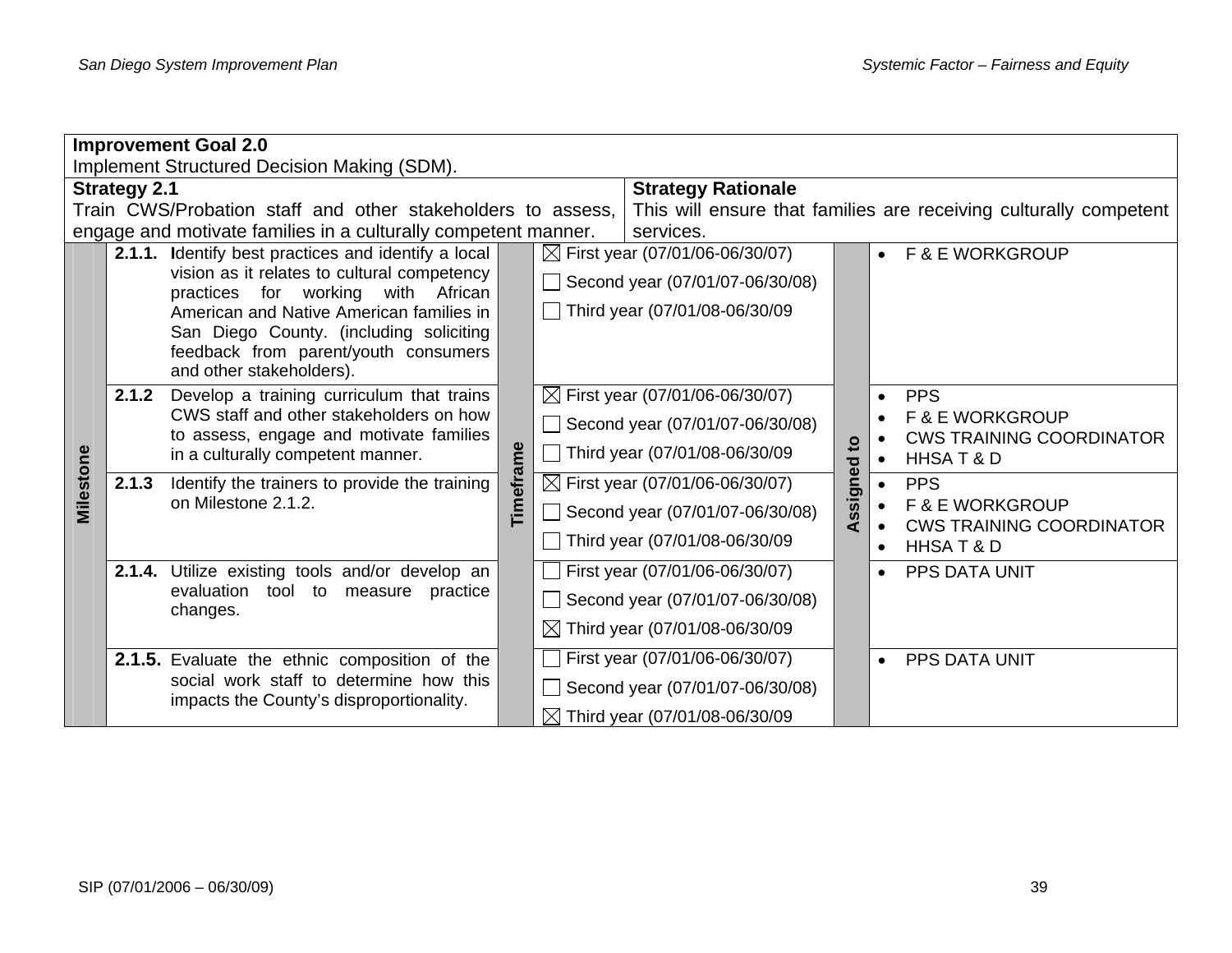|                                                             | <b>Strategy 2.1</b> |                                                                                                                                                                                  |   | <b>Strategy Rationale</b> |                                                                                                                                                                                                                                                 |                                                                   |                                                                                                                                                                                  |  |
|-------------------------------------------------------------|---------------------|----------------------------------------------------------------------------------------------------------------------------------------------------------------------------------|---|---------------------------|-------------------------------------------------------------------------------------------------------------------------------------------------------------------------------------------------------------------------------------------------|-------------------------------------------------------------------|----------------------------------------------------------------------------------------------------------------------------------------------------------------------------------|--|
| Train CWS/Probation staff and other stakeholders to assess, |                     |                                                                                                                                                                                  |   |                           |                                                                                                                                                                                                                                                 | This will ensure that families are receiving culturally competent |                                                                                                                                                                                  |  |
|                                                             |                     | engage and motivate families in a culturally competent manner.                                                                                                                   |   |                           | services.                                                                                                                                                                                                                                       |                                                                   |                                                                                                                                                                                  |  |
| <b>Milest</b>                                               |                     | 2.1.5 Train the trainers identified in Milestone<br>2.1.2.<br>2.1.6. Provide the training to CWS staff, the<br>County's Fairness and Equity Workgroup<br>and other stakeholders. | 眉 |                           | First year (07/01/06-06/30/07)<br>$\boxtimes$ Second year (07/01/07-06/30/08)<br>Third year (07/01/08-06/30/09<br>First year $(07/01/06-06/30/07)$<br>$\boxtimes$ Second year (07/01/07-06/30/08)<br>$\boxtimes$ Third year (07/01/08-06/30/09) | $\overline{5}$<br>▿<br>$\bar{\mathbf{a}}$<br>ರಾ<br>SS<br>⋖        | <b>PPS</b><br><b>F &amp; E WORKGROUP</b><br><b>CWS TRAINING COORDINATOR</b><br>HHSAT&D<br><b>PPS</b><br><b>F &amp; E WORKGROUP</b><br><b>CWS TRAINING COORDINATOR</b><br>HHSAT&D |  |

|                     | Strategy 2.2. |                                                                                                                                                                      | <b>Strategy Rationale</b> |                                                                                                                                                  |                                                                   |                                                                 |  |  |
|---------------------|---------------|----------------------------------------------------------------------------------------------------------------------------------------------------------------------|---------------------------|--------------------------------------------------------------------------------------------------------------------------------------------------|-------------------------------------------------------------------|-----------------------------------------------------------------|--|--|
|                     |               | Implement Team Decision Making (TDM) countywide.                                                                                                                     |                           |                                                                                                                                                  | This will ensure families and the community are involved in child |                                                                 |  |  |
|                     | 2.2.1.        | Conduct orientation sessions for CWS<br>staff, County's Fairness and Equity<br>Workgroup and stakeholders on TDM and<br>their respective roles and responsibilities. |                           | welfare decisions.<br>$\boxtimes$ First year (07/01/06-06/30/07)<br>$\boxtimes$ Second year (07/01/07-06/30/08)<br>Third year (07/01/08-06/30/09 |                                                                   | <b>CCWS</b><br><b>F &amp; E WORKGROUP</b><br><b>CWS REGIONS</b> |  |  |
| <u>ဇ</u><br>Milesto |               | <b>2.2.2.</b> Review data on SDM and TDM outcomes<br>as it becomes available regarding how it<br>relates to improved outcomes to decrease<br>disproportionality.     | rame<br>5<br>Ξ.           | First year (07/01/06-06/30/07)<br>$\boxtimes$ Second year (07/01/07-06/30/08)<br>Third year (07/01/08-06/30/09)                                  | 요<br>ъ<br>Φ<br>ರಾ<br>n,                                           | <b>F &amp; E WORKGROUP</b>                                      |  |  |
|                     |               | 2.2.3. Develop recommendations based on the<br>data review and write a report for CWS<br>administration review.                                                      |                           | First year (07/01/06-06/30/07)<br>$\boxtimes$ Second year (07/01/07-06/30/08)<br>Third year (07/01/08-06/30/09)                                  | đ                                                                 | <b>CCWS</b>                                                     |  |  |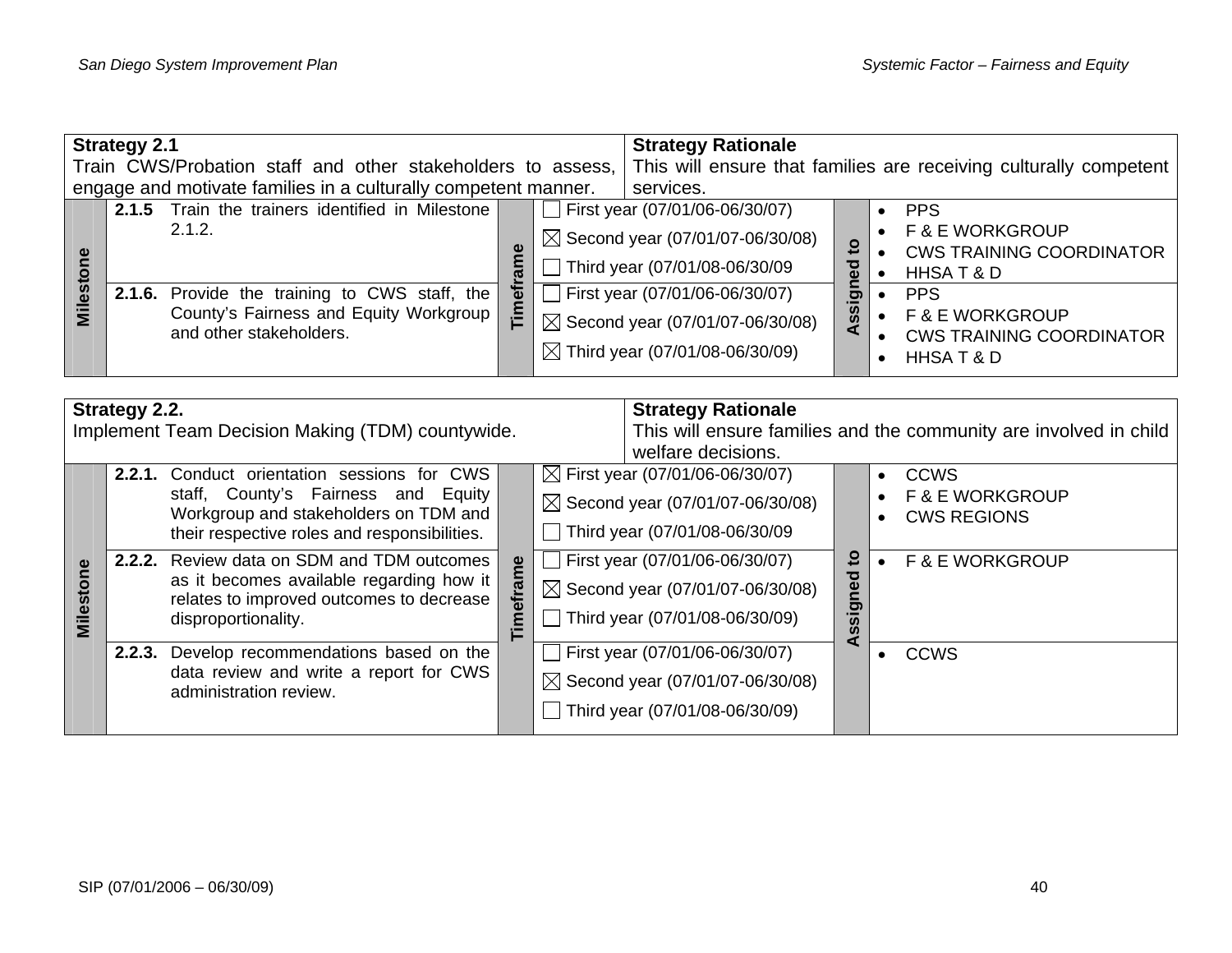|           | <b>Improvement Goal 3.0</b> |                                                                  |        |                                |                                             |        |                                                                                                                                     |  |  |  |  |  |
|-----------|-----------------------------|------------------------------------------------------------------|--------|--------------------------------|---------------------------------------------|--------|-------------------------------------------------------------------------------------------------------------------------------------|--|--|--|--|--|
|           |                             |                                                                  |        |                                |                                             |        | Utilize the County's Fairness and Equity Workgroup to provide input on the fairness and equity SIP activities and assess the impact |  |  |  |  |  |
|           |                             | on the County's disproportionality in its child welfare system.  |        |                                |                                             |        |                                                                                                                                     |  |  |  |  |  |
|           | <b>Strategy 3.1</b>         |                                                                  |        |                                | <b>Strategy Rationale</b>                   |        |                                                                                                                                     |  |  |  |  |  |
|           |                             | Identify baseline data for all key case decisions beginning with |        |                                |                                             |        | This will ensure all CWS staff and stakeholders are aware of the                                                                    |  |  |  |  |  |
|           |                             | calendar year 2004, as stated in the CSA report.                 |        |                                |                                             |        | disproportionality in the County's child welfare system.                                                                            |  |  |  |  |  |
|           |                             | 3.1.1. Develop a tool to communicate the data                    |        |                                | First year (07/01/06-06/30/07)              |        | <b>PPS</b>                                                                                                                          |  |  |  |  |  |
|           |                             | and the "story" behind the data.                                 |        |                                | $\boxtimes$ Second year (07/01/07-06/30/08) |        | <b>CWS DATA UNIT</b>                                                                                                                |  |  |  |  |  |
|           |                             |                                                                  |        |                                |                                             |        | <b>F &amp; E WORKGROUP</b>                                                                                                          |  |  |  |  |  |
|           |                             |                                                                  |        |                                | Third year (07/01/08-06/30/09               |        |                                                                                                                                     |  |  |  |  |  |
|           |                             | 3.1.2. Monitor and assess the data at regular                    | e<br>E | First year (07/01/06-06/30/07) |                                             | ៓៝     | <b>PPS</b>                                                                                                                          |  |  |  |  |  |
| Milestone |                             | intervals.                                                       |        |                                | $\boxtimes$ Second year (07/01/07-06/30/08) | signed | <b>CWS DATA UNIT</b>                                                                                                                |  |  |  |  |  |
|           |                             |                                                                  |        |                                |                                             |        | <b>F &amp; E WORKGROUP</b>                                                                                                          |  |  |  |  |  |
|           |                             |                                                                  |        |                                | $\boxtimes$ Third year (07/01/08-06/30/09   | S.     |                                                                                                                                     |  |  |  |  |  |
|           | 3.1.3.                      | Provide recommendations for                                      |        |                                | First year (07/01/06-06/30/07)              | ⋖      | <b>PPS</b>                                                                                                                          |  |  |  |  |  |
|           |                             | improvement to the CWS Director.                                 |        |                                | $\boxtimes$ Second year (07/01/07-06/30/08) |        | <b>CWS DATA UNIT</b>                                                                                                                |  |  |  |  |  |
|           |                             |                                                                  |        |                                |                                             |        | <b>F &amp; E WORKGROUP</b>                                                                                                          |  |  |  |  |  |
|           |                             |                                                                  |        |                                | Third year (07/01/08-06/30/09               |        |                                                                                                                                     |  |  |  |  |  |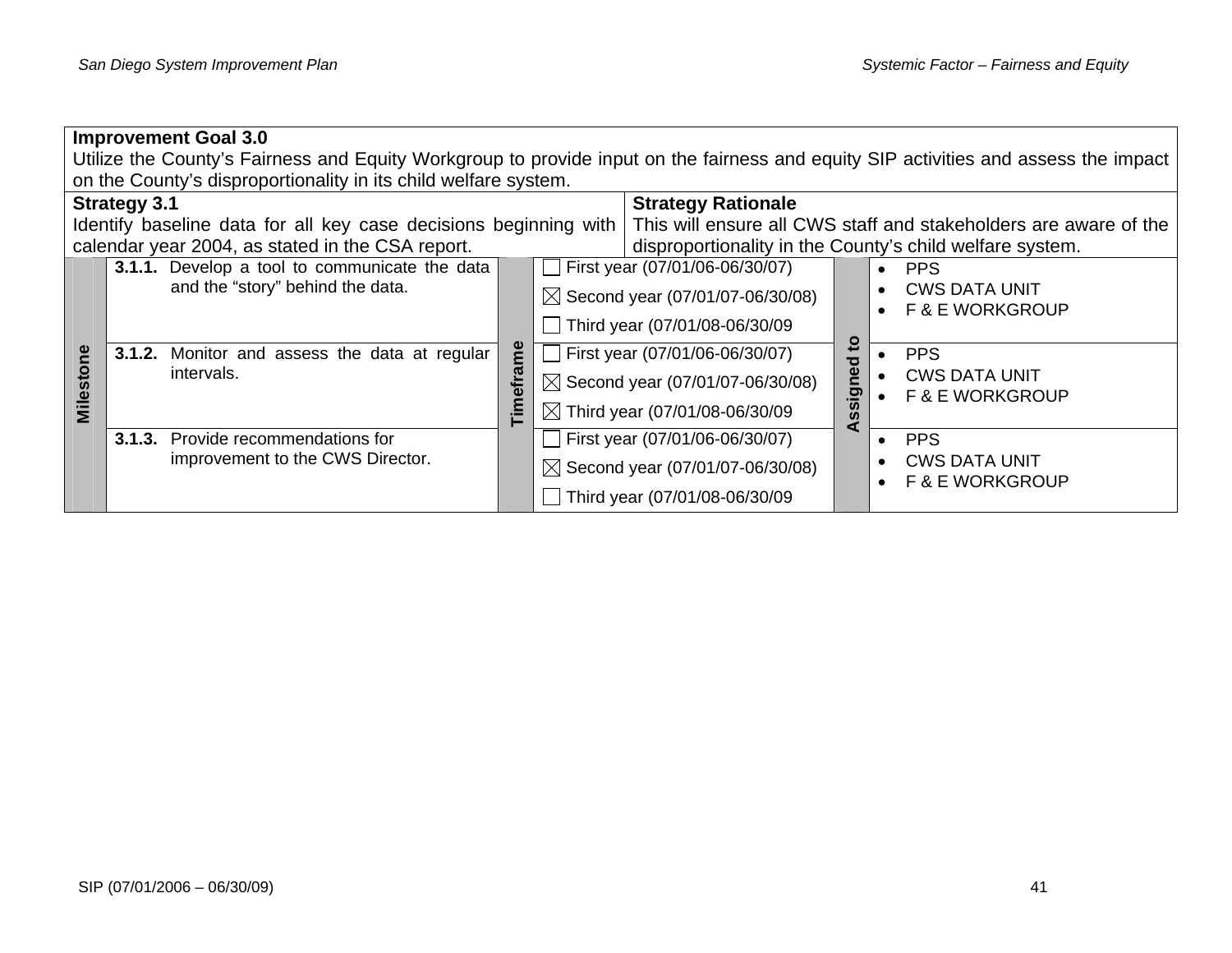| <b>Strategy 3.2</b><br>Train CWS staff and other stakeholders to develop needs driven, |       |                                                                                                                                     |        |                        | <b>Strategy Rationale</b>                                                                                             |         | This will ensure that families are receiving the services the |  |
|----------------------------------------------------------------------------------------|-------|-------------------------------------------------------------------------------------------------------------------------------------|--------|------------------------|-----------------------------------------------------------------------------------------------------------------------|---------|---------------------------------------------------------------|--|
|                                                                                        |       | rather than service driven case plans.                                                                                              |        |                        | individualized services they need.                                                                                    |         |                                                               |  |
|                                                                                        | 3.2.1 | Identify the trainers to<br>provide<br>the<br>training.                                                                             |        | $\mathbf{L}$           | First year (07/01/06-06/30/07)<br>$\boxtimes$ Second year (07/01/07-06/30/08)<br>Third year (07/01/08-06/30/09        |         | <b>PPS</b><br>$\bullet$<br><b>F &amp; E WORKGROUP</b>         |  |
| Villesto                                                                               | 3.2.2 | Train the trainers identified in Milestone<br>3.2.2.                                                                                |        | $\mathbf{L}$<br>$\Box$ | First year (07/01/06-06/30/07)<br>$\boxtimes$ Second year (07/01/07-06/30/08)<br>Third year (07/01/08-06/30/09        | ខ្<br>Φ | <b>PPS</b><br><b>F &amp; E WORKGROUP</b>                      |  |
|                                                                                        | 3.2.3 | Provide the training to CWS staff, the<br>County's Fairness and Equity Workgroup<br>and other stakeholders.                         | Timefr |                        | $\Box$ First year (07/01/06-06/30/07)<br>$\boxtimes$ Second year (07/01/07-06/30/08)<br>Third year (07/01/08-06/30/09 | ssig    | <b>PPS</b><br><b>F &amp; E WORKGROUP</b>                      |  |
|                                                                                        | 3.2.4 | Utilize the Fairness and Equity group to<br>develop a strategic plan for developing<br>the services needed, as identified in 3.2.5. |        |                        | First year (07/01/06-06/30/07)<br>Second year (07/01/07-06/30/08)<br>$\boxtimes$ Third year (07/01/08-06/30/09)       |         | <b>PPS</b><br><b>F &amp; E WORKGROUP</b>                      |  |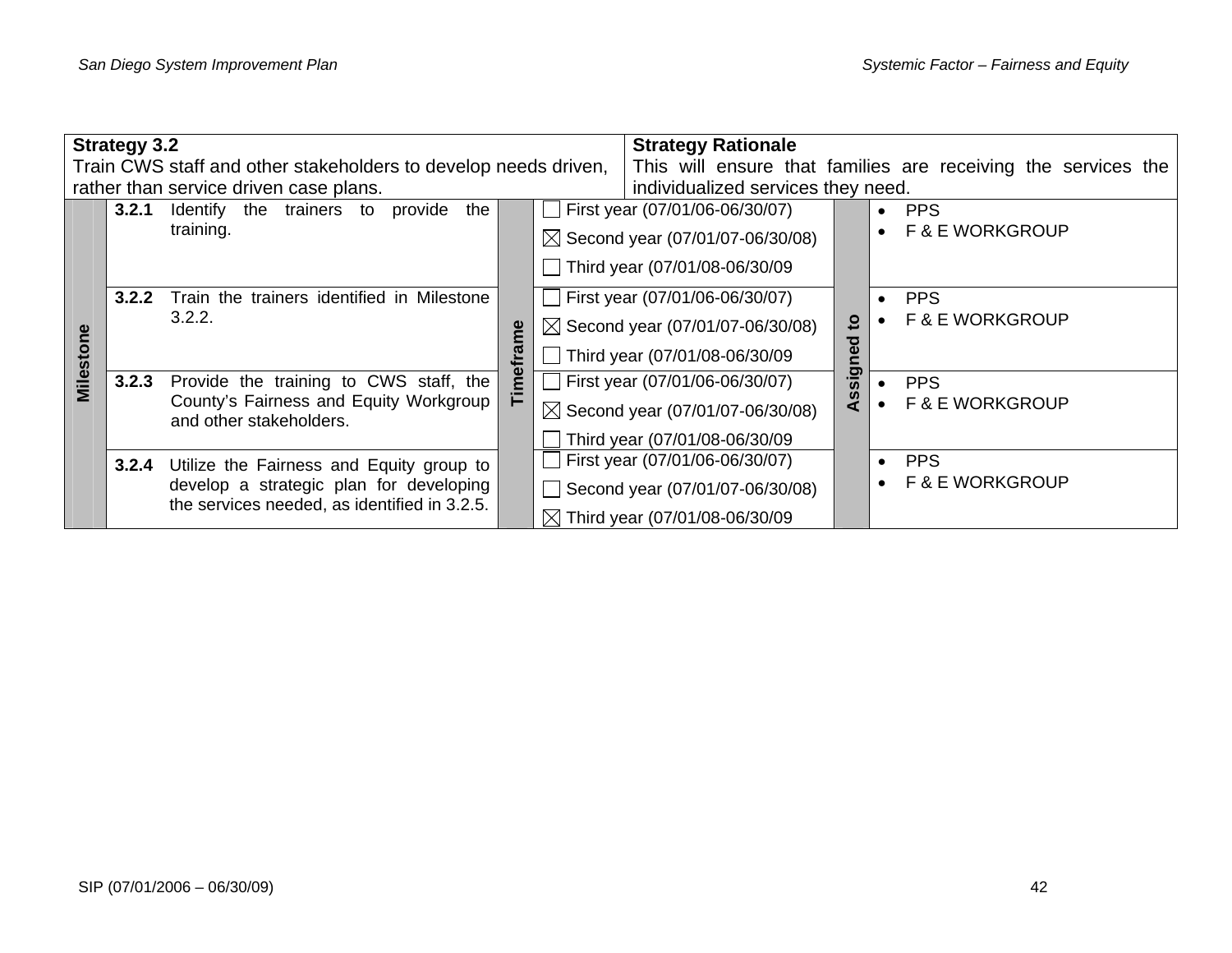# **Systemic Factor: Fairness and Equity**

**Describe systemic changes needed to further support the improvement goal.** 

Not applicable because Fairness and Equity is a systemic factor.

**Describe educational/training needs (including technical assistance) to achieve the improvement goals.** 

Training needs have been identified in Strategies, 1.1, 2.1, 2.2., and 3.2.

**Identify roles of the other partners in achieving the improvement goals.** 

To achieve the improvement goals, the role of the following partners would be important:

 $\triangleright$  Casey Family Programs to obtain their assistance and expertise on fairness and equity

 $\triangleright$  Participation of the stakeholders identified in Strategy 1.1.

**Identify any regulatory or statutory changes needed to support the accomplishment of the improvement goals.** 

No regulatory or statutory changes are needed to support the accomplishment of the improvement goals.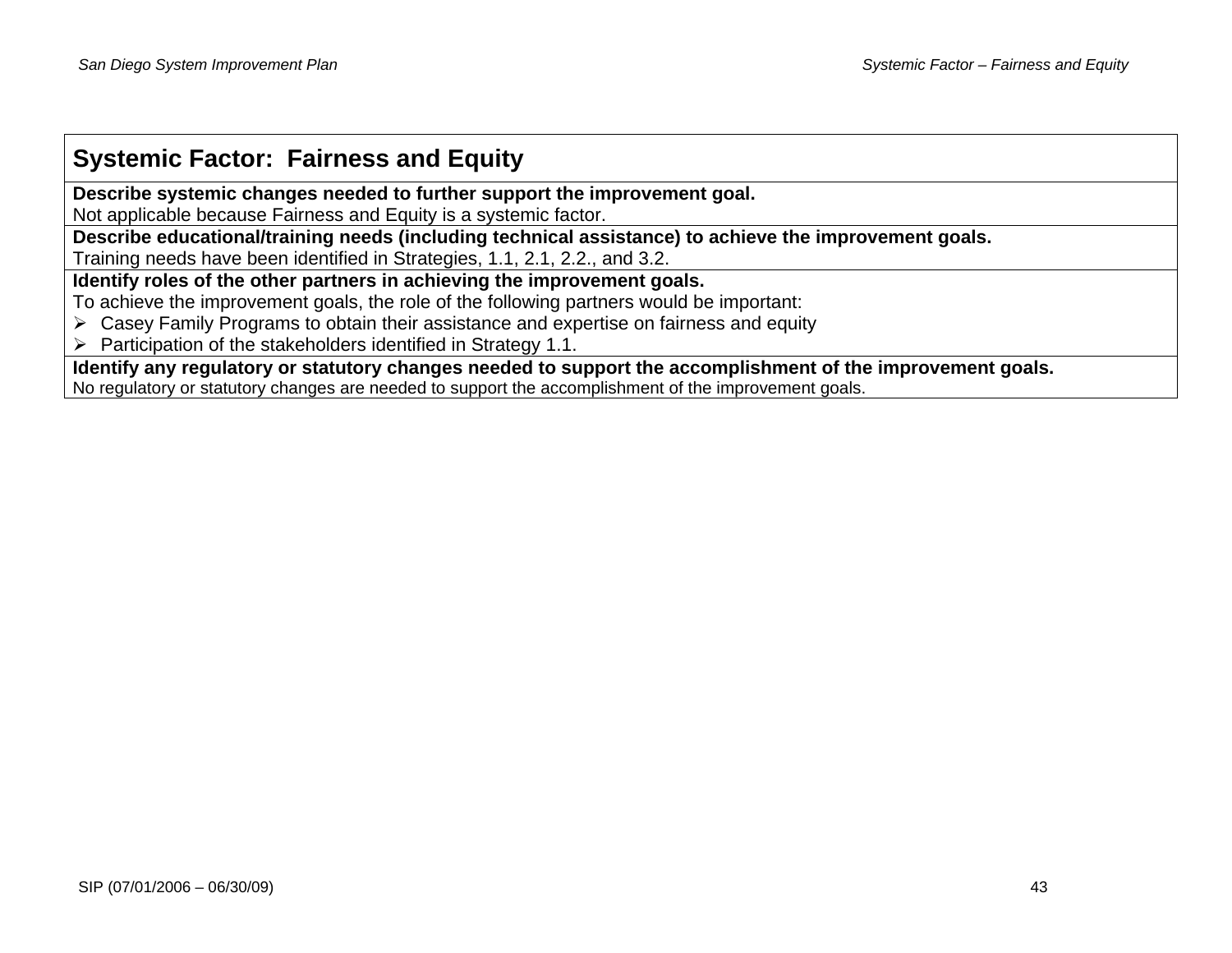| <b>Systemic Factor: Quality Assurance System</b>                                          |                                                                                                                       |  |  |  |  |  |  |  |  |
|-------------------------------------------------------------------------------------------|-----------------------------------------------------------------------------------------------------------------------|--|--|--|--|--|--|--|--|
| <b>County's Current Performance:</b>                                                      |                                                                                                                       |  |  |  |  |  |  |  |  |
| The county is currently recruiting staff members for the CWS Quality Assurance Data Unit. |                                                                                                                       |  |  |  |  |  |  |  |  |
| <b>Improvement Goal 1.0.</b>                                                              |                                                                                                                       |  |  |  |  |  |  |  |  |
|                                                                                           | Enhance CWS and Juvenile Probation's capacity to analyze data, including the identification of trends, to improve the |  |  |  |  |  |  |  |  |
| implementation of policies and procedures.                                                |                                                                                                                       |  |  |  |  |  |  |  |  |
|                                                                                           | <b>Strategy Rationale</b><br><b>Strategy 1.1</b>                                                                      |  |  |  |  |  |  |  |  |
| Employ qualified staff for the CWS Quality Assurance Data                                 | This will enhance CWS' ability to produce quality data analysis                                                       |  |  |  |  |  |  |  |  |
| Unit.                                                                                     | and generate reliable data reports.                                                                                   |  |  |  |  |  |  |  |  |
| 1.1.1<br>Recruit QA staff with technical, analytical,                                     | $\boxtimes$ First year (07/01/06-06/30/07)<br><b>PPS</b><br>$\bullet$                                                 |  |  |  |  |  |  |  |  |
| <b>CWS</b><br>knowledge<br>of<br>and<br>good                                              | $\boxtimes$ Second year (07/01/07-06/30/08)                                                                           |  |  |  |  |  |  |  |  |
| communication skills.<br>ame                                                              | $\mathbf{S}$<br>ठ                                                                                                     |  |  |  |  |  |  |  |  |
|                                                                                           | $\boxtimes$ Third year (07/01/08-06/30/09)<br>$\bullet$<br>⊆                                                          |  |  |  |  |  |  |  |  |
| Milestone<br>Timefra<br>1.1.2<br>Train QA staff on required data analysis                 | sig<br>$\boxtimes$ First year (07/01/06-06/30/07)<br><b>PPS</b>                                                       |  |  |  |  |  |  |  |  |
| (statistical<br>(e.g. Business<br>program                                                 | ທ<br>$\boxtimes$ Second year (07/01/07-06/30/08)                                                                      |  |  |  |  |  |  |  |  |
| Objects), CWS Policies and Procedures,                                                    | ◀                                                                                                                     |  |  |  |  |  |  |  |  |
| CWS/CMS, Safe Measures).                                                                  | $\boxtimes$ Third year (07/01/08-06/30/09)                                                                            |  |  |  |  |  |  |  |  |
|                                                                                           |                                                                                                                       |  |  |  |  |  |  |  |  |

| <b>Strategy 1.2</b><br>Develop capacity to present C-CFSR data and child welfare  |                  | <b>Strategy Rationale</b><br>This will ensure C-CFSR activities are shared with Regions. |                                                                                                                                         |                          |            |
|-----------------------------------------------------------------------------------|------------------|------------------------------------------------------------------------------------------|-----------------------------------------------------------------------------------------------------------------------------------------|--------------------------|------------|
| management data by regions.                                                       |                  |                                                                                          |                                                                                                                                         |                          |            |
| <b>1.2.1.</b> Develop self-evaluation workgroup with<br>regional representatives. | Φ<br>፟፟፟፟፟፟፟፟፟፟፟ |                                                                                          | $\boxtimes$ First year (07/01/06-06/30/07)<br>$\boxtimes$ Second year (07/01/07-06/30/08)<br>$\boxtimes$ Third year (07/01/08-06/30/09) | $\overline{\sigma}$<br>ត | <b>PPS</b> |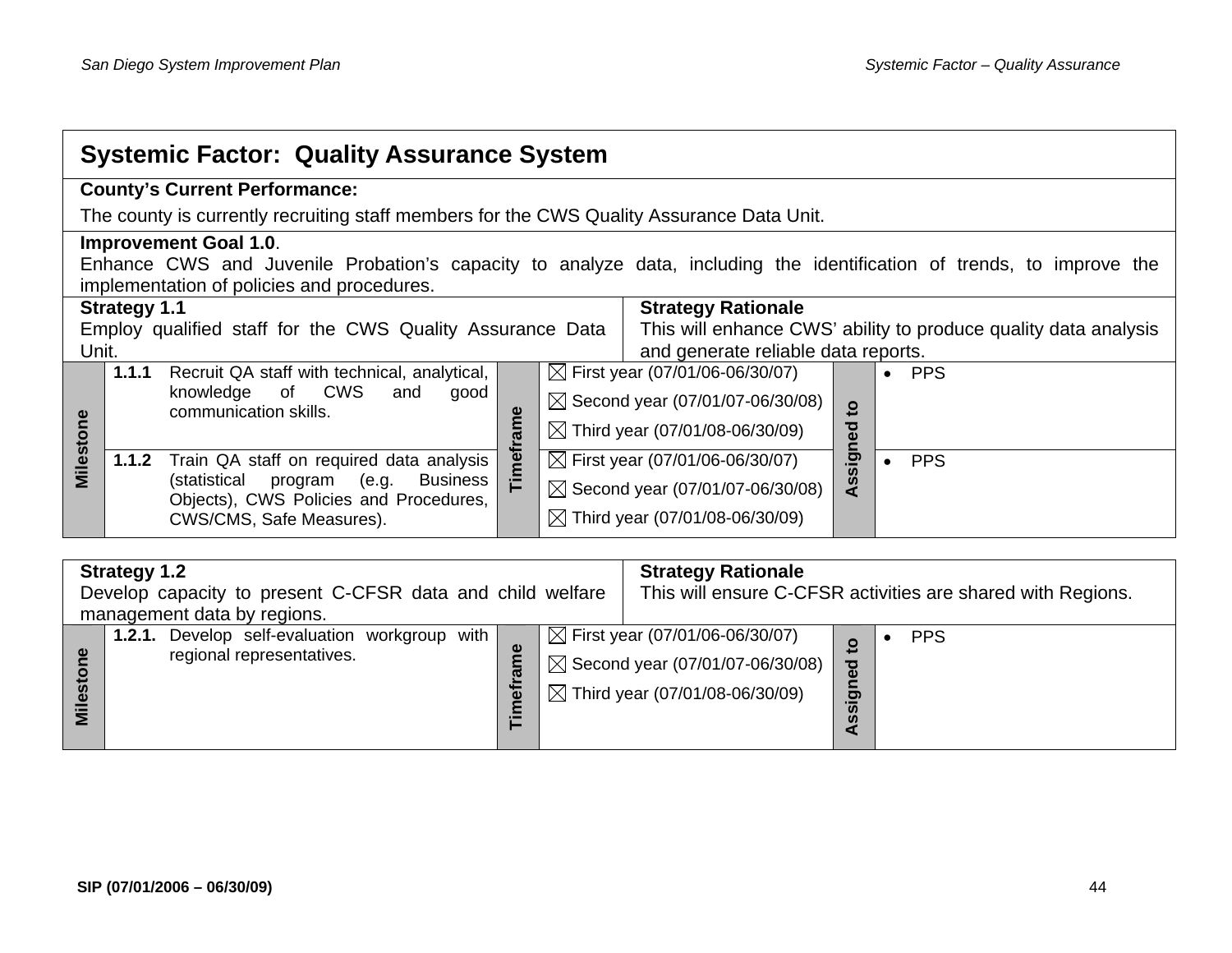| <b>Strategy 1.3</b><br>Determine the type of Quality Assurance System needed for<br>Juvenile Probation. |  |                                                                                                                                                                                                                                                             | <b>Strategy Rationale</b><br>This will ensure the Quality Assurance System functions at an<br>optimal level to facilitate improvement in data entry and data<br>analysis to support regional data needs. |                                                                                                                 |                                                                                                                 |                                 |                  |
|---------------------------------------------------------------------------------------------------------|--|-------------------------------------------------------------------------------------------------------------------------------------------------------------------------------------------------------------------------------------------------------------|----------------------------------------------------------------------------------------------------------------------------------------------------------------------------------------------------------|-----------------------------------------------------------------------------------------------------------------|-----------------------------------------------------------------------------------------------------------------|---------------------------------|------------------|
| Milestor                                                                                                |  | <b>1.3.1.</b> Convene a workgroup that assesses the<br>present Juvenile Probation Quality<br>Assurance System, and determine and/or<br>clarify the Quality Assurance System's<br>purpose, goals, roles, and staffing<br>qualifications and staffing levels. | Ъ                                                                                                                                                                                                        |                                                                                                                 | $\boxtimes$ First year (07/01/06-06/30/07)<br>Second year (07/01/07-06/30/08)<br>Third year (07/01/08-06/30/09) | <u>و</u><br>ठ<br><u>e</u><br>ರಾ | <b>PROBATION</b> |
|                                                                                                         |  | with<br><b>1.3.2.</b> Develop<br>written<br>a<br>report<br>recommendations for the Chief Probation<br>Officer.                                                                                                                                              | Ě                                                                                                                                                                                                        | $\boxtimes$ First year (07/01/06-06/30/07)<br>Second year (07/01/07-06/30/08)<br>Third year (07/01/08-06/30/09) |                                                                                                                 | ၷ                               | <b>PROBATION</b> |

| <b>Strategy 1.4</b>                                                 |       |                                                                                                                                           |                                                              | <b>Strategy Rationale</b> |                                                                                                                                         |                 |                                                          |
|---------------------------------------------------------------------|-------|-------------------------------------------------------------------------------------------------------------------------------------------|--------------------------------------------------------------|---------------------------|-----------------------------------------------------------------------------------------------------------------------------------------|-----------------|----------------------------------------------------------|
| Improve standardized practice and data entry across CWS<br>Regions. |       |                                                                                                                                           | This will create consistency in data extracted for analysis. |                           |                                                                                                                                         |                 |                                                          |
| ω                                                                   | 1.4.1 | Convene advisory group comprised of<br>regional staff to effectively improve data<br>entry.                                               |                                                              |                           | $\boxtimes$ First year (07/01/06-06/30/07)<br>$\boxtimes$ Second year (07/01/07-06/30/08)<br>$\boxtimes$ Third year (07/01/08-06/30/09) | ខ្<br>ठ<br>Φ    | <b>PPS</b><br><b>PPS DATA UNIT</b><br><b>CWS REGIONS</b> |
| Milesto                                                             |       | <b>1.4.2.</b> Identify recommendations and action plan<br>on the most effective way to train social<br>work staff on improved data entry. | Ë                                                            |                           | $\Box$ First year (07/01/06-06/30/07)<br>$\boxtimes$ Second year (07/01/07-06/30/08)<br>$\boxtimes$ Third year (07/01/08-06/30/09)      | gis<br><b>S</b> | <b>PPS</b><br>PPS DAT UNIT<br><b>CWS SUPPORT TEAM</b>    |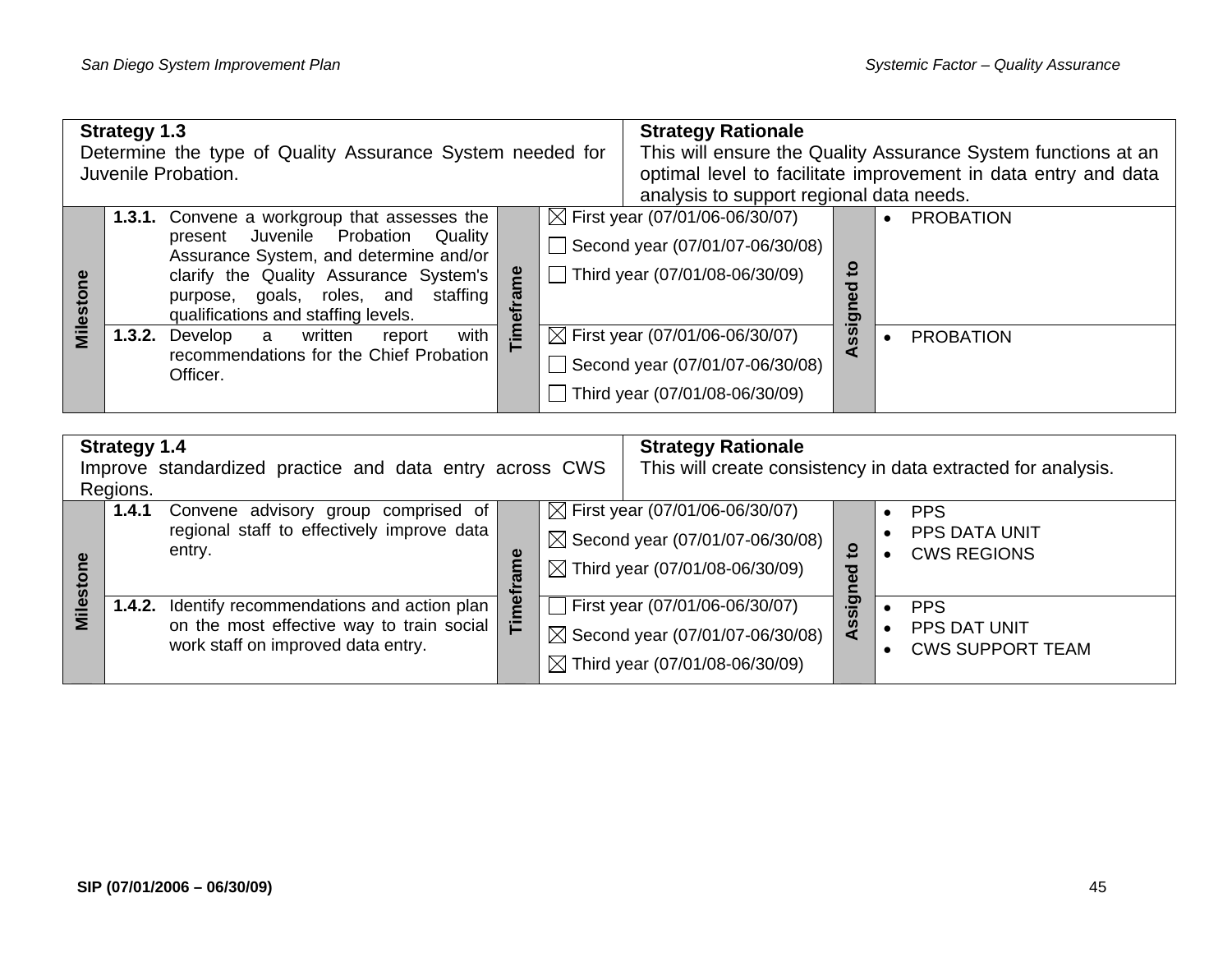|           |                     | <b>Improvement Goal 2.0</b><br>Improve data purification and validation.                                                                                                           |           |                                                                                                                                                                                                                                                                                    |                |                                                                                                                                                                                                                           |
|-----------|---------------------|------------------------------------------------------------------------------------------------------------------------------------------------------------------------------------|-----------|------------------------------------------------------------------------------------------------------------------------------------------------------------------------------------------------------------------------------------------------------------------------------------|----------------|---------------------------------------------------------------------------------------------------------------------------------------------------------------------------------------------------------------------------|
|           | <b>Strategy 2.1</b> | CWS to extract data from CWS/CMS <sup>18</sup> and Probation to extract                                                                                                            |           | <b>Strategy Rationale</b><br>This will allow CWS /Juvenile Probation to conduct                                                                                                                                                                                                    |                |                                                                                                                                                                                                                           |
|           | outcomes.           | data from PCMS <sup>19</sup> to develop baseline data reports on the C-CFSR                                                                                                        |           | processes.                                                                                                                                                                                                                                                                         |                | comparisons of their C-CFSR data and CWS/Probation                                                                                                                                                                        |
| Milestone | 2.1.1<br>2.1.2      | Run and review CWS / Juvenile Probation<br>data reports on the C-CFSR outcomes.<br>Identify CWS regional /Juvenile Probation<br>deficiencies and inconsistencies in data<br>entry. | Timeframe | $\boxtimes$ First year (07/01/06-06/30/07)<br>$\boxtimes$ Second year (07/01/07-06/30/08)<br>$\boxtimes$ Third year (07/01/08-06/30/09)<br>$\boxtimes$ First year (07/01/06-06/30/07)<br>$\boxtimes$ Second year (07/01/07-06/30/08)<br>$\boxtimes$ Third year (07/01/08-06/30/09) | ខ្<br>Assigned | <b>PPS</b><br>$\bullet$<br><b>PPS DATA UNIT</b><br><b>PROBATION</b><br>REGIONAL SELF-EVALUATION<br><b>REPS</b><br><b>PPS</b><br>$\bullet$<br><b>PROBATION</b><br>PPS DATA UNIT<br>REGIONAL SELF-EVALUATION<br><b>REPS</b> |
|           | 2.1.3               | regional CWS action plan<br>Develop<br>Juvenile Probation action plan to improve<br>data entry.                                                                                    |           | $\boxtimes$ First year (07/01/06-06/30/07)<br>$\boxtimes$ Second year (07/01/07-06/30/08)<br>$\boxtimes$ Third year (07/01/08-06/30/09)                                                                                                                                            |                | <b>PPS</b><br><b>PPS DATA UNIT</b><br><b>CWS REGIONS</b><br><b>PROBATION</b><br><b>SELF-EVALUATION TEAM</b>                                                                                                               |

<span id="page-51-1"></span><span id="page-51-0"></span><sup>&</sup>lt;sup>18</sup> CWS/CMS refers to Child Welfare Services Case Management System.

<sup>&</sup>lt;sup>19</sup> PCMS refers to Probation's Case Management System.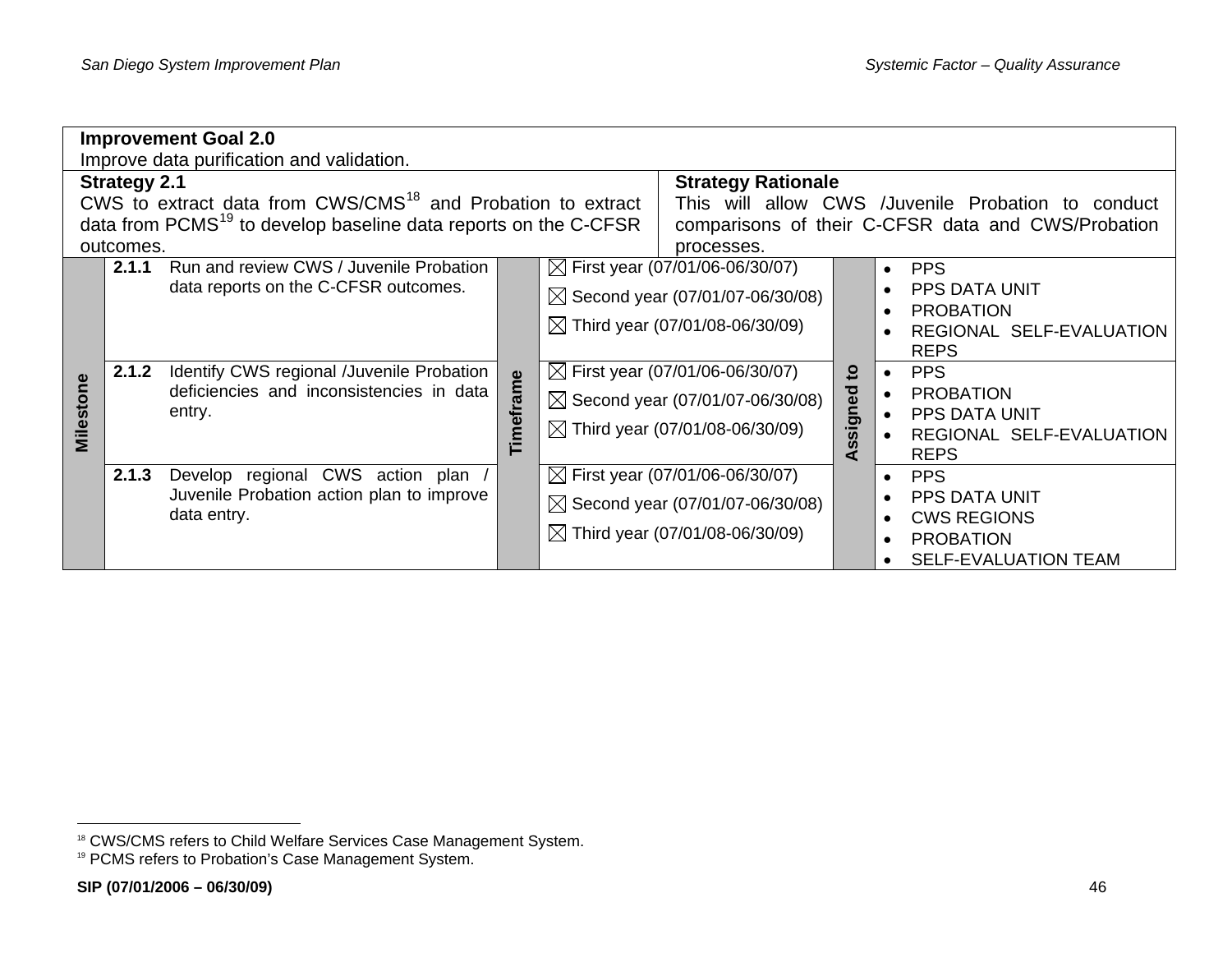| data.           | <b>Strategy 2.2</b> | Analyze data reports to determine change and accuracy in C-CFSR      |           |                                                                                                                                         | <b>Strategy Rationale</b><br>This will identify data improvement needs.                                                                 |                        |                                                               |
|-----------------|---------------------|----------------------------------------------------------------------|-----------|-----------------------------------------------------------------------------------------------------------------------------------------|-----------------------------------------------------------------------------------------------------------------------------------------|------------------------|---------------------------------------------------------------|
|                 | 2.2.1               | Run and review CWS/PCMS data reports.                                | ಹ         |                                                                                                                                         | $\boxtimes$ First year (07/01/06-06/30/07)<br>$\boxtimes$ Second year (07/01/07-06/30/08)<br>$\boxtimes$ Third year (07/01/08-06/30/09) |                        | <b>PPS</b><br><b>PROBATION</b><br><b>SELF-EVALUATION TEAM</b> |
| <b>Milestor</b> | 2.2.2               | Continue<br>analyze<br>refine<br>and<br>to<br>CWS/PCMS data reports. | mefl<br>⊢ | $\boxtimes$ First year (07/01/06-06/30/07)<br>$\boxtimes$ Second year (07/01/07-06/30/08)<br>$\boxtimes$ Third year (07/01/08-06/30/09) |                                                                                                                                         | <u>ဗ</u><br>ַפ<br>Assi | <b>PPS</b><br><b>PROBATION</b><br><b>SELF-EVALUATION TEAM</b> |

| staff.    |                     | <b>Improvement Goal 3.0</b><br>Expand communication regarding CWS data information to community stakeholders, CWS Regional CCWS and CWS social work |        |                                             |                                             |                     |                                                            |
|-----------|---------------------|-----------------------------------------------------------------------------------------------------------------------------------------------------|--------|---------------------------------------------|---------------------------------------------|---------------------|------------------------------------------------------------|
|           | <b>Strategy 3.1</b> |                                                                                                                                                     |        |                                             | <b>Strategy Rationale</b>                   |                     |                                                            |
|           |                     | Promote on-going communication with community stakeholders                                                                                          |        |                                             | This will ensure                            |                     | stakeholders<br>community<br>receive<br>the                |
|           |                     | to define data report needs.                                                                                                                        |        |                                             |                                             |                     | information they need, and promote an on-going partnership |
|           |                     |                                                                                                                                                     |        |                                             | and collaboration.                          |                     |                                                            |
|           | 3.1.1               | Refine<br><b>CWS</b><br>data<br>analyze<br>and                                                                                                      |        |                                             | $\boxtimes$ First year (07/01/06-06/30/07)  |                     | <b>PPS</b>                                                 |
|           |                     | packets for community<br>communication<br>stakeholders.                                                                                             |        |                                             | $\boxtimes$ Second year (07/01/07-06/30/08) |                     | PPS DATA UNIT                                              |
| Milestone |                     |                                                                                                                                                     | rame   |                                             | $\boxtimes$ Third year (07/01/08-06/30/09)  | $\mathbf{S}$<br>್ಠಾ | <b>CCYF</b>                                                |
|           | 3.1.2               | Gather<br>information<br>community<br>from                                                                                                          |        |                                             | $\boxtimes$ First year (07/01/06-06/30/07)  | igis                | <b>PPS</b>                                                 |
|           |                     | stakeholders on their CWS data needs.                                                                                                               | Timefr | $\boxtimes$ Second year (07/01/07-06/30/08) |                                             | <b>S</b>            | <b>PPS DATA UNIT</b><br><b>CWS REGIONS</b>                 |
|           |                     |                                                                                                                                                     |        |                                             | $\boxtimes$ Third year (07/01/08-06/30/09)  |                     | <b>CCYF</b>                                                |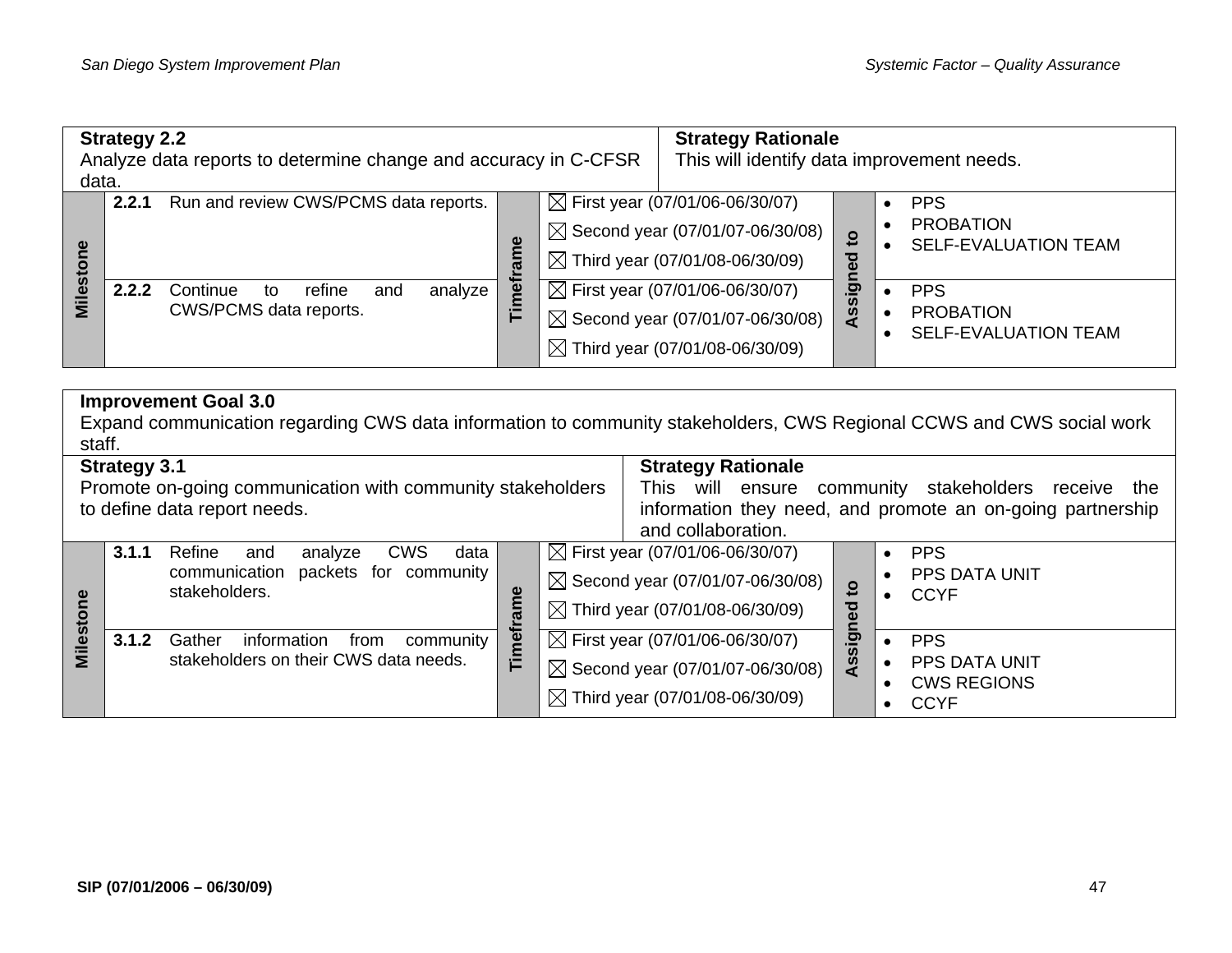| <b>Strategy 3.2</b><br>Promote on-going communication with CWS Regional staff and<br>CCWS staff to define data report needs. |       |                                                                                                                |        |  | <b>Strategy Rationale</b><br>This will ensure CWS Regional CCWS and CWS Staff receive<br>the information they need, and will promote an on-going<br>partnership and collaboration. |                 |                                                            |
|------------------------------------------------------------------------------------------------------------------------------|-------|----------------------------------------------------------------------------------------------------------------|--------|--|------------------------------------------------------------------------------------------------------------------------------------------------------------------------------------|-----------------|------------------------------------------------------------|
|                                                                                                                              | 3.2.1 | Continue to refine and analyze CWS data<br>communication<br>CWS<br>packets for<br>Regional CCWS and CWS staff. |        |  | $\boxtimes$ First year (07/01/06-06/30/07)<br>$\boxtimes$ Second year (07/01/07-06/30/08)<br>Third year (07/01/08-06/30/09)                                                        | <u>ទ</u><br>ठ   | <b>PPS</b><br>PPS DATA UNIT<br><b>SELF-EVALUATION TEAM</b> |
| Milest                                                                                                                       | 3.2.2 | Continue to gather information from CWS<br>Regional CCWS and CWS staff on their<br>data needs.                 | ≌<br>Ē |  | $\boxtimes$ First year (07/01/06-06/30/07)<br>$\boxtimes$ Second year (07/01/07-06/30/08)<br>Third year (07/01/08-06/30/09)                                                        | <u>.ഈ</u><br>SS | <b>PPS</b><br>PPS DATA UNIT<br><b>SELF-EVALUATION TEAM</b> |

#### **Improvement Goal 4.0**

Obtain information from social work staff, and children and families receiving child welfare services on social work practice and its impact on service delivery.

| <b>Strategy 4.1</b> |                                                                                  |                                                          |                                            | <b>Strategy Rationale</b>                                   |            |                                    |  |  |
|---------------------|----------------------------------------------------------------------------------|----------------------------------------------------------|--------------------------------------------|-------------------------------------------------------------|------------|------------------------------------|--|--|
|                     |                                                                                  | Create an assessment process.                            |                                            | This will enable the gathering of information about the CWS |            |                                    |  |  |
|                     |                                                                                  |                                                          |                                            | process that impact the delivery of CWS services.           |            |                                    |  |  |
|                     | 4.1.1.                                                                           | Develop parent/family advocates.                         |                                            | $\boxtimes$ First year (07/01/06-06/30/07)                  |            | <b>PPS</b>                         |  |  |
|                     |                                                                                  |                                                          |                                            | $\boxtimes$ Second year (07/01/07-06/30/08)                 |            | <b>CWS REGIONS</b>                 |  |  |
|                     | include<br>Conduct<br>4.1.2<br>focus<br>groups<br>to<br>parent/family advocates. |                                                          |                                            | $\boxtimes$ Third year (07/01/08-06/30/09)                  |            | PPS DATA UNIT                      |  |  |
|                     |                                                                                  |                                                          | $\boxtimes$ First year (07/01/06-06/30/07) | 요                                                           | <b>PPS</b> |                                    |  |  |
| Milestone           |                                                                                  |                                                          | rame<br>Timefr                             | $\boxtimes$ Second year (07/01/07-06/30/08)                 | ್ಠಾ        | <b>CWS REGIONS</b>                 |  |  |
|                     |                                                                                  |                                                          |                                            | $\boxtimes$ Third year (07/01/08-06/30/09)                  | signe      | <b>PPS DATA UNIT</b><br><b>FHL</b> |  |  |
|                     |                                                                                  |                                                          |                                            |                                                             | ທ<br>⋖     | <b>CCYF</b>                        |  |  |
|                     | 4.1.3                                                                            | Create a survey for social workers to                    |                                            | First year (07/01/06-06/30/07)                              |            | <b>CWS REGIONS</b>                 |  |  |
|                     |                                                                                  | complete when they transfer or close a<br>CWS case. $20$ |                                            | $\boxtimes$ Second year (07/01/07-06/30/08)                 |            | <b>PPS DATA UNIT</b>               |  |  |
|                     |                                                                                  |                                                          |                                            | $\boxtimes$ Third year (07/01/08-06/30/09)                  |            |                                    |  |  |
|                     |                                                                                  |                                                          |                                            |                                                             |            |                                    |  |  |

<span id="page-53-0"></span><sup>&</sup>lt;sup>20</sup> The objective is to gather information from the point of view of the social worker on what worked and did not work on the CWS case.